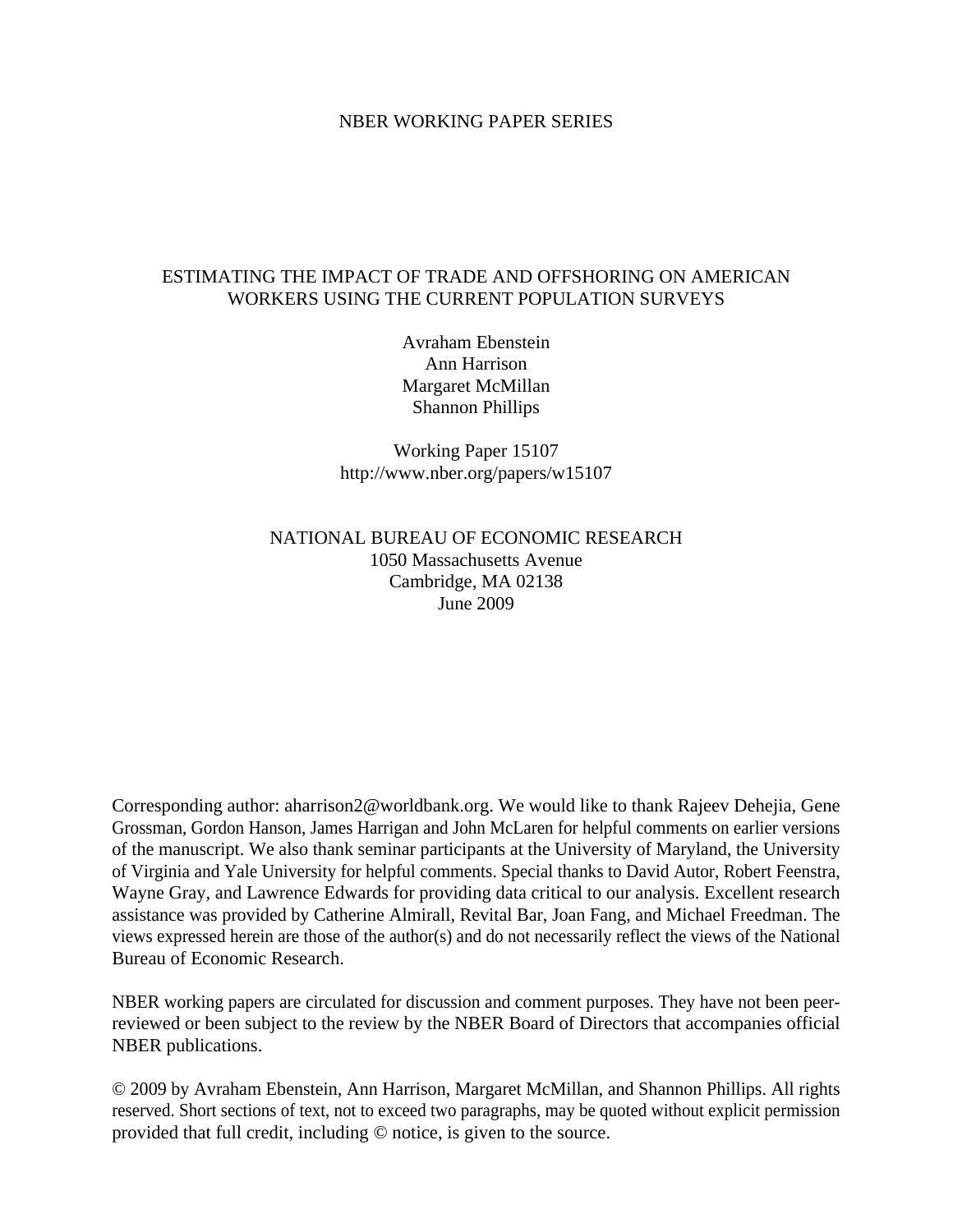Estimating the Impact of Trade and Offshoring on American Workers Using the Current Population Surveys Avraham Ebenstein, Ann Harrison, Margaret McMillan, and Shannon Phillips NBER Working Paper No. 15107 June 2009 JEL No. F15,F16,F23,J23

## **ABSTRACT**

We link industry-level data on trade and offshoring with individual-level worker data from the Current Population Surveys. We find that occupational exposure to globalization is associated with larger wage effects than industry exposure. This effect has been overlooked because it operates between rather than within sectors of the economy. We also find that globalization is associated with a reallocation of workers across sectors and occupations. We estimate wage losses of 2 to 4 percent among workers leaving manufacturing and 4 to 11 percent among workers who also switch occupations. These effects are most pronounced for workers who perform routine tasks.

Avraham Ebenstein Department of Economics Hebrew University of Jerusalem Mount Scopus Campus, #4208 Jerusalem, Israel 91905 ebenstein@mscc.huji.ac.il

Ann Harrison Department of Agricultural and Resource Econonmics University of California, Berkeley 210 Giannini Hall Berkeley, CA 94720 and NBER aharrison2@worldbank.org

Margaret McMillan Tufts University Department of Economics 114a Braker Hall Medford, MA 02155 and NBER margaret.mcmillan@tufts.edu

Shannon Phillips Boston College Boston, Mass. phillisg@bc.edu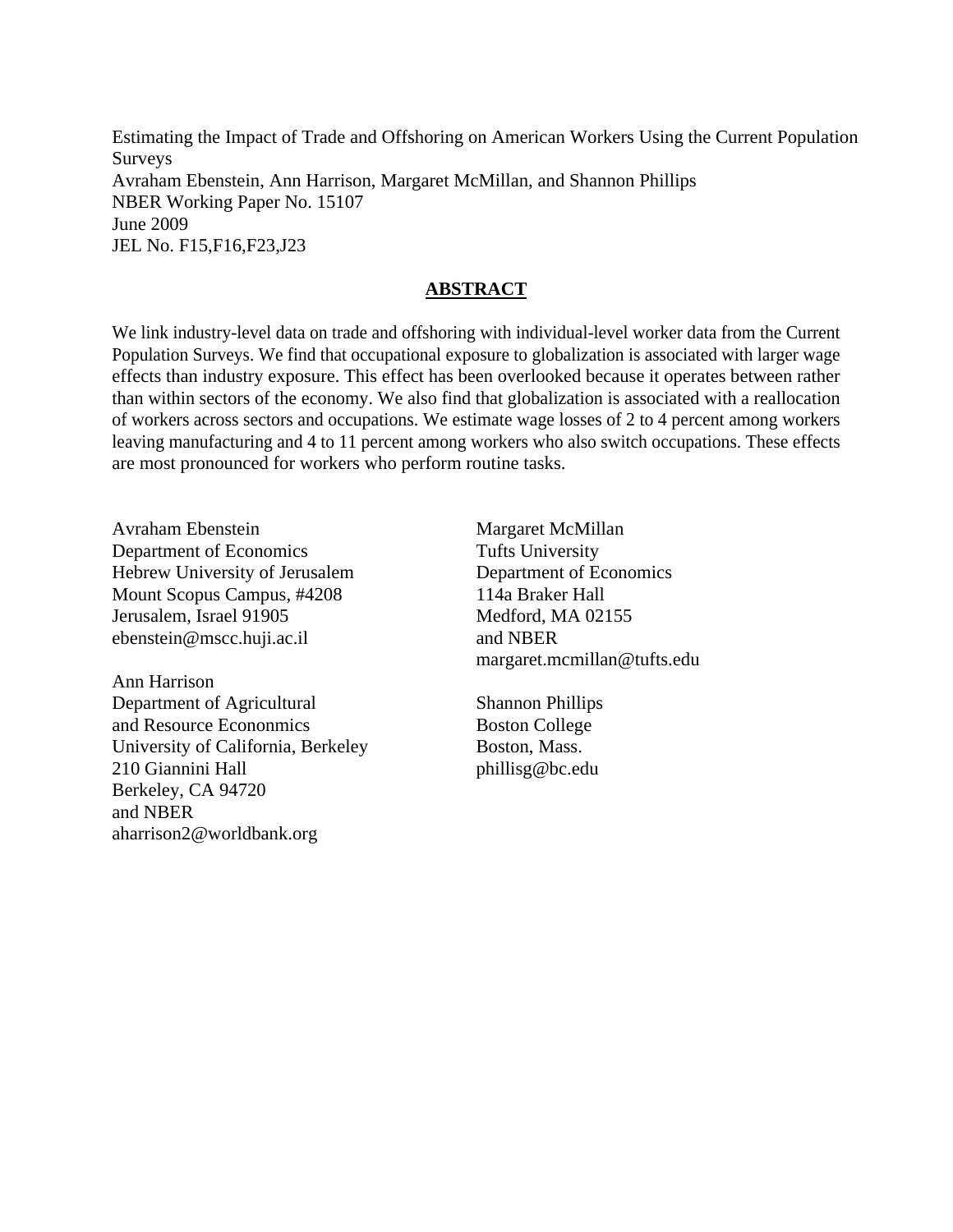### **I. Introduction**

Between 1983 and 2002, the United States economy experienced a boom in offshoring and a doubling of imports of manufactured goods from low-income countries. Over this same period, roughly 6 million jobs were lost in manufacturing and income inequality increased sharply. These parallel developments led some critics of globalization to conclude that "good" manufacturing jobs had been shipped overseas at the expense of the domestic labor force, putting downward pressure on wages of American workers. Concern over these developments motivated the US Congress to pass the American Jobs Creation Act of 2004. Yet the degree to which changes in the US labor market are related to international trade and offshoring is still the subject of a heated debate.

The standard approach to identifying effects of import competition on wages is to use variation in the prices (or quantities) of imported goods across industries over time. This approach has been used to measure the impact of globalization on industry wage differentials as well as to measure the effects of sector-specific import competition on wages and employment. For example, Feenstra and Hanson (1999) use a two-step procedure, first identifying the impact of outsourcing and high technology investments on productivity and prices and then tracing through the impact of induced productivity and price changes on production and non-production wages. Using data for the US manufacturing sector between 1979 and 1990, they find that the real wages of production workers were probably unaffected by offshoring activities, while the real wages of non-production workers increased by 1 to 2 percentage points.

However, recently scholars have suggested that wage pressure from developing countries is becoming increasingly important. Feenstra (2008) singles out expanded competition from China as having exerted pressure on US wages, and he is not alone in this view. A similar sentiment is captured by Freeman's (1995) provocative title for his *Journal of Economic Perspectives* article "Are Your Wages Set in Beijing?" Empirical evidence for this conjecture is lacking, however.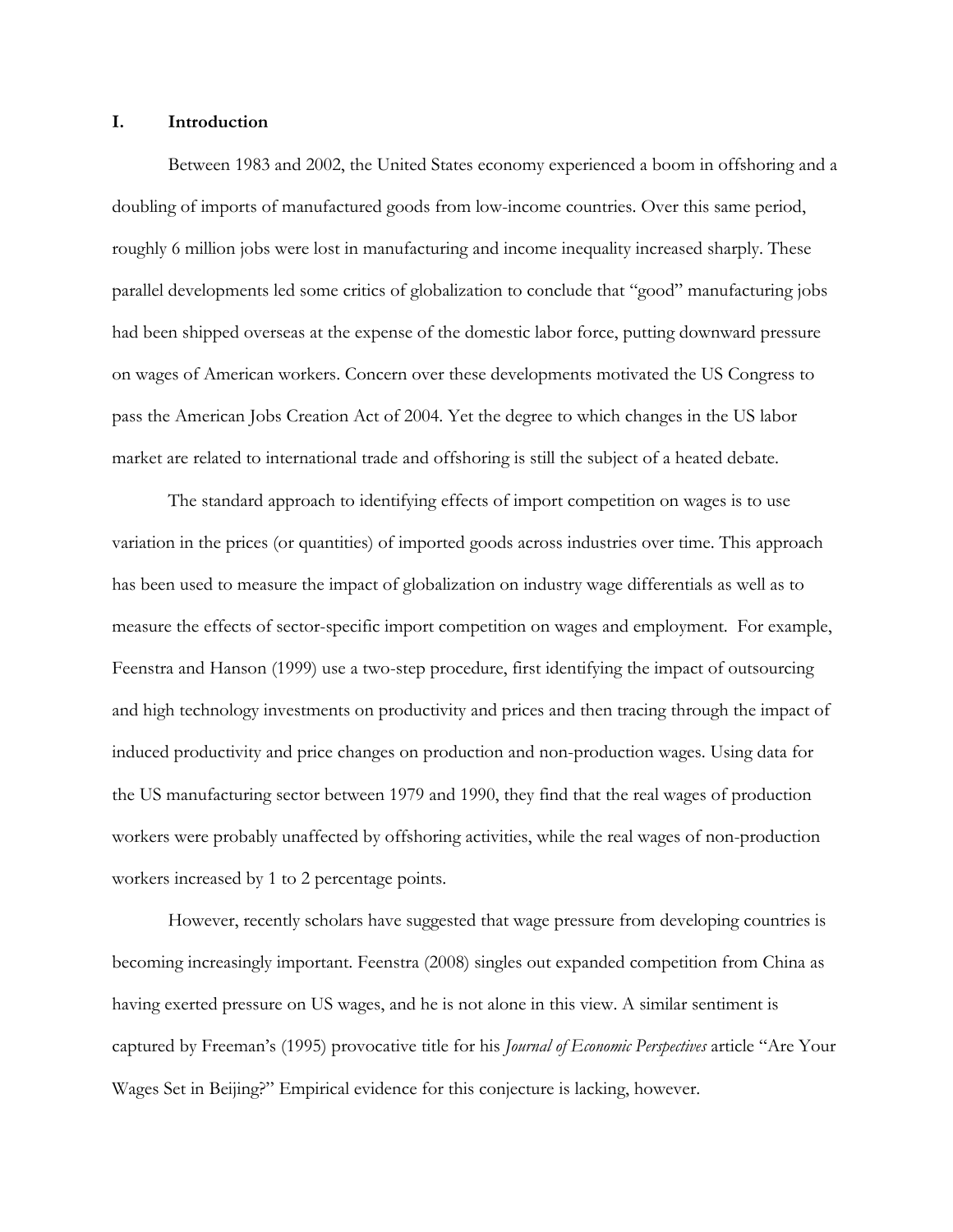One of the contributions of this paper is to update previous results with more recent data. Using data between 1982 and 2002, we confirm the findings of previous studies: we find that longitudinal wage changes due to either changes in import competition or offshoring within the same industry range from zero to *positive* and significant, albeit small in magnitude. For example, a 10 percent increase in the number of workers employed by US firms in low-income countries had virtually no impact on wages across all skill groups. However, a 10 percent increase in offshoring to high-income countries is associated with a small increase in wages of less-skilled workers of between 0.1 and 0.2 percent. Likewise, the impact of an increase in import penetration is negligible and not statistically significant when we focus only on manufacturing workers.

However, we also find significant employment reallocation across sectors in response to import competition and offshoring. This finding is consistent with a number of studies, which show that the intensified competition brought about by trade liberalization has led to industry rationalization: the least productive firms exit the industry, and remaining firms shed excess labor.<sup>1</sup> The question left unanswered by these studies is what happens to the workers that are displaced. If most of the downward pressure from globalization on wages occurs in general equilibrium, then the downward pressure on wages resulting from workers leaving manufacturing and entering the service sector would be missed by looking only within manufacturing.

This is a key limitation of the existing literature. Using individual-level data we are able to examine the impact of globalization on wages both within the manufacturing sector and across sectors and occupations. We begin by identifying the within-occupation effect of trade on wages.<sup>2</sup> If it is more costly for workers to change occupations than industries, then the wage impact of traderelated job switches could be significant at the occupation level while being negligible within

<sup>&</sup>lt;sup>1</sup> See for example Pavcnik (2002), Paus et al. (2003), Ferreira and Rossi Junior (2003), Fernandes (2007), and Esclava et al. (2009).

<sup>2</sup> We are greatly indebted to Gordon Hanson for suggesting this idea.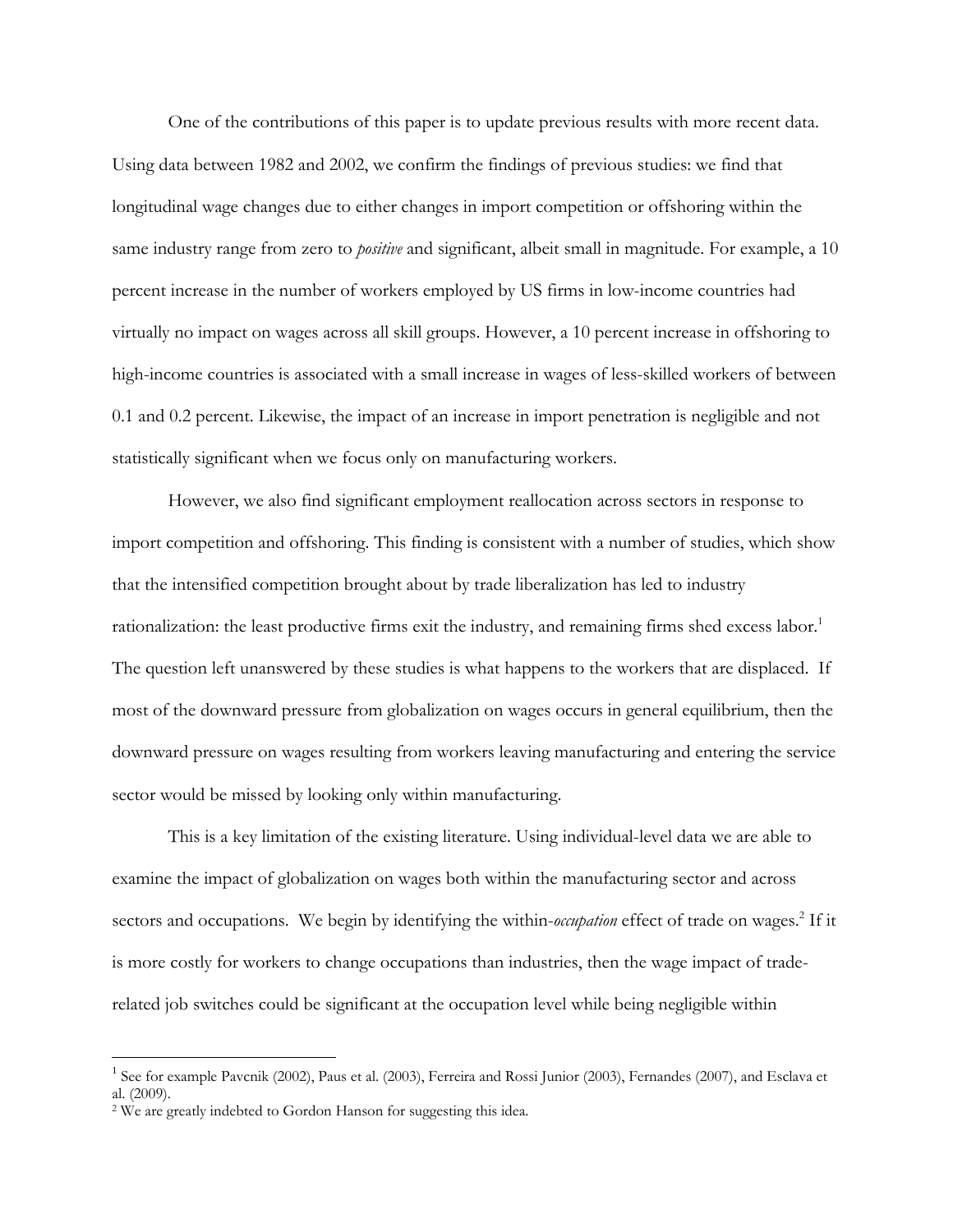manufacturing. We find a significant divergence between results for occupational exposure and results for industry exposure to globalization. These results are consistent with recent empirical work demonstrating the importance of occupational tenure and downplaying the importance of tenure within a particular industry for a worker's wages (Kambourov and Manovskii 2009).

The downward pressure on wages due to import competition and offshoring has been overlooked because it operates between rather than within sectors. Our results indicate that a ten percent increase in occupation-specific import competition is associated with a 2.9 percent decline in real wages for workers who perform routine tasks. While some occupations have experienced no increase in import competition (such as teachers), import competition in other occupations (such as shoe manufacturing) has increased by as much as 40 percentage points.<sup>3</sup> We also find substantial wage effects of offshoring: a ten percentage point increase in occupation-specific exposure to overseas employment in low wage countries is associated with a 0.73 percent decline in real wages for workers performing routine tasks. Our results suggest that domestic workers performing routine tasks have suffered from overseas competition, though the effect can only be observed by considering workers across sectors.

 We then examine the mechanisms behind the contrast between the small *positive* wage effects of globalization within manufacturing and the relatively large *negative* wage effects we observe at the occupational level. Using a large panel of CPS workers who are matched across surveys, we show that workers who switch industries within manufacturing experience almost no decline in wages. However, when workers relocate to the service sector, they experience a significant wage loss, and the negative wage impact is particularly large among displaced workers who also switch occupations. We estimate wage losses of 2 to 4 percent among workers leaving manufacturing and an additional 4 to 11 percent wage loss among workers who also switch occupations.

<sup>&</sup>lt;sup>3</sup> See the supplementary online appendix tables for further information on imports by occupation.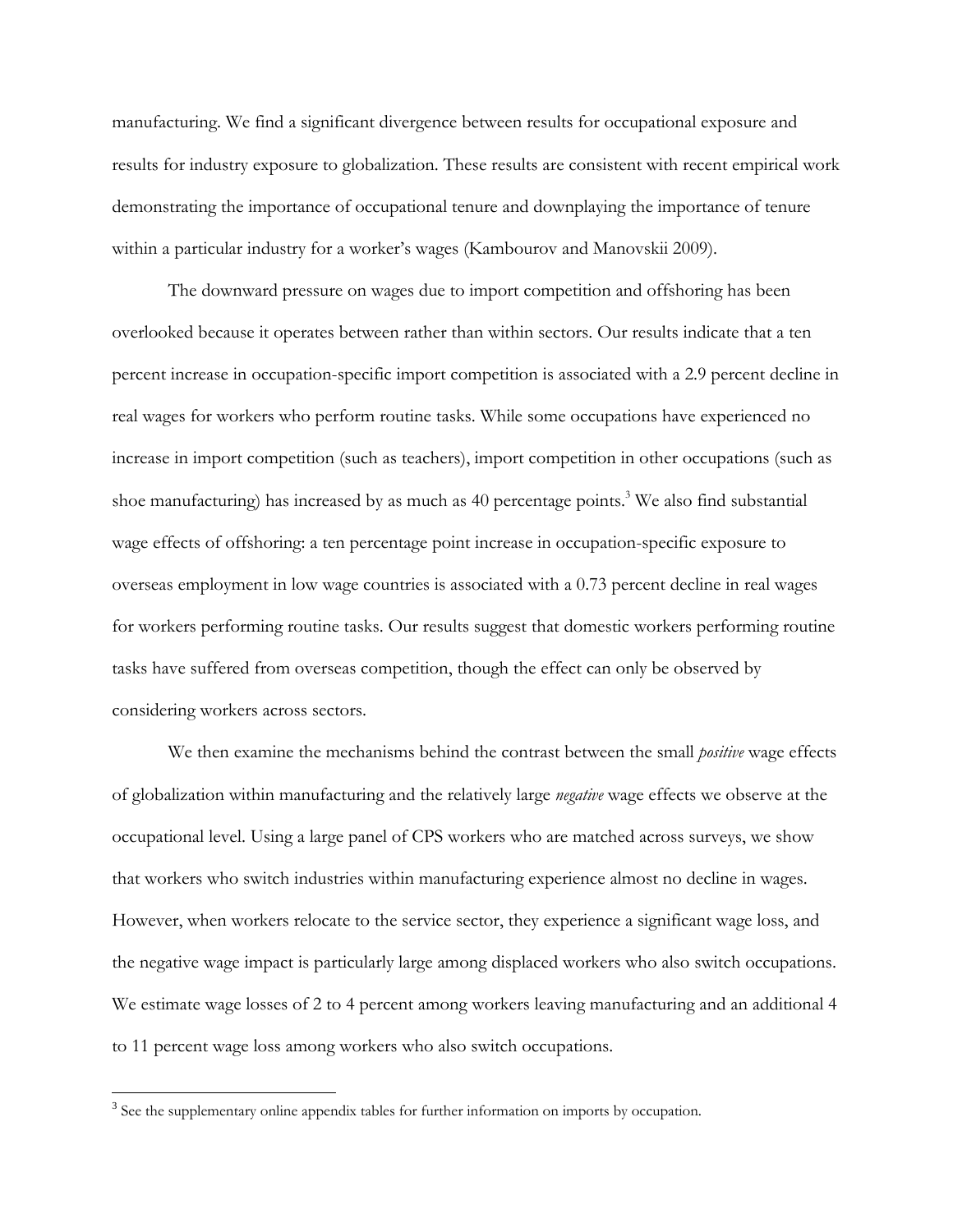The paper is organized as follows. Section II discusses the theoretical motivation for our framework. Section III describes our data and documents broad trends in trade, offshoring, wages and employment. Section IV presents our main empirical findings regarding the impact of offshoring and trade on domestic wages and employment within and between sectors. Section V concludes.

### **II. Conceptual Framework**

### A. Theoretical Framework

We discuss first the literature on trade and wages, and then turn to a discussion of offshoring and wages. Representative studies focusing on general equilibrium effects of trade on wages include Baldwin and Cain (1997), Baldwin and Hilton (1984), Krugman (2000), and Leamer (1994, 1998, 2000). Many of these studies begin with a simple illustration of the relationship between trade and factor prices using a specific formulation of the Stolper-Samuelson theorem with a two-good, twofactor, and two-country framework. For example, Leamer (1994) begins with a typical zero profit condition that can be written in vector form as  $Aw = p$ , where p is a vector of product prices, w is the vector of factor costs and *A* is the vector of input intensities. If skilled and unskilled labor are the only two factors and textiles (*T*) and machinery (*M*) are the only two goods, then Leamer reproduces the standard general equilibrium result using the Heckscher-Ohlin framework that wages and income inequality will depend on both technology (as represented by the *A* matrix) and product prices. If we assume that textiles are unskilled labor intensive and machines are skilled labor intensive, then the wages of unskilled workers will vary positively with  $p_T$  and negatively with  $p_M$ ; this result is reversed for skilled workers.

However, the sign of the impact of offshoring on wages is ambiguous. As pointed out by Feenstra and Hanson (1996) and more recently by Grossman and Rossi-Hansberg (2008), offshoring can be productivity enhancing. As more tasks are offshored, input costs fall and offshoring has the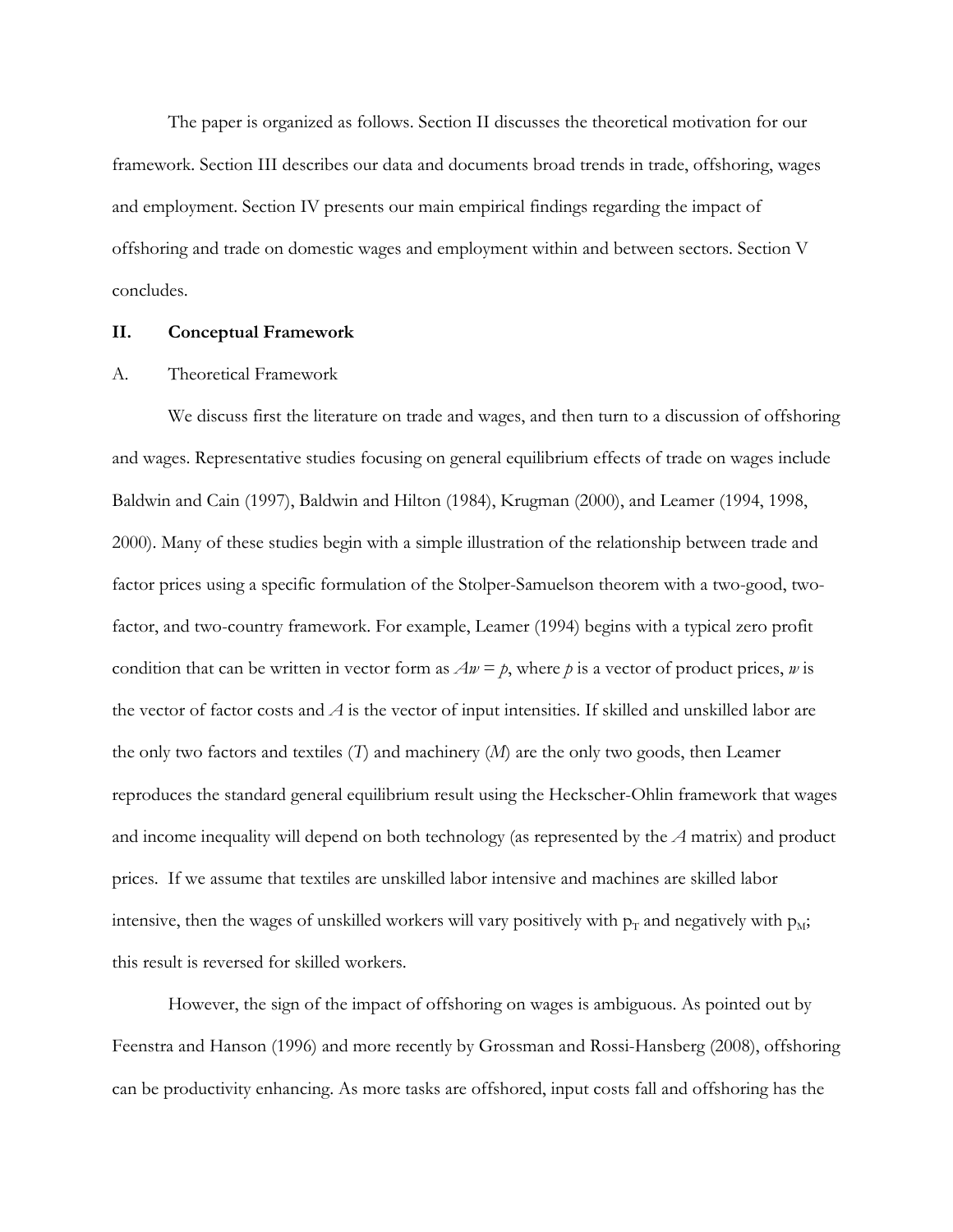same effect as a positive technology shock, which could raise wages if workers are able to share the gains from falling costs. Additionally, Grossman and Rossi-Hansberg (2008) show that the positive effect of productivity gains on wages can be overturned the terms of trade effect or the labor supply effect. The terms of trade and factor prices move in opposite directions; if the terms of trade improve because of a decrease in the relative price of the low-skilled intensive good, this puts downward pressure on low-skilled workers' wages. Finally, to the extent that an increase in offshoring acts like an increase in the labor supply of low-skilled workers, it will put downward pressure on domestic wages. While the popular press has focused on this last term, this framework makes clear that the net effect of offshoring could in fact be positive if the productivity gains from offshoring exceed the negative impact of labor supply effects.<sup>4</sup>

 If we combine the standard Heckscher-Ohlin insights on wage determination with the more recent literature on offshoring and wages, a complex picture emerges. Wage changes of workers in occupations vary with relative product price changes, technology changes, and changes in the fraction of domestic employment which is offshored. In addition, the magnitude and the sign of these effects vary with the routine content or skill level of the worker.

An alternative way of approaching the anticipated effect of offshoring is the specific factor framework in which one factor of production cannot be reallocated across industries. In the specific factor framework, when trade is made easier through an exogenous shock (e.g. trade liberalization, technology), the sector of the economy engaged in producing the now-imported good will shrink. This is analogous to the offshoring context, where tasks that can be performed overseas more

<u>.</u>

<sup>4</sup> Grossman and Rossi-Hansberg (2008) differentiate workers by skill level, and assume that tasks of greater complexity are less likely to be performed by offshore workers. However, Autor et al. (2003) point out that highly skilled workers could in principle easily perform offshorable routine tasks, while unskilled workers could perform non-routine tasks. We remain agnostic on this point in the empirical work and test for the impact of offshoring on both routine and nonroutine occupations.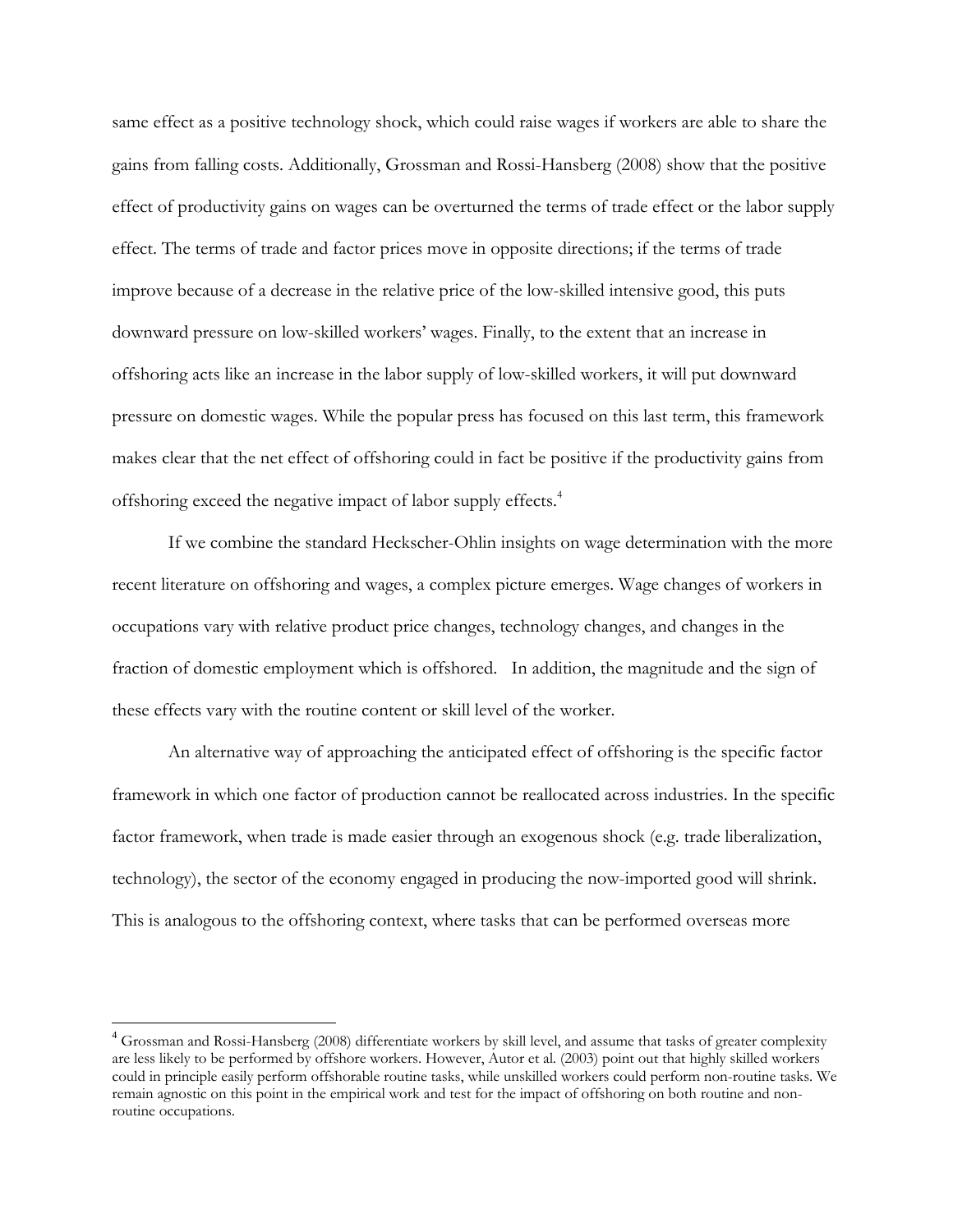cheaply are now the imported good. In this setting, workers performing routine tasks should be most vulnerable to offshore opportunities available in low wage countries, such as China or India.

An assumption common to all of these frameworks is that labor is completely mobile across sectors at no cost, and that as a result, wages will be equalized across sectors. We will explore this assumption in our empirical work. In particular, we will examine the impact of trade and offshoring on the movement of labor across sectors and occupations. We will then examine the consequences for wages of switching sectors or occupations or both. Since occupations are associated with the acquisition of specific skills or human capital, it is unlikely a priori that movement from one occupation to another is as costless as movement across industries; this intuition is supported by recent research by Kambourov and Manovskii (2009).

### B. Empirical Framework

Our identification strategy is to regress log wages of worker *i* in industry *j* in period  $t(W_{ii})$  on lagged measures of exposure to offshoring and international trade  $(G_{i+1})$  using a panel from 1983 to 2002, first at the industry level and subsequently at the industry-occupation level. We use lagged measures of exposure to offshoring and trade for two reasons. First, since offshoring requires time to implement and wage adjustment is not instantaneous, it is unlikely that the causal effect of offshoring on wages will play out within a single calendar year. Second, within a given year, offshoring, trade exposure, and wages are likely to be affected by simultaneous shocks, which we sidestep by lagging right-hand-side variables by one year*.* We use four measures of exposure to offshoring and international trade ( $G_{j+1}$ which we refer to as "globalization"): offshoring to lowincome affiliate locations, offshoring to high-income affiliate locations, export shares, and import penetration. To allow for the possibility that offshoring to low-income locations might have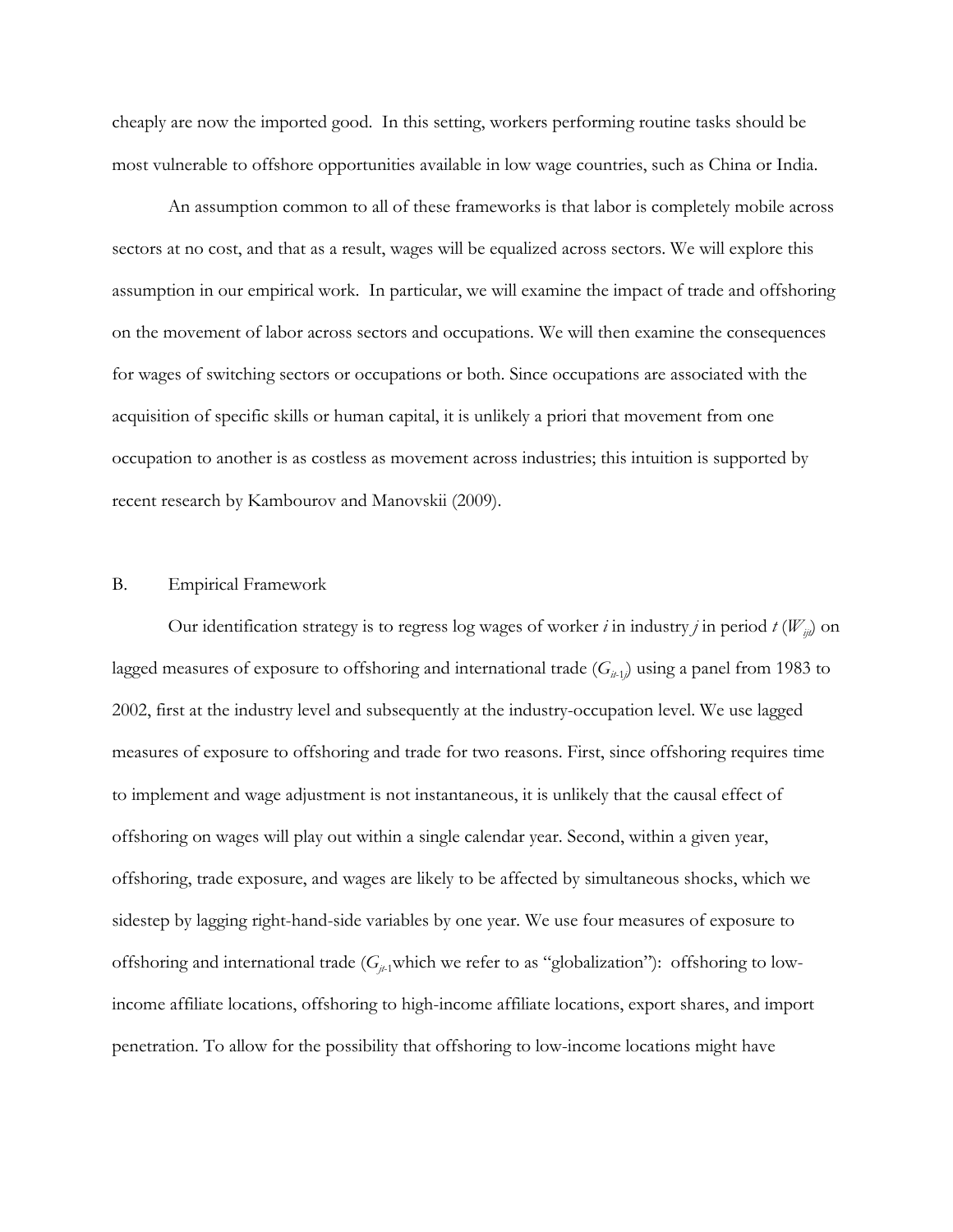different effects than offshoring to high-income locations, we include as separate regressors the log of employment in sector *j* by US based multinationals in low and high-income countries.

There are three additional challenges of identifying the causal effect of globalization on wages. First, the industries that are most likely to globalize may also be those with lower wages or greater volatility. We address this concern by including industry fixed effects (*Ij* ) in our specification. Second, globalization and wages may be jointly affected by common time-varying shocks, such as the business cycle and exchange rate fluctuations. We control for these by including time fixed effects (d<sub>i</sub>). Third, we control for time-varying shocks at the industry level that could be confounded with changes in globalization as follows.  $TFP_{\mu_1}$  captures changes in productivity by industry and year that could affect demand for labor. Since total factor productivity is a function of wages, we estimate our equations with and without total factor productivity. Two arguably exogenous variables also meant to capture productivity changes are the price of investment goods and computer use rates. The price of investment goods captures in part the role of falling computer prices and the potential impact of labor-saving technology on labor market outcomes. We also control for computer use rates by industry and year to account for contemporaneous changes in an industry's wage rate based on the ability to substitute for labor with computers. To avoid possible biases due to output or demand shocks, which could be correlated with affiliate employment, we control for the real value of shipments in sector  $j$  at time  $t$ -1.<sup>5</sup> Finally, we control for individual characteristics including age, sex, race, experience, education, and location  $(Z_{ii})$ :

 $(1a)W_{ijt} = \beta_0 Z_{ijt} + \beta_1 G_{jt-1} + \beta_2 TFP_{jt-1} + \beta_3 PINV_{jt-1} + \beta_4 REALSHIP_{jt-1} + \beta_5 COMP_{jt} + \beta_6 d_t + \beta_7 I_j + \varepsilon_{ijt}$ 

To take into account the relationship between wages and globalization at the occupation level, we create a measure of effective exposure of an occupation to offshoring or trade. This

<sup>&</sup>lt;sup>5</sup> We also estimated all the specifications reported in this paper without including a control for sector level output and the results are not affected by inclusion of this variable. Results are available from the authors upon request.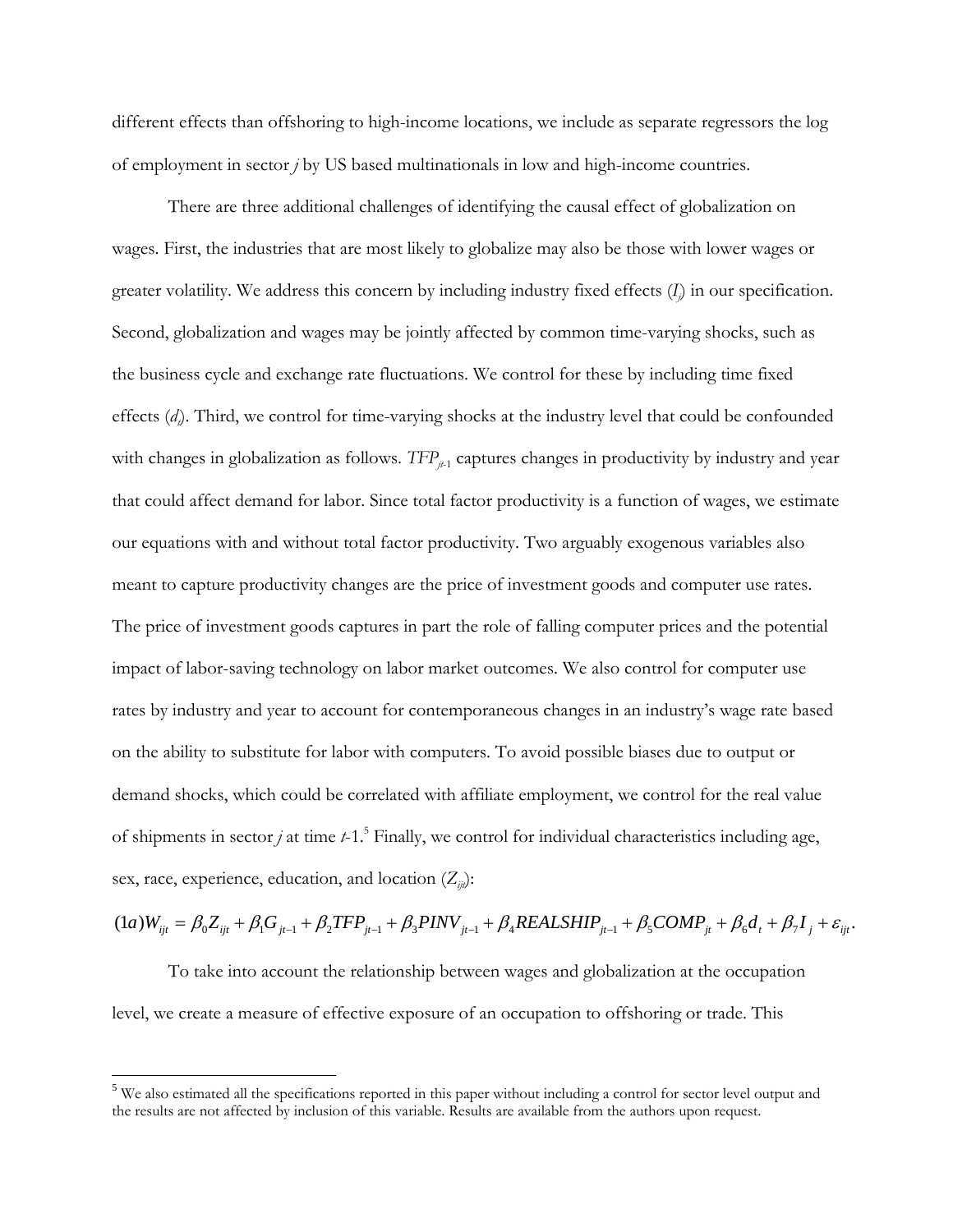variable was created from a merged dataset of BEA offshore employment data, trade data, and CPS monthly outgoing rotation group individual-level data, by industry and year. We calculate for each occupation its' exposure to trade using the distribution of workers employed in this occupation *across*

industries in 1979. For each occupation *k* and industry *j*, we have: *k kj*  $\frac{k_j}{L}$   $\frac{-}{L}$ *L*  $\alpha_{kj} = \frac{E_{kj}}{I}$  where  $L_{kj}$  is the total

number of workers in occupation  $k$  and industry  $j$ , and  $L_k$  is the total number of workers across all industries in occupation *k.* We then calculate occupation-specific import penetration in year *t* for occupation *k* as:

$$
\sum_{j=1}^J \alpha_{kj} \cdot \textit{IMP}_{jt},
$$

where  $\text{IMP}_{jt}$  is the measure of import penetration for goods in industry *j* in year *t*. Occupationspecific measures of export shares and offshoring to low and high-income countries were also created in the same way.

This leads to a specification of the form:

 $\overline{a}$ 

$$
(1b)W_{ijkl} = \beta_0 Z_{ijkl} + \beta_1 G_{ki-1} + \beta_2 TFP_{jl-1} + \beta_3 PINV_{jl-1} + \beta_4 REALSHIP_{jl-1} + \beta_5 COMP_{kt} + \beta_6 d_t + \beta_7 I_j + \beta_8 Occupation_k + \varepsilon_{ijkl}
$$

where *k* indexes the worker's occupation, and workers within the same *k* occupation may be in different *j* industries.<sup>6</sup> Our *G* vector is now an occupation-specific measure for each worker, and we have added occupation fixed effects to absorb variation specific to time invariant features of occupations. Note that we also control for variation in computer use rates by occupation and year, which is meant to account for wage changes driven by the ability of some occupations to benefit from computer technology (Autor et al. 1998). We will estimate this specification for all occupations,

<sup>&</sup>lt;sup>6</sup> For workers outside of manufacturing, the control variables for TFP, PIINV, and REALSHIP are not available and are therefore assumed constant.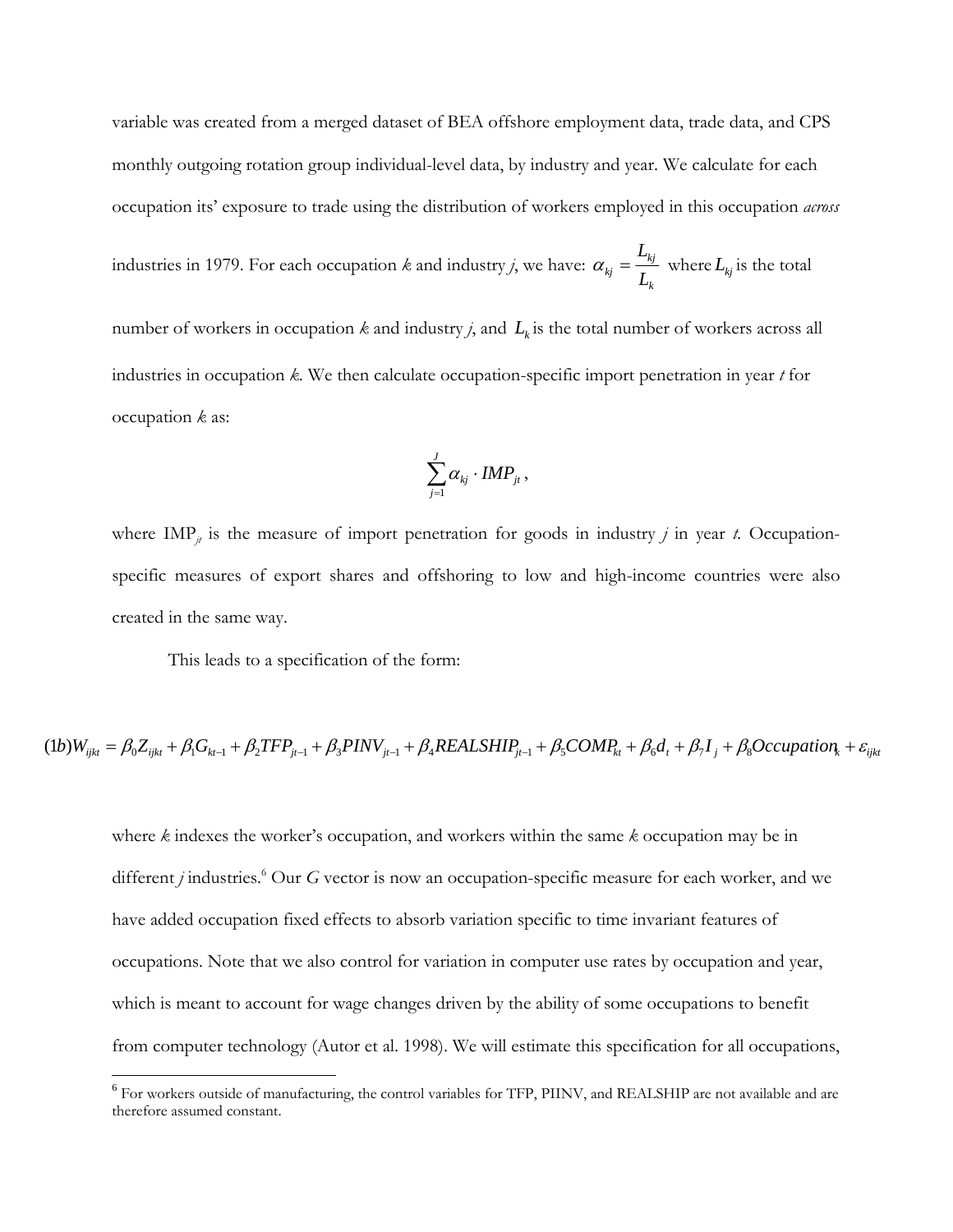separately by the degree of how routine the tasks are within a given occupation, and for samples of workers who stay within an industry, switch between industries, and specifically exit manufacturing.

### **III. Data Description, Trends, and Empirical Strategy**

### A. Data Description

 $\overline{a}$ 

Our sample of US workers is taken from the Current Population Survey Merged Outgoing Rotation Groups for 1983-2002, which provides data for over 3.4 million workers who are assigned a consistent classification of their industry and occupation.<sup>7</sup> Offshore activity in each industry is measured by the total employment of foreign affiliates among multinational US firms, separated into high and low-income locations, stored by the Bureau of Economic Analysis (BEA).<sup>8</sup> The BEA sample of multi-national firms accounted for 80 percent of total output in manufacturing in 1980, suggesting that the coverage is fairly extensive. Our data on import penetration and export shares are taken from Bernard at al. (2006), which we recalculated and updated through 2002. Since relative price series for imports and exports are incomplete, we generally substitute for prices by using the share of exports in production and import penetration at the four-digit SIC 1987 level. Results using prices instead of quantities are available in the appendix materials. As a control for productivity changes that could also affect labor demand as well as wages, we use the NBER's calculations of total factor productivity provided by Wayne Gray. This data source also provides us measures of the price of investment goods and the real price of shipments by industry and year, which we use to control for technology and industry level demand, respectively. We also match our workers to information on computer use rates by industry and occupation from CPS computer supplements

<sup>&</sup>lt;sup>7</sup> Special thanks to David Autor for providing us with concordances that provided a consistent coding scheme of industries and occupations for the period. The CPS occupation and industry codes were reclassified in 2003 to correspond to the North American Industrial Classification System, which made it difficult to compare data before and after the change.

<sup>&</sup>lt;sup>8</sup> We are unable to distinguish between arms-length trade between firms ("outsourcing") and trade in general. Note, however, the BEA sample includes all foreign firms where a US parent holds at least a 10% equity stake. This relatively low threshold implies that firms closely aligned will be included in our analysis. It is worth noting, however, that pure firm outsourcing where no equity stake is taken will be classified as trade and not offshoring.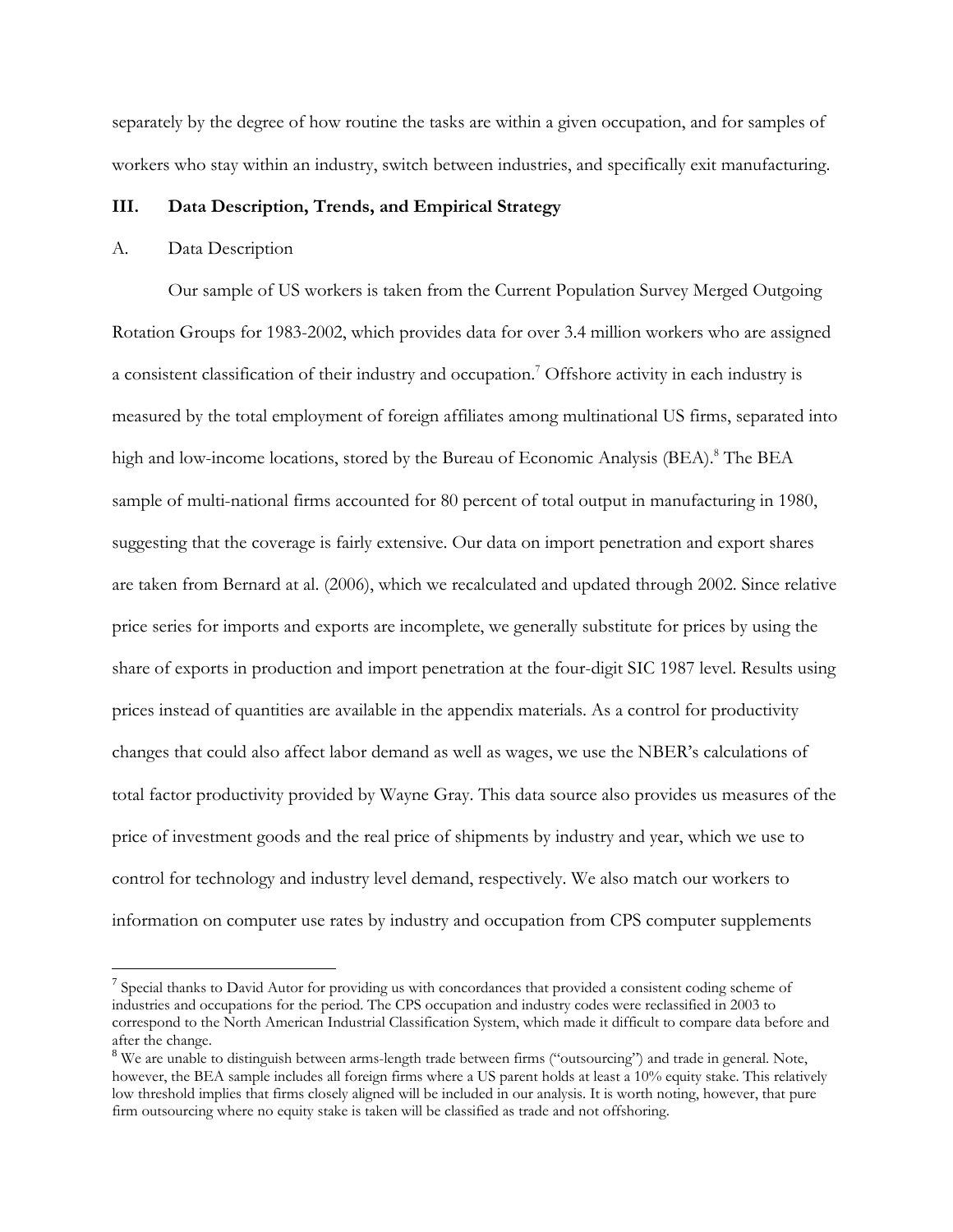conducted during our sample period (1984, 1989, 1993, 1997, 2000). Using the available surveys, we interpolate and extrapolate computer use rates for the entire window.<sup>9</sup> Summary statistics for the individual worker sample matched to our offshoring, trade, technology, and price data are available in Appendix Table 1.

 We use Autor et al.'s (2003) distinction between routine and non-routine tasks to measure the "offshorability" of jobs. Autor et al. (2003) describe routine jobs as "tasks that can be expressed using procedural or 'rules-based' logic, that is, codified in a fully specified sequence of logical programming commands ("If-Then-Do" statements) that designate unambiguously what actions the machine will perform and in what sequence at each contingency to achieve the desired result." While Autor et al. (2003) use routine-ness to designate which jobs can be easily performed by computers, we would argue that routine jobs are also more readily codified, communicated, and consequently transferred overseas. Examples of these jobs include: attaching hands to faces of watches, sewing fasteners and decorative trimming to articles and, though not mentioned explicitly in their paper, include services tasks that we think of as offshorable such as answering telephones.

Following Autor et al. (2003), we aggregate their five different measures of the routine-ness of tasks into a single index for each occupation *k*. Two indicators measure how routine manual and cognitive tasks are (Routine Manual<sub>i</sub> and Routine Cognitive<sub>i</sub>, ranging from 1 for not routine to 10 for fully routine). The index of routine-ness by worker education level, industry, and year is given by:

$$
Routine_k = \frac{Routine Cognitive_k + Routine Manual_k}{Routine Cognitive_k + Routine Manual_k + DCP_k + EFH_k + Math_k}.
$$

The index ranges from  $0$  to  $1<sup>10</sup>$  The input tasks include routine cognitive and routine manual, nonroutine analytic, non-routine interactive, and non-routine manual. The last three terms refer to

<sup>&</sup>lt;sup>9</sup> These data were also provided by David Autor and are used in Autor et al. (1998). <sup>10</sup> See Autor et al. (2003) for a thorough description of these variables. Our calculation of routine is the sum of routine manual tasks (Finger Dexterity) and routine non-manual (Set Limits, Tolerances or Standards), as a share of those tasks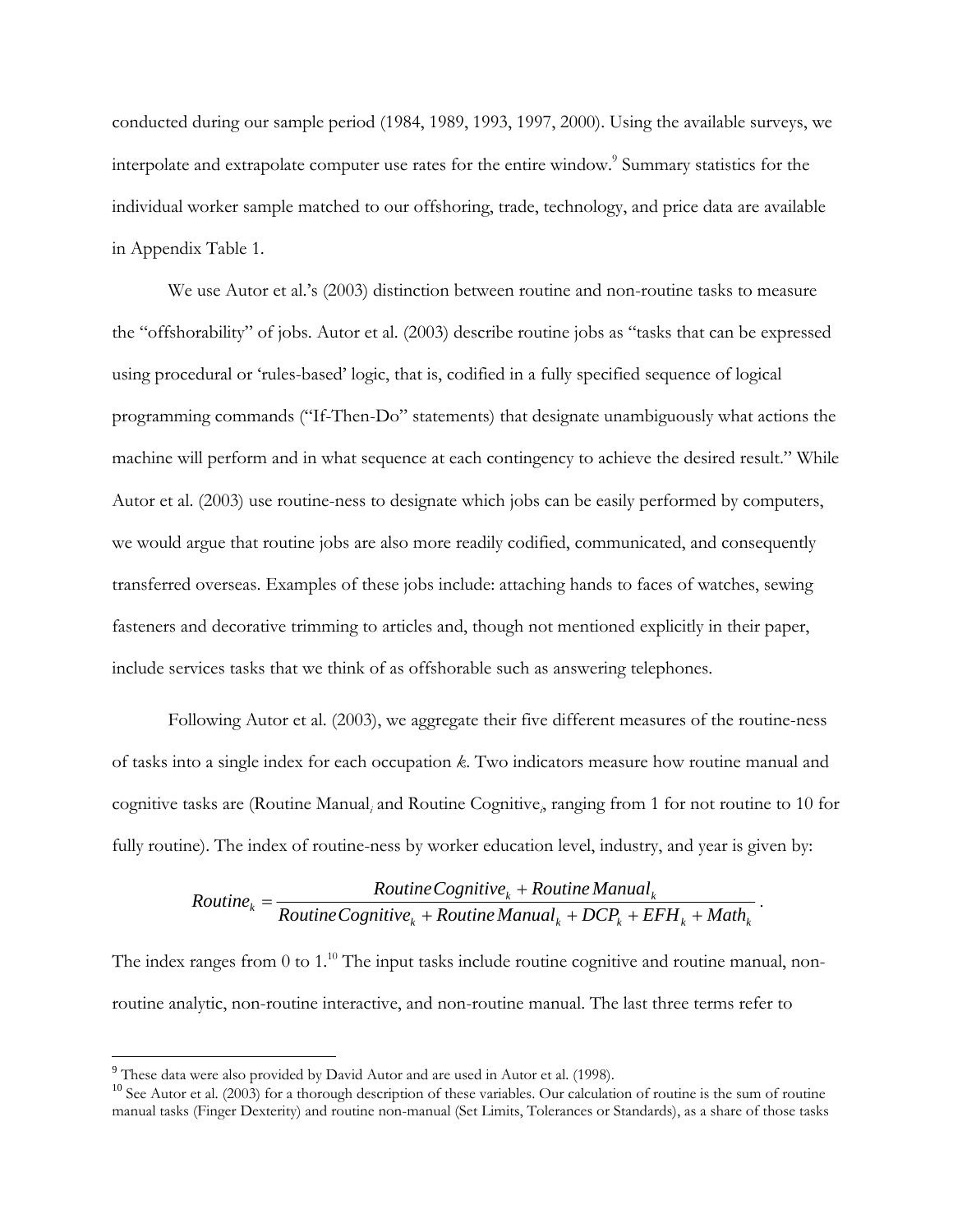cognitive tasks that are higher order in their complexity, and presumably are associated with larger costs of performing outside of a firm's central location.

### B. Trends in Offshoring, Trade, Employment, and Wages

 In this section we outline broad trends in the data for employment, wages, and the relationship between wages and measures of globalization. In Figure 1, we compare the trends in employment and wages in the manufacturing sector alongside the same trends in the service sector between 1979 and 2002. We present these trends separately for workers performing routine and non-routine tasks. Total manufacturing employment (using the CPS employment numbers) fell from 22 to 17 million from 1979 to 2002, with rapid declines at the beginning of the 1980s and in the late 1990s. Within manufacturing, the labor force has become increasingly high-skilled with a large decline of roughly 6 million in the number of workers in routine occupations, and a modest increase of roughly 1 million in the number of workers performing non-routine occupations.

 In contrast, demand for both types of workers continued to grow in the service sector, and many of the displaced routine manufacturing workers may have found employment in the service sector. These trends have important implications for the US wage distribution. As shown in the bottom of Figure 1, where we report the real hourly wage among CPS workers, manufacturing workers enjoyed a large wage premium during the entire period among both routine and nonroutine workers. Insofar as manufacturing provided an opportunity to earn high relative wages – even for low-skill workers – its decline might also have played a role in increasing US income inequality during the period.<sup>11</sup> We turn now to an examination of how offshoring and trade may be related to these employment and wage trends within manufacturing and in the overall economy.

and non-routine manual (Eye, Hand, Foot), non-routine analytic (General Educational Development, Mathematics), and non-routine interactive (Direction, Control and Planning) tasks. See also the data appendix.

<sup>&</sup>lt;sup>11</sup> See Autor et al. (2008) for a review of these trends. It is worth noting that while the trends in Figure 1 are informative, they do not control for other factors that affect income, such as sex, age, and experience. We redid the trends in wages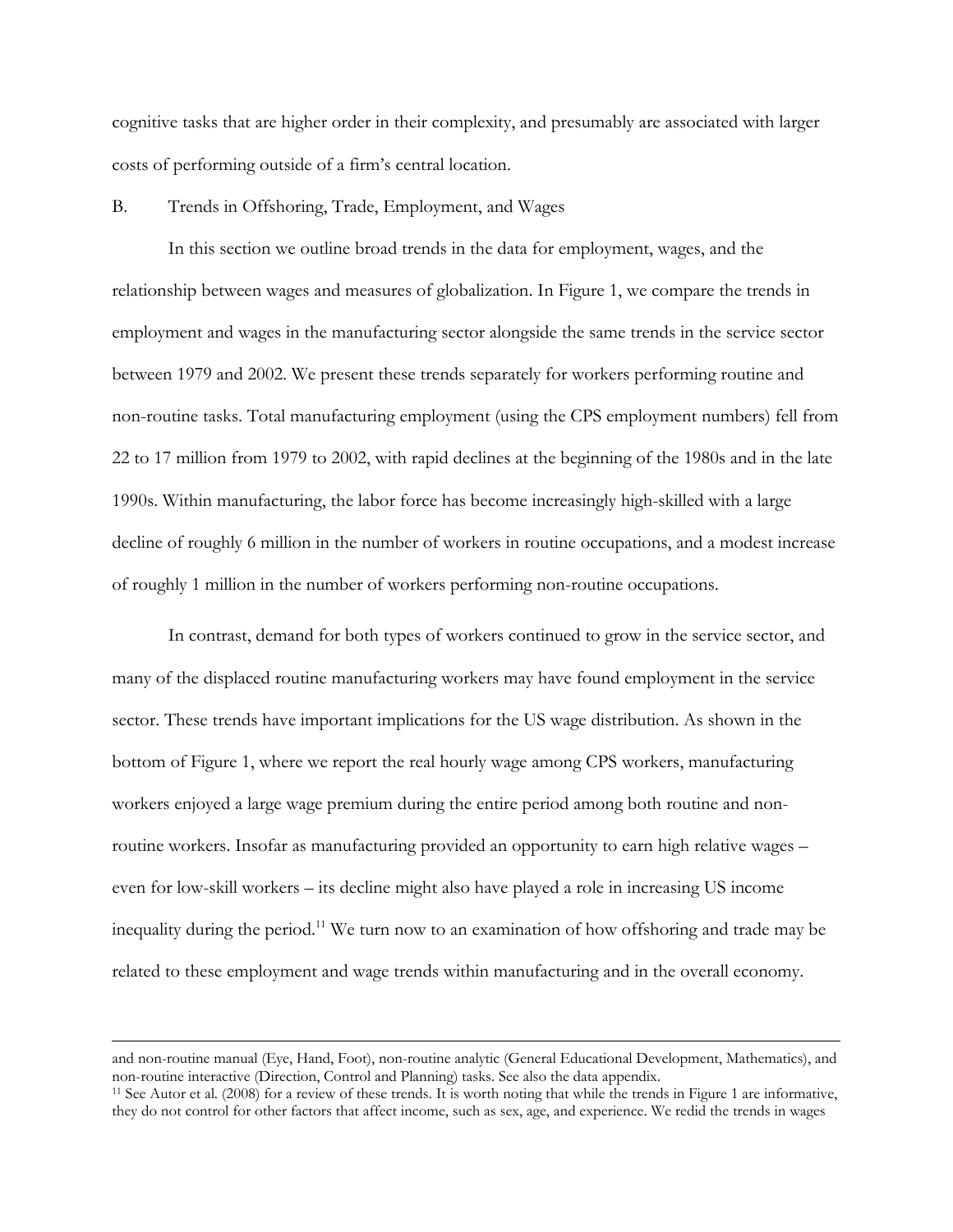Figure 2 shows domestic and foreign affiliate employment for US multinational firms, which account for a large share of the total US manufacturing employment reported in Figure 1. The figure shows that affiliate employment in low-income countries by US based multinationals nearly doubled over the entire period while affiliate employment in high-income countries remained roughly constant. The increase in developing country activity has been accompanied by a reduction in the US workforce for these parents from almost 12 million workers in 1982 to 7 million workers in 2002.

Figure 3 shows the increase in task trade has also been accompanied by an increase in conventional goods trade, with steep increases in US manufacturing imports during the sample period. The solid line in Figure 3 plots the ratio of imports to imports plus shipments over time and the dashed line plots the fraction that are coming from low-income countries. However, unlike offshoring, the trends in import penetration were already evident throughout the 1980s. Both imports from developed and developing countries increased steadily between 1982 and 2002, with the most dramatic increase occurring for developing countries.

 In Figure 4 we plot the increase in both offshoring to low-income countries as well as import penetration by industry as a function of the share of routine jobs in that industry in 1983. The figure presents suggestive evidence that the ability to send tasks overseas via offshoring, or to purchase the final good with foreign labor via trade, may have placed differential pressure on some occupations. In the empirical results section, we will more rigorously test the hypothesis that occupations experienced the greatest external pressure on their wages from competition from lowincome countries.

by educational attainment, but instead using wage residuals. These wage residuals were computed using Lemieux's (2006) approach for each educational category separately. We also added industry dummies to control for inter-industry wage differentials. The wage residuals show similar trends, with falling wage premia for less educated workers and rising wage premia for more educated workers. Similar results are observed for wage premia when workers are stratified by routineness of occupation. Results are available from the authors upon request.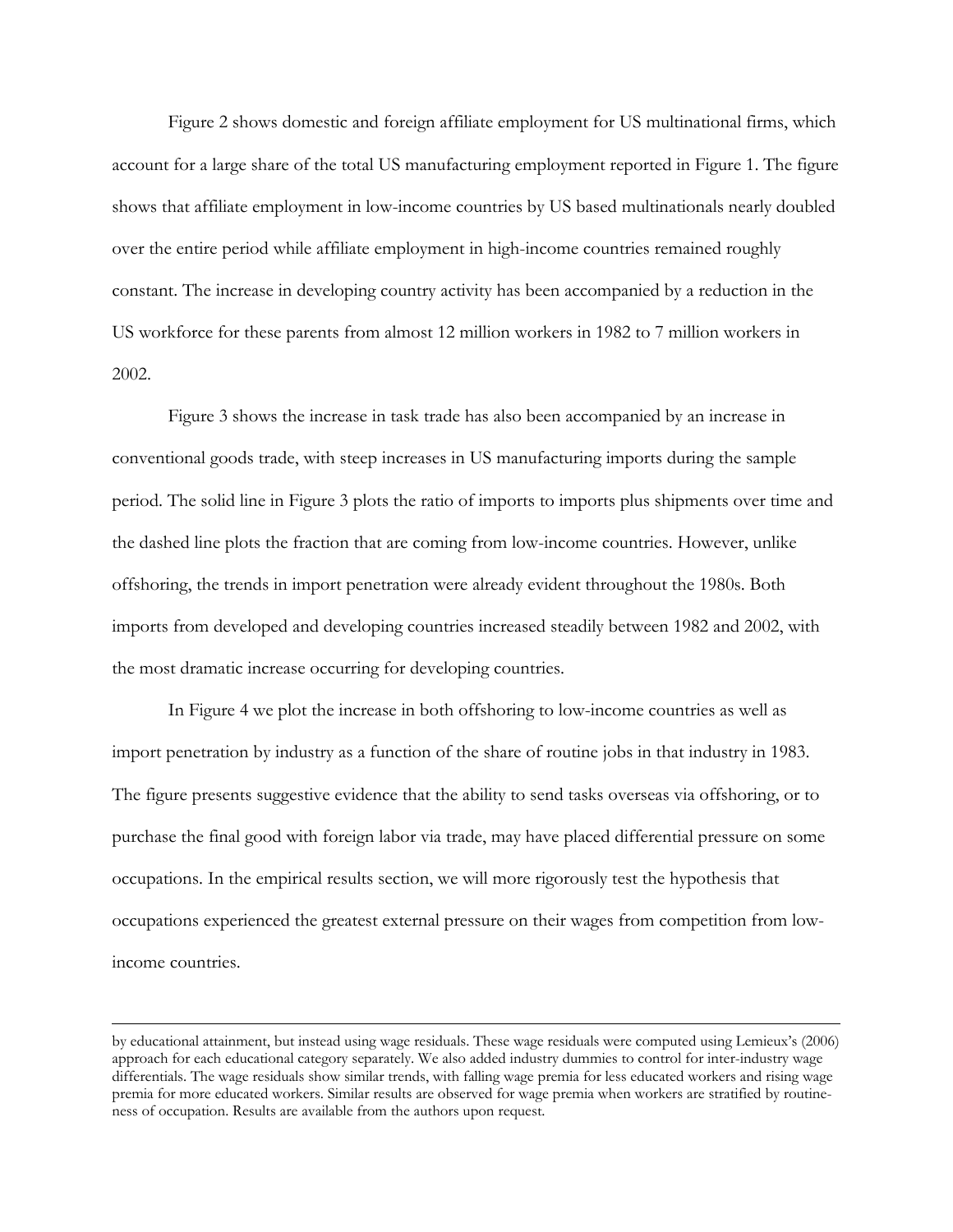In Figure 5, we report important changes in the distribution of occupation wage residuals across the 476 occupations in the CPS. Each point in the figure represents the occupation-specific wage premium in 1983 and 2002. In order to compare the occupational wage residual changes by their potential exposure to offshoring, we stratify occupations by whether they are above the median occupation in terms of routine task content. The figure reflects that routine occupations were more likely to experience declines in wage premiums, possibly because these tasks can be performed overseas. Of 240 routine occupations, 187 experienced wage premium declines and only 53 had increases in their wage premium. In contrast, among 236 non-routine occupations, 134 experienced increases and only 102 experienced declines. While these patterns are suggestive of a potential role for globalization in declining wages in routine occupations, they do not account for technological changes (e.g. computers) that may have also contributed to this pattern as well. In our empirical results section, we will examine the role of globalization in declining wages of routine workers more rigorously with direct measures of technological change, such as computer use rates among workers in different industries and occupations.

 In Table 1, we document the relationship between an industry's share of low skill or routine jobs in 1983 and the subsequent growth in offshoring and import activity. The dependent variables are the log difference between 1983 and 2002 in employment offshored to low-income countries (in columns (1) and (2)) or high-income countries (in columns (3) and (4)) and the change in import penetration (in columns (5) and (6)). We see in column (1) that an industry's share of routine jobs in 1983 is a significant predictor of the subsequent increase in employment offshored to low-income countries, explaining roughly 7 percent of the variation across industries as a single regressor. We estimate that industries with 1 percentage point more routine jobs in 1983 experienced a 5-6 percent increase in offshore employment to low-income countries by 2002. However, in column (3) there is no significant relationship with offshoring to high-income countries. Column (5) shows that the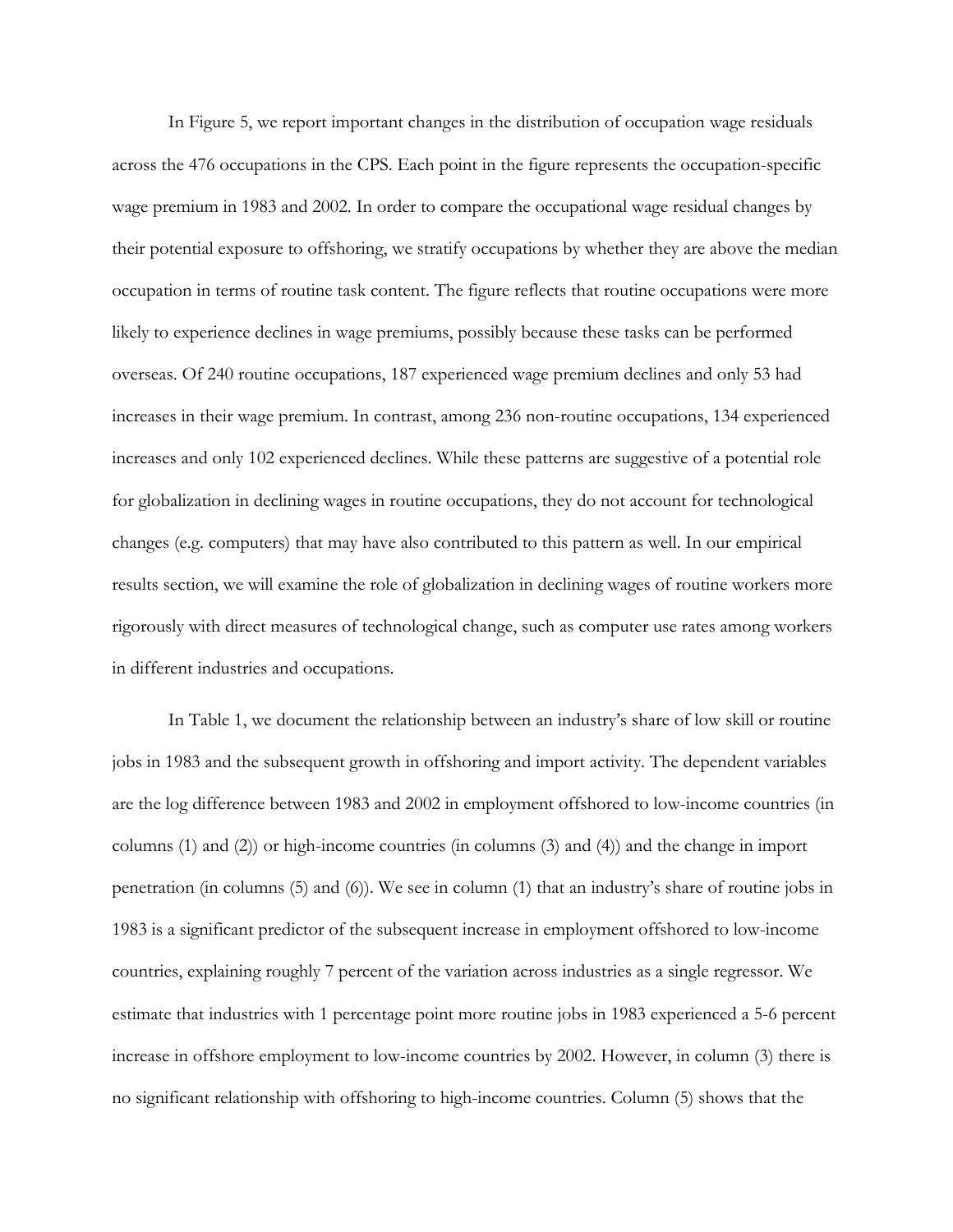industry share of routine jobs in 1983 is also a significant predictor of the increase in import penetration. We find a 1.2-1.4 percentage point increase in import penetration measure among industries with 1 percentage point more routine jobs, suggesting that domestic firms in these industries have also faced greater import competition. In columns (2), (4), and (6), we include a range of additional predictors (which are described in greater detail in the next section), and continue to find similar effects for the industry share of routine jobs. The increase in import penetration over the sample period is also associated with increasing total factor productivity and falling real price of shipments.

In the remainder of the paper, we continue to make a distinction between high and lowincome offshore locations, and to differentiate workers by the routine content of their jobs. The patterns of rising trade and offshoring to low-income countries in industries with workers whose jobs are characterized by a high routine content point to a decline in the demand for the labor of workers who perform these tasks in well-paying manufacturing industries. The domestic workers who perform these tasks in other sectors of the economy were also exposed to wage pressure from cheaper labor available abroad, which we will explore further below.

### **IV. Offshoring, Trade, and the Impact on Domestic Workers**

### A. Within and Between Sector Estimates of Offshoring on Wages

In Table 2, we estimate equations (1a) and (1b) to examine the link between individual level wages and our measures of globalization by sector and by occupation. We also analyze the changes in wages across the skill distribution by stratifying occupations by how routine they are. This allows us to examine whether tasks sent overseas are more likely to be routine and whether workers specializing in these tasks experience negative consequences from offshore competition. We first present all occupations pooled in column (1) and present separately our results stratified by the fraction of routine tasks for the occupation in columns (2) through (4). The categories include: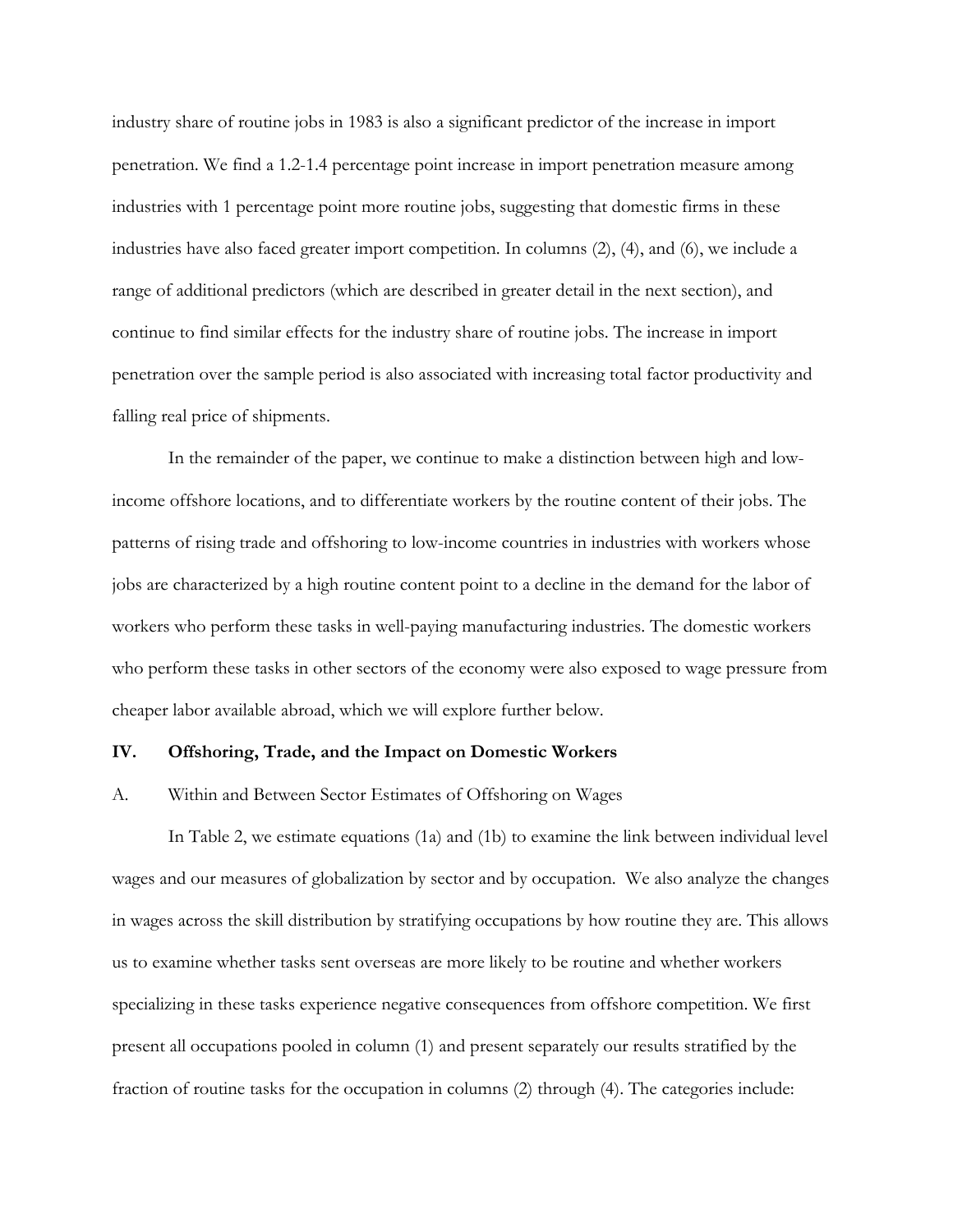occupations where more than 2/3 of the tasks are routine; occupations where between 1/3 and 2/3 of tasks are routine; and occupations where less than a 1/3 of the tasks are routine.

In columns (1) through (4) of Table 2, the identification strategy is to use within-sector *j* shifts in exposure to offshoring, import penetration, and export activity to measure the effects on wages of workers in sector *j*. The results suggest a very limited role for offshoring or trade in changes in the American wage distribution. There is no statistically significant relationship between low-income-affiliate employment, lagged export share, or lagged import penetration and industrylevel wages; indeed, the point estimates are close to zero. There is a positive and statistically significant relationship between high-income-affiliate employment and domestic wages, although the magnitude is not large: the point estimate suggests that a one percent increase in affiliate employment is associated with a 0.01 percent increase in wages, and this is found even for workers in the most routine occupations. Our results on within-sector wage impacts parallel those found in the prior literature, where trade has no substantial negative effect on workers.

However, as discussed in Section II, within-industry changes in wages and employment miss within-occupation effects of offshoring. In particular, there are wage losses or gains accruing to individuals who remain within the same occupation but shift from manufacturing to other sectors of the economy. The associated distributional implications are potentially important, given historically important wage premia paid to manufacturing (relative to service) workers in the United States. In addition to distributional consequences, there may also be efficiency consequences associated with the reallocation of labor from high to low wage sectors.<sup>12</sup> There is also a cumulative impact of import competition on workers who are easily able to relocate across sectors but cannot easily shift across occupational categories.

<sup>&</sup>lt;sup>12</sup> See for example Katz and Summers (1989) and Krueger and Summers (1988).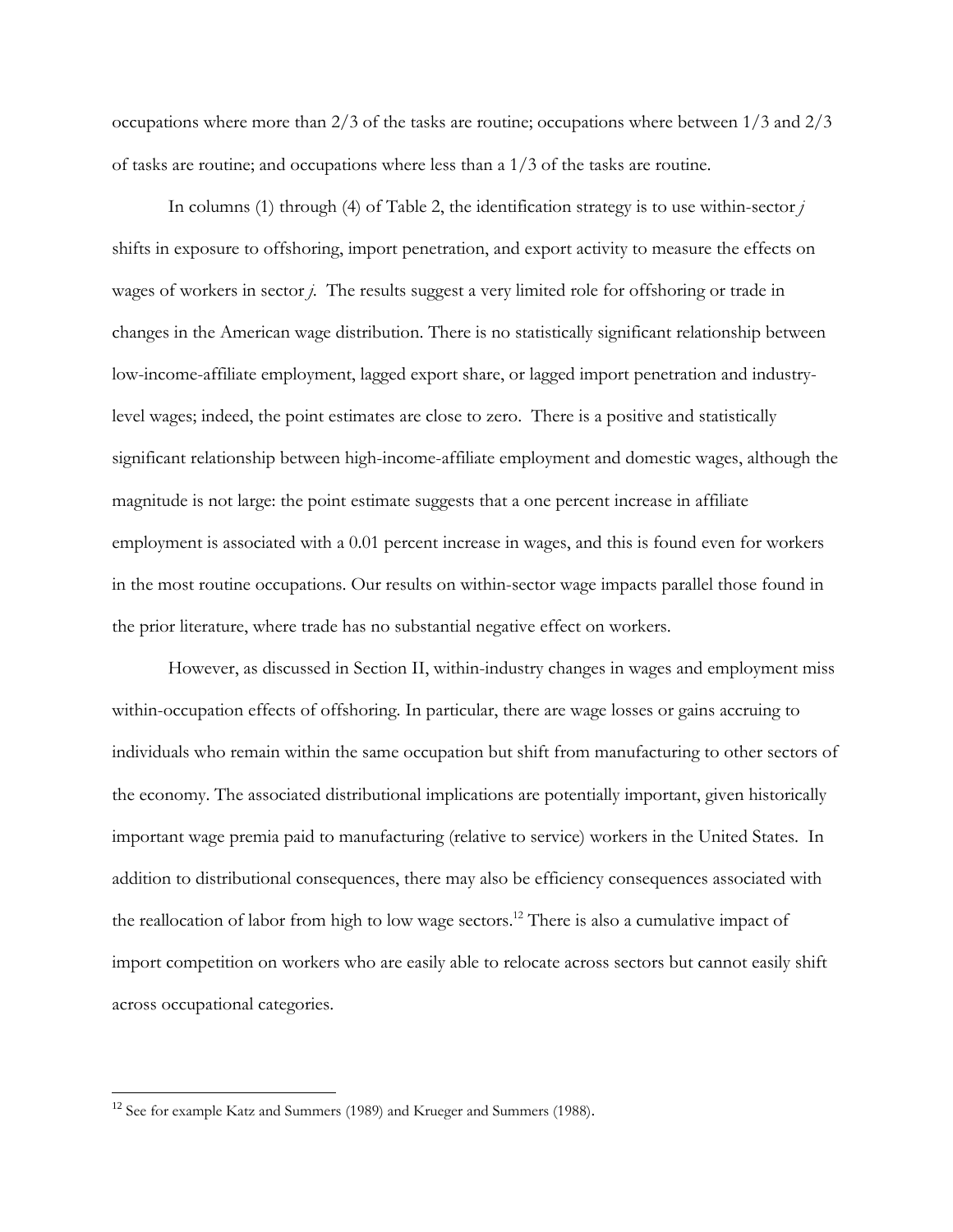In columns (5) through (8) of Table 2, we present results from specification (1b), namely within-occupation changes in wages. The effects of both offshoring and trade are larger in sign and generally significant at the five percent level, in contrast to the industry-level results reported in the first four columns. In the first row, the coefficients on low-income affiliate employment suggest that a one percent increase in employment abroad is associated with a 0.045 percent reduction in wages at home across all occupations. Among workers in the most routine occupations, we find that a one percent increase in low-income affiliate employment abroad is associated with a 0.073 percent decline in domestic wages, whereas workers in less routine occupations were largely unaffected by offshoring, with no coefficients significantly different from zero. We also find a positive effect of lagged high-income affiliate employment on wages. This is consistent with an interpretation that workers in low income locations perform the same tasks that low-skilled workers perform in the US and are therefore substitutes for workers in the US. In contrast, workers in high-income locations perform tasks that are complementary to workers in the US and so expansion of employment in high-income countries can benefit domestic workers. These results are robust to a range of specification choices, including whether we use prices of imported and exported goods instead of quantities, and our chosen set of control variables.<sup>13</sup>

Although these results are statistically significant and economically meaningful in magnitude, it is possible that there are even larger effects within sub-samples of the data, which we explore in Table 3. Krugman (2008) and Feenstra (2008) both write that the effects of international trade and offshoring may have increased recently relative to earlier decades. In Table 3, we split the results into earlier and later time periods. There is no significant association between employment in low-income

<sup>&</sup>lt;sup>13</sup> Results are available in the appendix materials. The results indicate that workers with price decreases in their product market have suffered the largest wage declines, with this pattern most pronounced in routine occupations. Similar to our core results, however, this effect is only observed using occupational exposure measures of import price changes. Special thanks to Lawrence Edwards for generous use of his price series data on imports. Other specifications we have tested include removing measures of TFP and controlling for price changes in the service sector using a CPI/PPI index, both of which provide results similar to those presented in Table 2.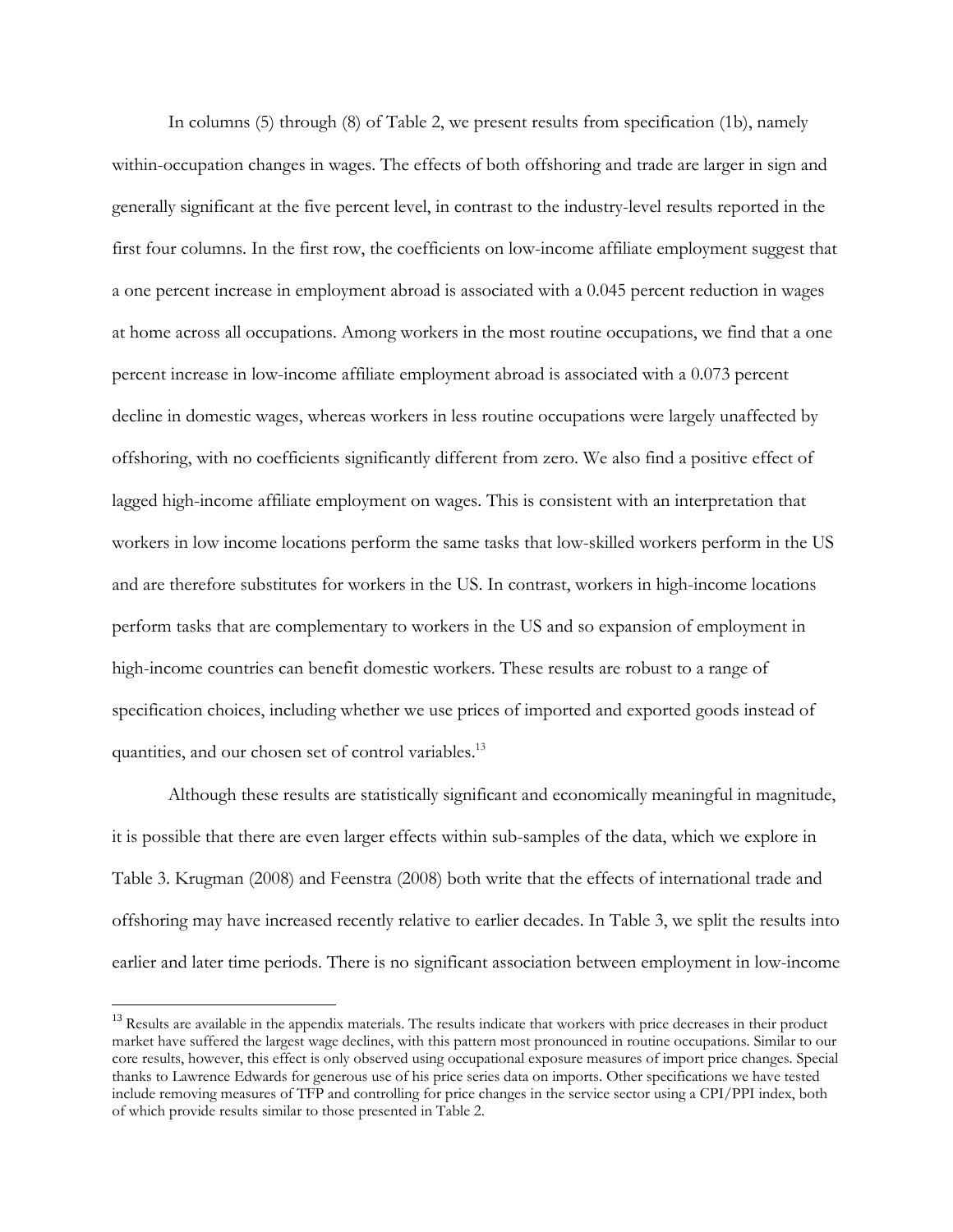affiliates and domestic wages in the earlier periods (1983-1991, 1983-1996), whereas in the later periods (1992-2002, 1997-2002) they are negatively and significantly associated. In particular, in the years 1997-2002, there is a 10 percent increase in low-income affiliate locations associated with a one percent decrease in domestic wages. For the effects of international trade, the point estimates for occupation-specific import penetration are generally stable and statistically significant across time periods, with the coefficients ranging from -0.21 to -0.32. The point estimates are positive and significant for export share only in the later part of the sample period, indicating that wages were not significantly associated with export activity until the 1990s.

 We also explore in Table 3 differences within different demographic sub-groups. Anecdotes in the popular press and elsewhere suggest that women, union workers, and older workers may have been disproportionately affected by international competition. If we restrict the sample to either women or union workers, there is no evidence that their wages were more negatively affected than the rest of the sample. In fact, the wages of unionized workers appear to have been relatively unaffected by either export activity or import competition. However, the wages of workers without higher education and older workers do appear to have been disproportionately affected by offshoring activities, as the point estimates are larger for these groups of workers.

 Since the results point to much stronger effects of offshore activities on domestic wages in the later part of the sample period, we reproduce Table 2 for the 1997 through 2002 period in Table 4. The results confirm that, for the last five years of our sample, offshoring and international trade exerted much larger effects on occupation-specific wages than the earlier years. The results also confirm that over the most recent sample period, industry-level wage effects are negligible. In columns (1) through (4), all but two of the point estimates are statistically insignificant and the magnitudes are close to zero, indicating offshoring or trade does not significantly affect industrylevel wage premia.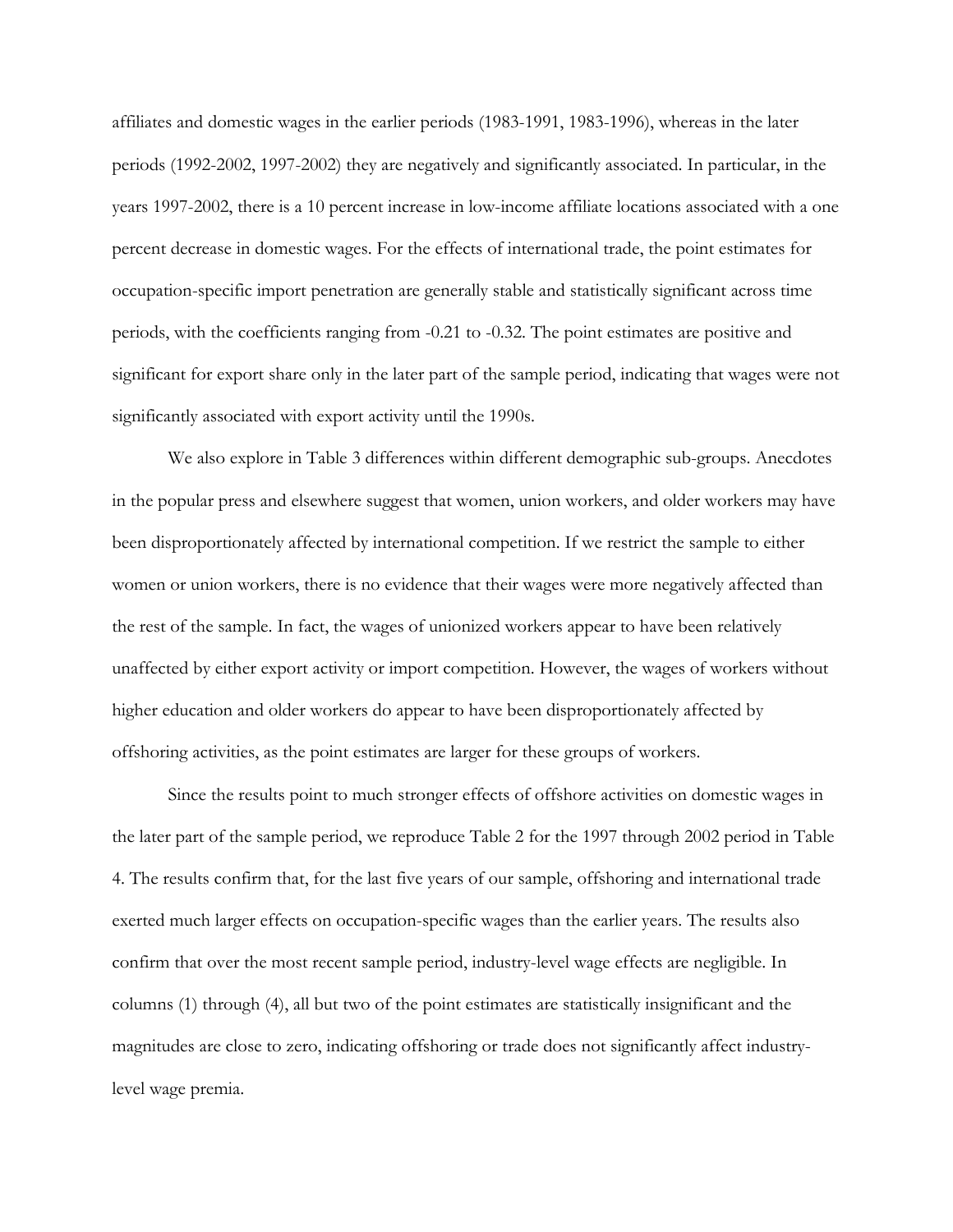Columns (5) through (8) suggest that occupation-specific changes in offshoring and trade are associated with significant wage effects, particularly for workers who are in occupations with the most routine content. For these workers, a one percent increase in offshoring to low-income countries is associated with a 0.20 percent decrease in wages. For these same workers, however, increasing affiliate activity in high-income countries is associated with a 0.17 percent increase in wages. One explanation is that workers in high-income locations perform tasks that are complementary to workers in the US. A one percent increase in export shares is associated with a one percent increase in wages while a one percent increase in import penetration is associated with a -0.44 percent decline in wages. The effects of these globalization measures are generally small in magnitude and insignificant for individuals who work in the occupations with the least routine content.

B. Offshoring, Trade, and the Reallocation of Labor Across Sectors

In this section, we try to identify mechanisms for the striking differences between industrylevel and occupation-level exposure to offshoring and trade. We begin by analyzing the relationship between offshoring and domestic manufacturing employment. We then examine the wage consequences of switching industries, sectors, and occupations using a large panel of CPS workers.

In Table 5, we present an analysis of employment trends in manufacturing in response to offshoring. Our unit of analysis is one's education  $\times$  industry  $\times$  year cell, where there are five education categories for workers, 68 manufacturing industries, and 20 years (1983-2002). In column (1), we present pooled results for all industries, and then in columns (2) through (4) split industries by the fraction of an industry's workforce performing routine tasks. Pooling all industries, the results in column (1) indicate that the effect of offshoring depends on whether affiliate employment is located in high or low-income countries. A one percent increase in employment in low-income countries reduces domestic employment by 0.023 percent while a one percent increase in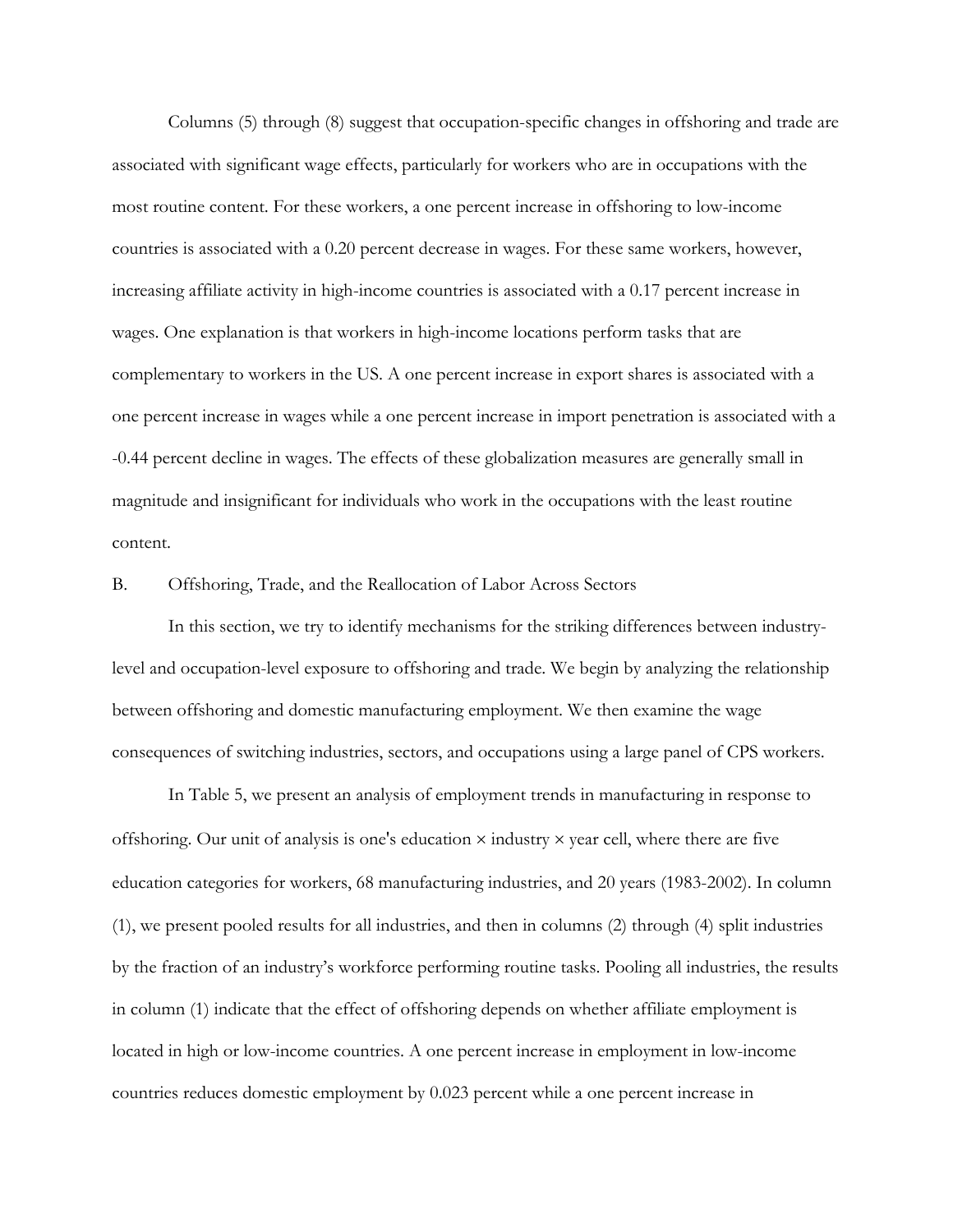employment in high-income countries increases domestic employment by 0.076 percent. Breaking the results down according to how routine the workforce is, we see that the negative effects of offshoring to low-income countries are largest for workers in highly-routine industries. The point estimate, at -0.05, is only statistically significant for the industries that employ the most routine workforces and suggests that a one percent increase in affiliate employment in low-income locations is associated with a 0.045 percent reduction in employment of workers in routine occupations. At the same time, the positive effects of offshoring to high wage countries are evident in the mostroutine industries as well (along with industries with an intermediate degree of routine-ness), suggesting that offshore employment in high-income locations is complementary with employment at home. Trade does not significantly affect employment in industries with a preponderance of nonroutine employment.

Our supplementary online appendix includes a rich set of robustness checks for these results. Among these are a set of results based on instrumental variables estimation where we instrument for trade and offshoring using the variables that capture changes over time in the cost of trade and offshoring. The instruments are: Internet access, telephone connections including cell phone usage, and the industry share of routine jobs. The results confirm the negative relationship between offshoring to low-income countries, import penetration and manufacturing employment.

While the coefficients on offshoring are small and suggest both substitution (in low-income countries) and complementarity (in high-income locations), the coefficients are large and negative (albeit not statistically significant at the 5 percent level) for both import penetration and export activity. For the pooled sample, a one percentage point increase in import penetration reduces US manufacturing employment by 0.61 percent. While it is not surprising that the coefficient on import competition is negative, the negative coefficient on sectoral export shares is less intuitive and deserves explanation. The negative coefficients may indicate that export growth was labor-saving for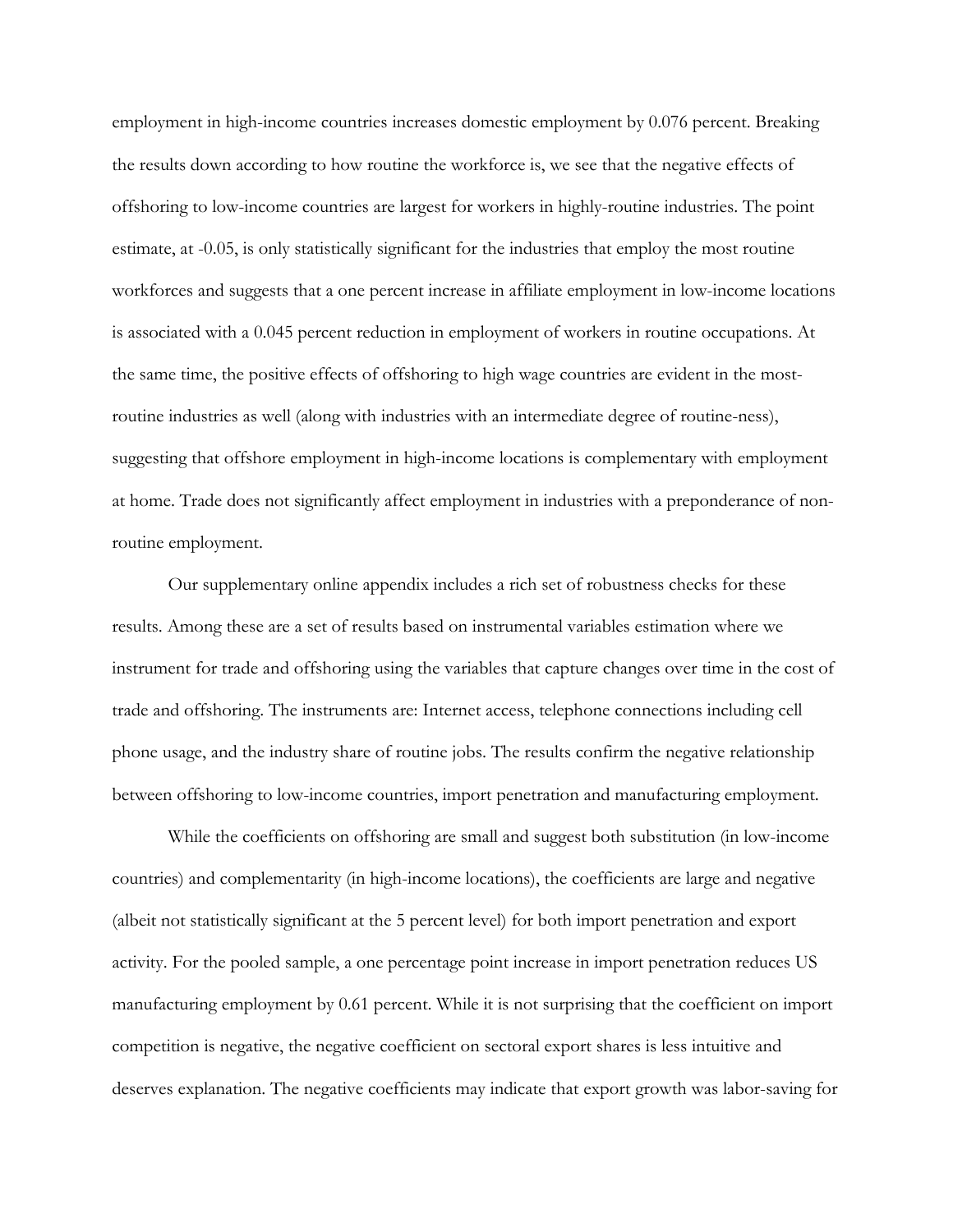workers with less than a college degree, which is sensible if a significant degree of offshoring takes place through exports for further processing. Likewise, the negative and significant coefficient on total factor productivity suggests that productivity growth has been labor saving for most educational categories.<sup>14</sup> Productivity growth in manufacturing has been achieved in conjunction with falling employment.

The results in Table 5 suggest that productivity growth, export growth, and import competition have been associated with (sometimes significant) declines in domestic manufacturing employment and that the effects of offshoring have been smaller in magnitude and mixed in sign. These results are important insofar as they suggest a fluid labor market where changes in other factor prices and global competition lead to employment reallocation. Furthermore, these results provide an explanation for our finding in Table 2 that the within-industry wage effects of trade and offshoring are smaller than the within-occupation effects. If trade and offshoring lead some workers to shift sectors (in particular, to exit high-wage jobs in manufacturing), then it is possible that the wages of those who retain their jobs or find new jobs in the same industry are not significantly affected by offshoring, while those who stay within their occupation but shift sectors are negatively affected. We examine this conjecture in the next section.

### C. Wage Implications of Switching Within and Between Sectors

In Table 6 we examine how (a) switching industries within manufacturing, (b) leaving manufacturing, or (c) leaving manufacturing and switching occupations entirely affects a worker's wages. Our sample is composed of manufacturing workers observed in CPS samples in consecutive years between 1983 and 2002. We regress the change in log wages between period *t* and *t*+1 for a given worker on an indicator for switching industry or occupation, including a rich set of controls

<sup>&</sup>lt;sup>14</sup> Table 5 results are robust to excluding total factor productivity as a control variable.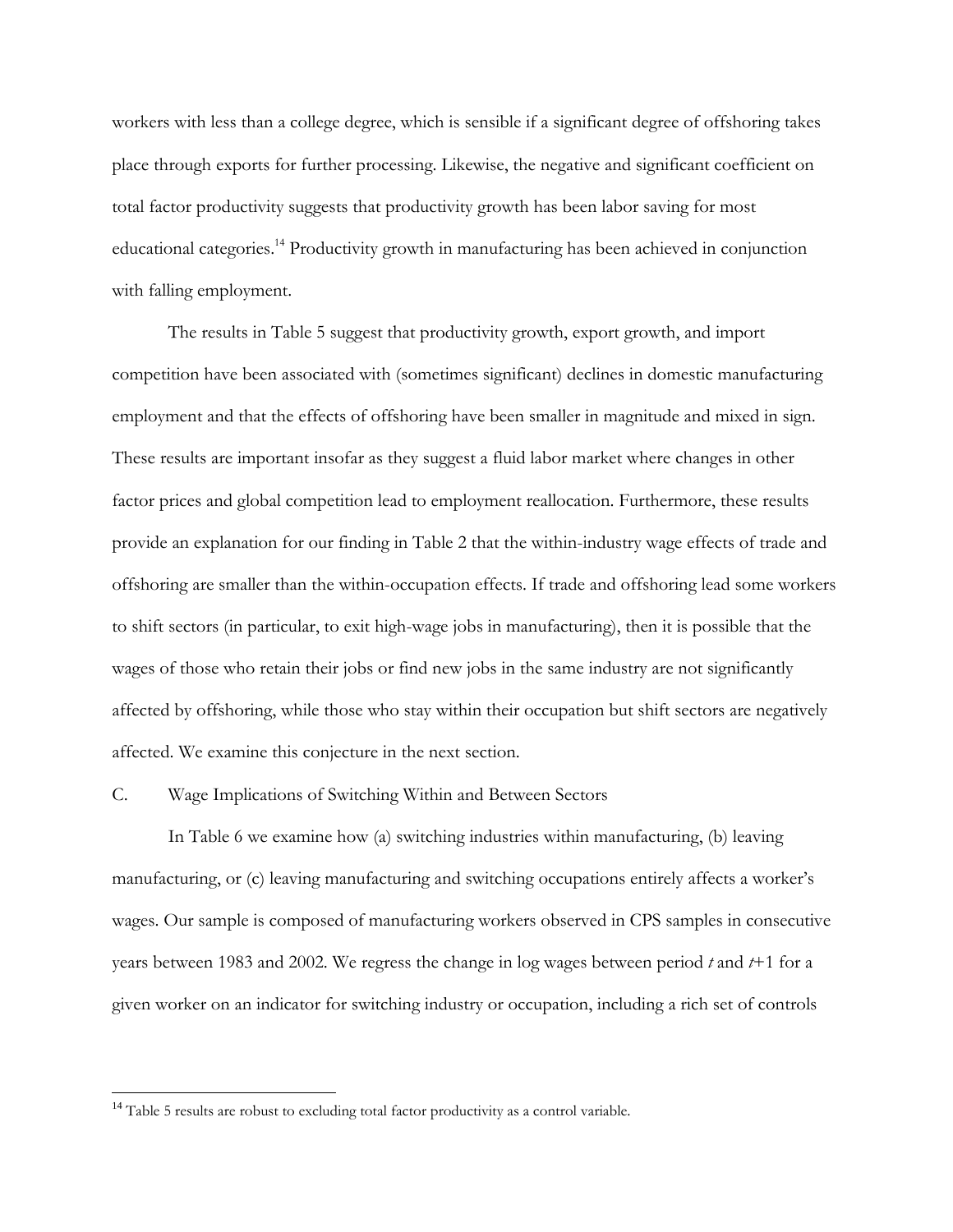for the worker's age, sex, education, race, union status in the first period, and industry in the first period.

In Panel A, we examine how switching industries *within* manufacturing affects wages relative to staying in the same industry. The table reflects almost no wage consequence of switching industries, provided the worker stays within manufacturing. In Panel B, we restrict the sample to workers who switched sectors, and examine whether leaving manufacturing has larger wage consequences than switching industries but staying in manufacturing. We estimate that wages decline by 3.1 percent when leaving manufacturing, with slightly larger wage losses for workers in occupations with the most routine content (3.6 percent) than for workers occupations with the least routine content (2.8 percent). This suggests the shedding of manufacturing jobs due to offshoring may negatively affect domestic workers, especially those performing occupations with a high degree of routine content. In Panel C, we restrict the sample to workers who exited manufacturing and examine whether switching occupations induced a greater wage decline than switching sectors; we find that switching occupations costs the worker an additional 5.9 percent of wages. Since our results in Tables 2 to 4 are within-occupation, they do not capture the wage consequences of tradeinduced occupation switching (although this is a relatively small proportion of workers: 22,680 workers switch occupations compared to over 170,000 workers who switch industries). Nonetheless, insofar as switching occupations is costly to workers, it highlights an inelasticity to occupational choice that could leave workers vulnerable to shifting demand for labor due to offshoring and import penetration.

While these results are consistent with our findings in Table 2, they do not directly establish a link with offshoring and trade (i.e., the industry and occupation switches in Table 6 could be due to non-trade-related shocks). In Table 7 we directly examine whether exiting manufacturing magnifies the effect of trade and offshoring on wages. We re-run specification 1a, including an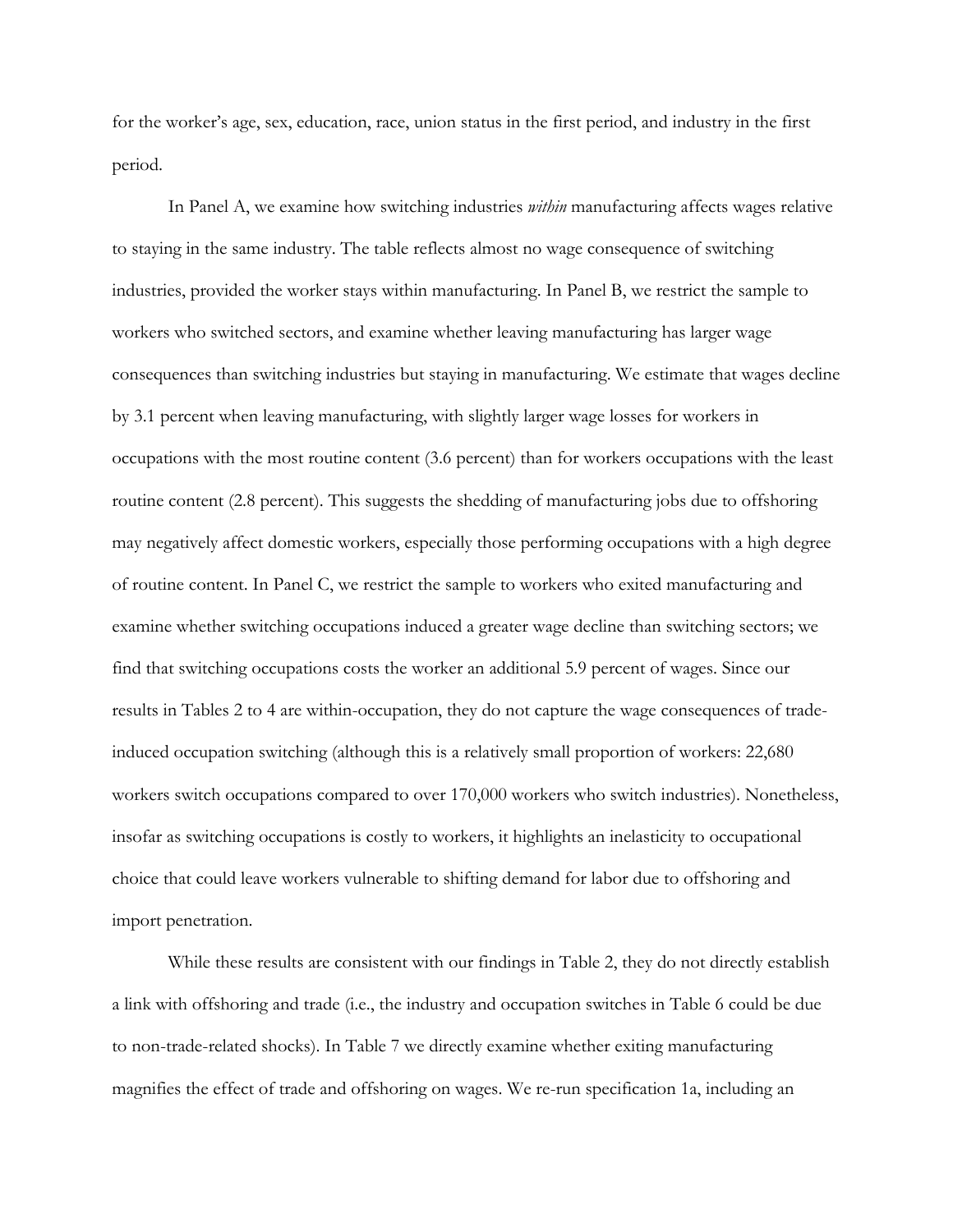indicator for workers who left manufacturing and interacting this indicator with lagged measures of our globalization variables: import penetration, export share, and low- and high-income affiliate employment. Although sample sizes are small, we do find a negative and statistically significant effect of offshoring to low-income affiliates on wages among those workers who are classified as engaged in occupations with the most routine content. We estimate that, among this class, leaving manufacturing is associated with a 3.4 percent decline in wages between periods. However, if a worker leaves manufacturing, the *degree* of increased offshoring in the previous period is also associated with a decline in wages. Each percentage point increase in low-income country employment in the industry is associated with a further 1.6 percent decline in wages that is statistically significant at the 10% level. The results for imports and exports are not statistically significant, possibly owing to the smaller sample used here and the collinearity between trade and offshoring. This indicates that an important mechanism for our main results is the loss in wages from workers leaving manufacturing as a result of foreign competition.

As a final robustness check, we examine the sample of matched workers and whether year on year wage changes are related to offshoring and trade. The results in Table 8 should be compared to our core results, where we examine in columns (1) through (3) the wage impact of offshoring for workers within manufacturing, and in columns (4) through (6) among workers in all sectors. The exact same controls are used, but the left-hand side variable is year on year wage changes and the sample is restricted to only workers matched between periods. We also classify workers by whether the occupation has more or less than half routine task content.<sup>15</sup> The results are consistent with our findings in the overall sample: we observe mild wage effects when a worker's exposure to offshoring is measured within her industry, but significant negative impacts when offshoring is measured by occupational exposure. Increases in occupational exposure to low-income country employment is

<sup>&</sup>lt;sup>15</sup> The change in worker classification was motivated by sample size considerations.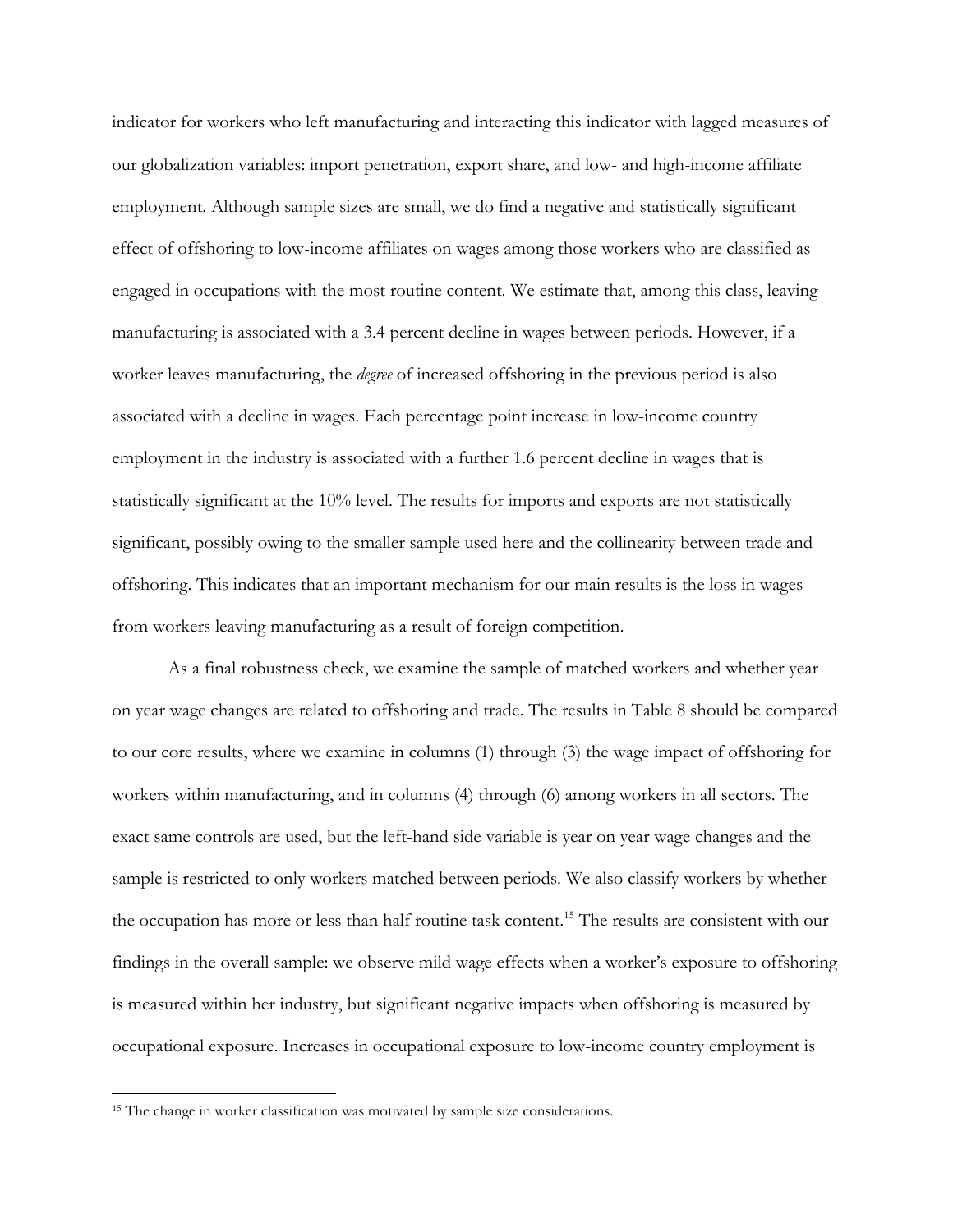associated with a 1.8 percent decline in wages among routine workers, but almost no effect among non-routine workers. This result is statistically significant at the 5% level, indicating our core results are robust to focusing exclusively on workers observed two periods, using the individual's wage change between periods as our outcome variable.

These tables present evidence that workers can move fluidly between industries but that sectoral switches are costly, and particularly costly when they force a worker to switch occupations. Consistent with Kambourov and Manovskii (2008, 2009) who point to the large wage declines among workers who switch occupations, this evidence suggests an important role for occupationspecific human capital in a worker's wage profile. Kambourov and Manovskii (2008, 2009) also argue that forced occupation-switching may be an important cause of the increase in US wage inequality, as younger workers are missing out on the benefits to occupational tenure enjoyed by workers in previous decades. Insofar as this is partly driven by competition from overseas, this highlights another mechanism by which offshoring may be responsible for declining US wages and increasing wage inequality.

### **VI. Conclusion**

This paper has moved beyond an analysis of trade and wages within the manufacturing sector to analyze the impact of trade and offshoring on wages across occupations and across sectors. We begin by showing that the effects of trade and offshoring on wages across industries within manufacturing are tiny in magnitude and sometimes positive. These results are in line with earlier work on trade and wages that focuses exclusively on the manufacturing sector. However, when we redefine the analysis at the occupation level, we find large and significant effects of import competition and offshoring activities on U.S. wages. These results are consistent with recent empirical work demonstrating the importance of occupational tenure and downplaying the importance of tenure within a particular industry for a worker's wages.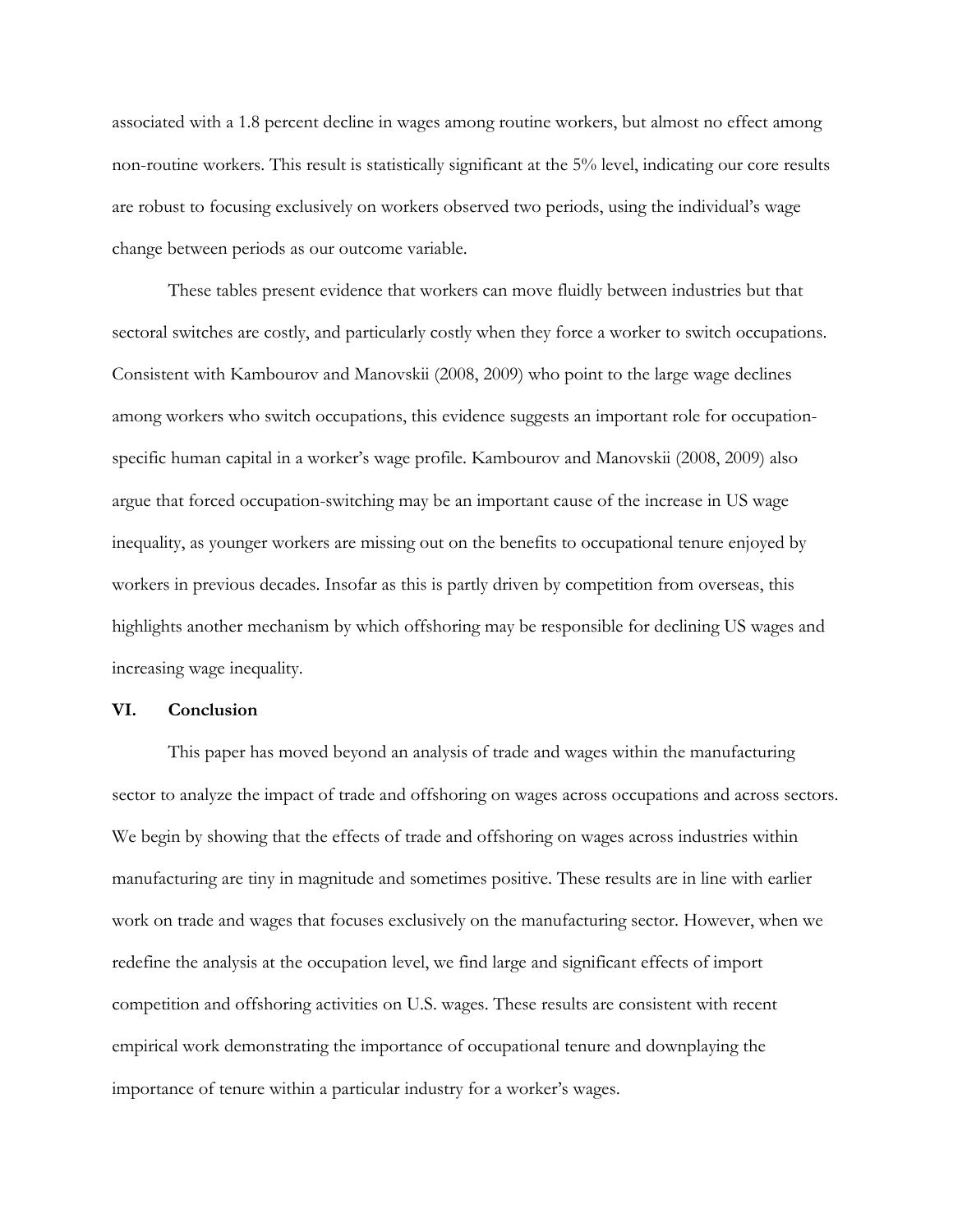We then examine the mechanisms behind the contrast between the small *positive* wage effects of globalization within manufacturing and the relatively large *negative* wage effects we observe at the occupational level. We begin by showing that trade and offshoring are associated with a contraction in the manufacturing workforce. Then, using a large panel of CPS workers who are matched across surveys, we demonstrate that workers who switch industries within manufacturing experience almost no decline in wages. However, when workers relocate to the service sector, they experience a significant wage loss. The negative wage impact is particularly large among displaced workers who also switch occupations. We estimate wage losses of 2 to 4 percent among workers leaving manufacturing and an additional 4 to 11 percent wage loss among workers who also switch occupations. These effects are most pronounced for workers who perform routine tasks. This downward pressure on wages due to import competition and offshoring has been overlooked because it operates between and not within sectors.

This provides compelling evidence that the negative consequence of trade on workers is mediated through a reallocation of labor across sectors and into different occupations. While many models of trade posit that workers can move in a costless manner to new jobs in the face of pressure from foreign labor, we identify large and significant wage declines among workers forced to leave manufacturing, and the wage decline is particularly pronounced for those who are forced to switch occupations.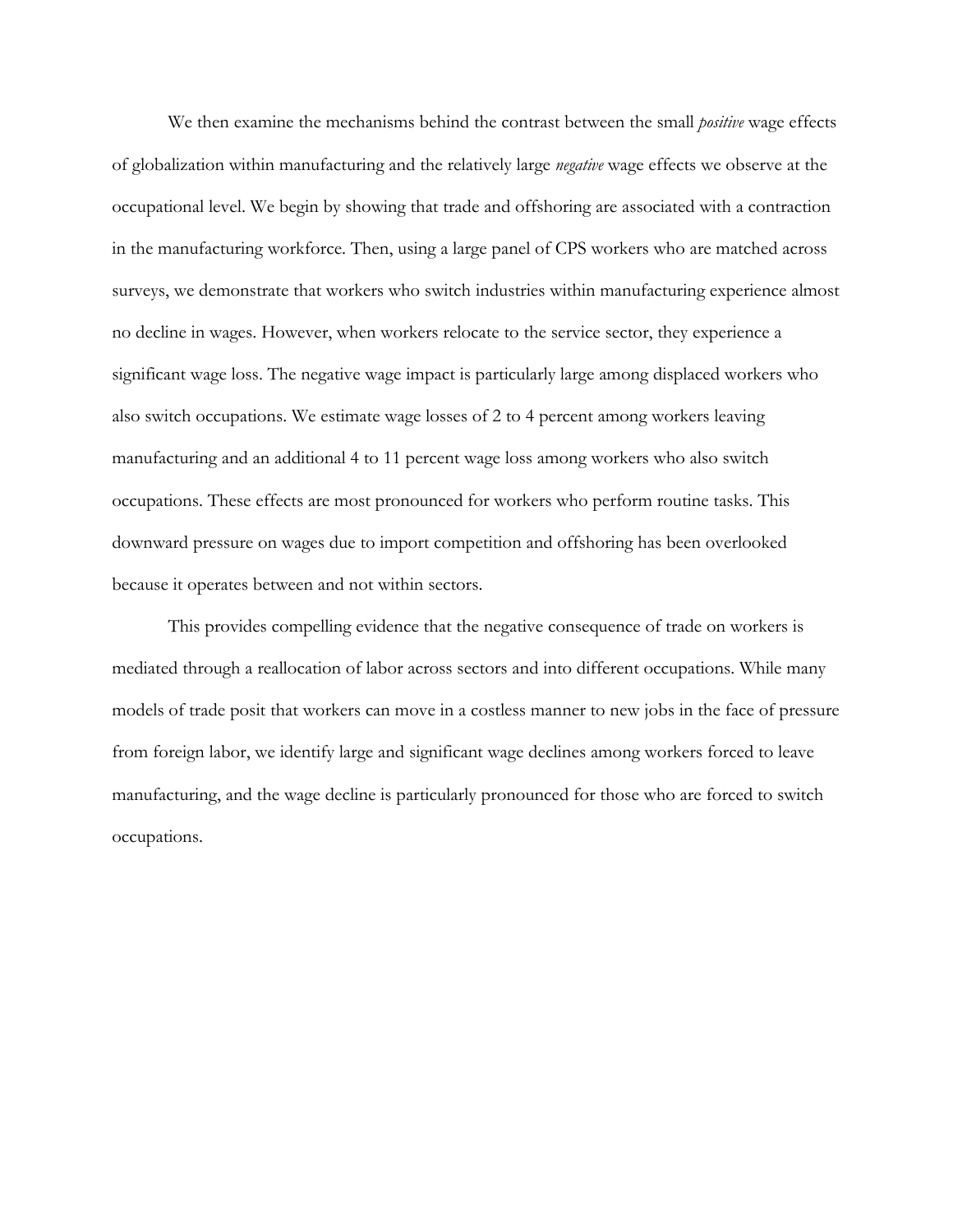## **References**

Autor, David H., Lawrence F. Katz and Alan B. Krueger. 1998. "Computing Inequality: Have Computers Changed the Labor Market?." *Quarterly Journal of Economics*, 113: 1169-1213.

Autor, David H., Frank Levy, and Richard Murnane. 2003. "The Skill Content of Recent Technological Change: An Empirical Exploration." *Quarterly Journal of Economics*, 118: 1279-1334.

Autor, David H., Lawrence F. Katz and Melissa S. Kearney. 2008. "Trends in US Wage Inequality: Revising the Revisionists." *Review of Economics and Statistics*, 90: 300-23.

Baldwin, Robert E. and Glen C. Cain. 1997. "Shifts in US Relative Wages: The Role of Trade, Technology and Factor Endowment." NBER Working Paper No 5934.

Baldwin, Robert E. and R. Spence Hilton. 1984. "A Technique for Indicating Comparative Costs and Predicting Changes in Trade Ratios." *The Review of Economics and Statistics* 66 (1): 105-110.

Bernard, Andrew, J. Bradford Jensen and Peter Schott. 2006. "Survival of the Best Fit: Exposure to Low-Wage Countries and the (Uneven) Growth of US Manufacturing." *Journal of International Economics*, 68: 219-237.

Esclava, Marcela, Haltiwanger, John, Kugler, Adriana D. and Maurice Kugler. 2009. "Trade Reforms and Market Selection: Evidence from Manufacturing Plants in Colombia," NBER Working Paper No 14935.

Feenstra, Robert C, John Romalis, and Peter Schott. 2002. "US Imports, Exports, and Tariff Data 1989-2001," NBER Working Paper No 9387.

Feenstra, Robert C. 2008. "Offshoring in the Global Economy." Presented at the Stockholm School of Economics, September 17-18 as the *Ohlin Lecture*. Available for download at the author's website.

Feenstra, Robert C. and Gordon H. Hanson (1996). "Foreign Investment, Outsourcing and Relative Wages." In R.C. Feenstra, G.M. Grossman and D.A. Irwin, eds., The Political Economy of Trade Policy: Papers in Honor of Jagdish Bhagwati, Cambridge, MA: MIT Press, pp. 89-227.

Feenstra, Robert C. and Gordon H. Hanson. 1999. "The Impact of Outsourcing and High-Technology Capital on Wages: Estimates for the US, 1972-1990." *Quarterly Journal of Economics*, 114(3): 907-940.

Fernandes, Ana M. 2007. "Trade policy, trade volumes and plant-level productivity in Colombian manufacturing industries," *Journal of International Economics*, 71(1): 52-71.

Ferreira, Pedro Cavalcanti Gomes and José Luiz Rossi Junior. 2003. "New Evidence from Brazil on Trade Liberalization and Productivity Growth," *International Economic Review*, 44(4) 1383-1405.

Freeman, Richard. 1995. "Are Your Wages Set in Beijing?" *Journal of Economic Perspectives*, 9(3) 15-32.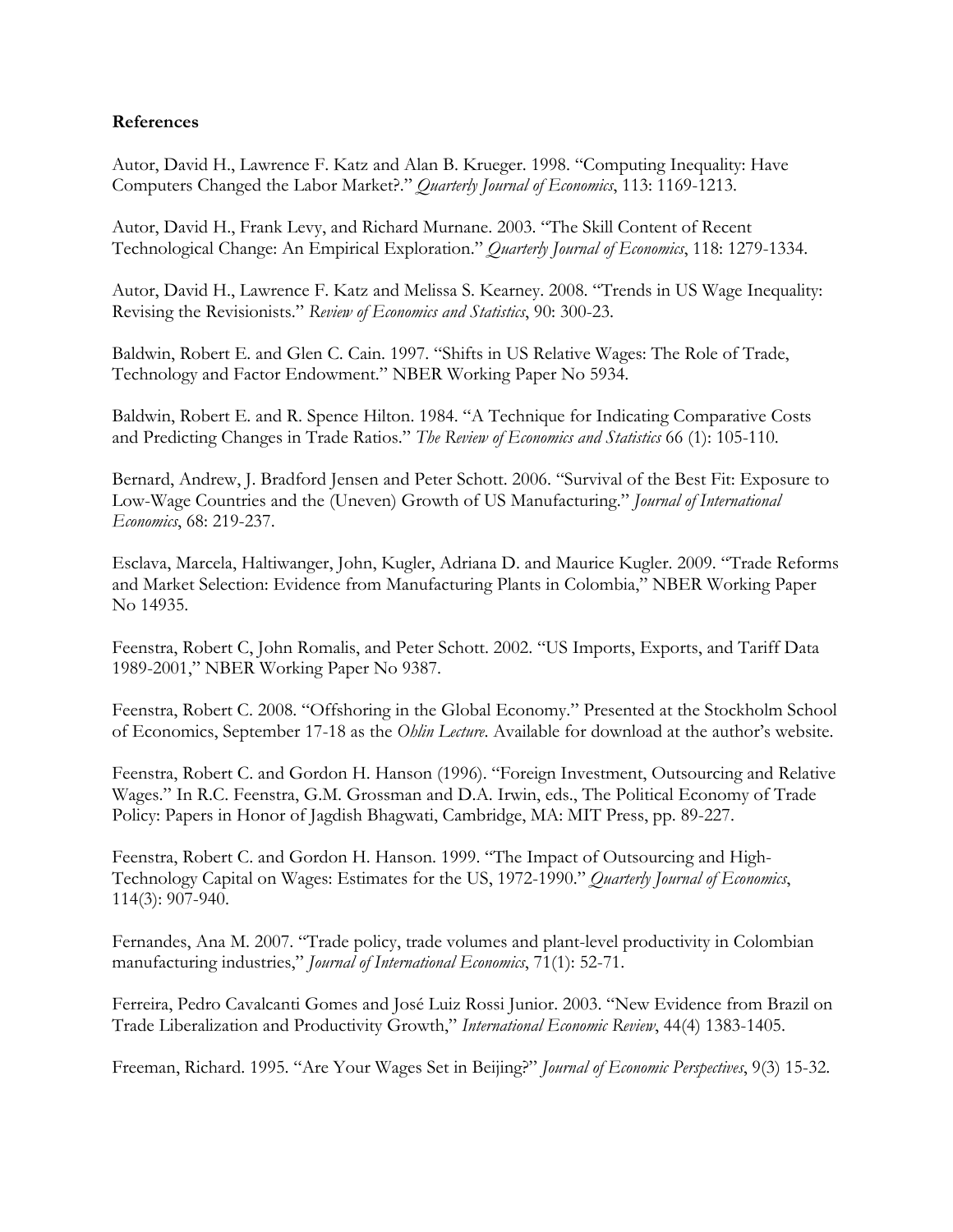Grossman, Gene M. and Esteban Rossi-Hansberg. 2008. "Trading Tasks: A Simple Theory of Offshoring." *American Economic Review*, 98(5): 1978-1997.

Kambourov, Gueorgui and Iourii Manovskii. 2008. "Occupational Specificity of Human Capital." *International Economic Review*, 49(1): 41-79.

Kambourov, Gueorgui and Iourii Manovskii. 2009. "Occupational Mobility and Wage Inequality." *Review of Economic Studies*, 76: 731-759.

Katz, Lawrence F. and Lawrence H. Summers. 1989. "Industry Rents: Evidence and Implications." *Brookings Papers on Economic Activity, Microeconomics* 1989: 209-290.

Krueger, Alan B. and Lawrence H. Summers. 1988. "Efficiency Wages and the Inter-Industry Wage Structure." *Econometrica* 56 (2): 259-293.

Krugman, Paul. 2000. "Technology, Trade, and Factor Prices." *Journal of International Economics* 50:51- 71.

Krugman, Paul. 2008. "Trade and Wages, Reconsidered." Brookings Papers on Economic Activity, Spring, 103-154.

Leamer, E.E. 1994. "Trade, Wages and Revolving Door Ideas." NBER Working Paper No. 4716.

Leamer, E.E., 1998. "In Search of Stolper – Samuelson Linkages between International Trade and Lower Wages." In *Imports, Exports and the American Worker*. Ed. S. Collins. The Brookings Institution, Washington, DC. pp. 141-202.

Leamer, E.E. 2000. "What's the Use of Factor Contents." *Journal of International Economics* 50: 17-49.

Lemieux, T. 2006. "Increasing Residual Wage Inequality: Composition Effects, Noisy Data, or Rising Demand for Skill?" *The American Economic Review* 96 (3): 461-498.

Madrian, Brigitte C. and Lars John Lefgren. 2000. "An approach to longitudinally matching Current Population Survey (CPS) respondents." *Journal of Economic and Social Measurement* 26 (1): 31-62.

Paus, Eva, Nola Reinhardt, and Michael Dale Robinson. 2003. "Trade Liberalization and Productivity Growth in Latin American Manufacturing, 1970-98," *Journal of Policy Reform*, 6(1): 1-15.

Pavcnik, Nina. 2002. "Trade Liberalization, Exit, and Productivity Improvements: Evidence from Chilean Plants," *The Review of Economic Studies* 69: 245-76.

United States Department of Labor, Employment and Training Administration. 1977. "Dictionary of Occupational Titles: Fourth Edition." Washington, DC: US Government Printing Office.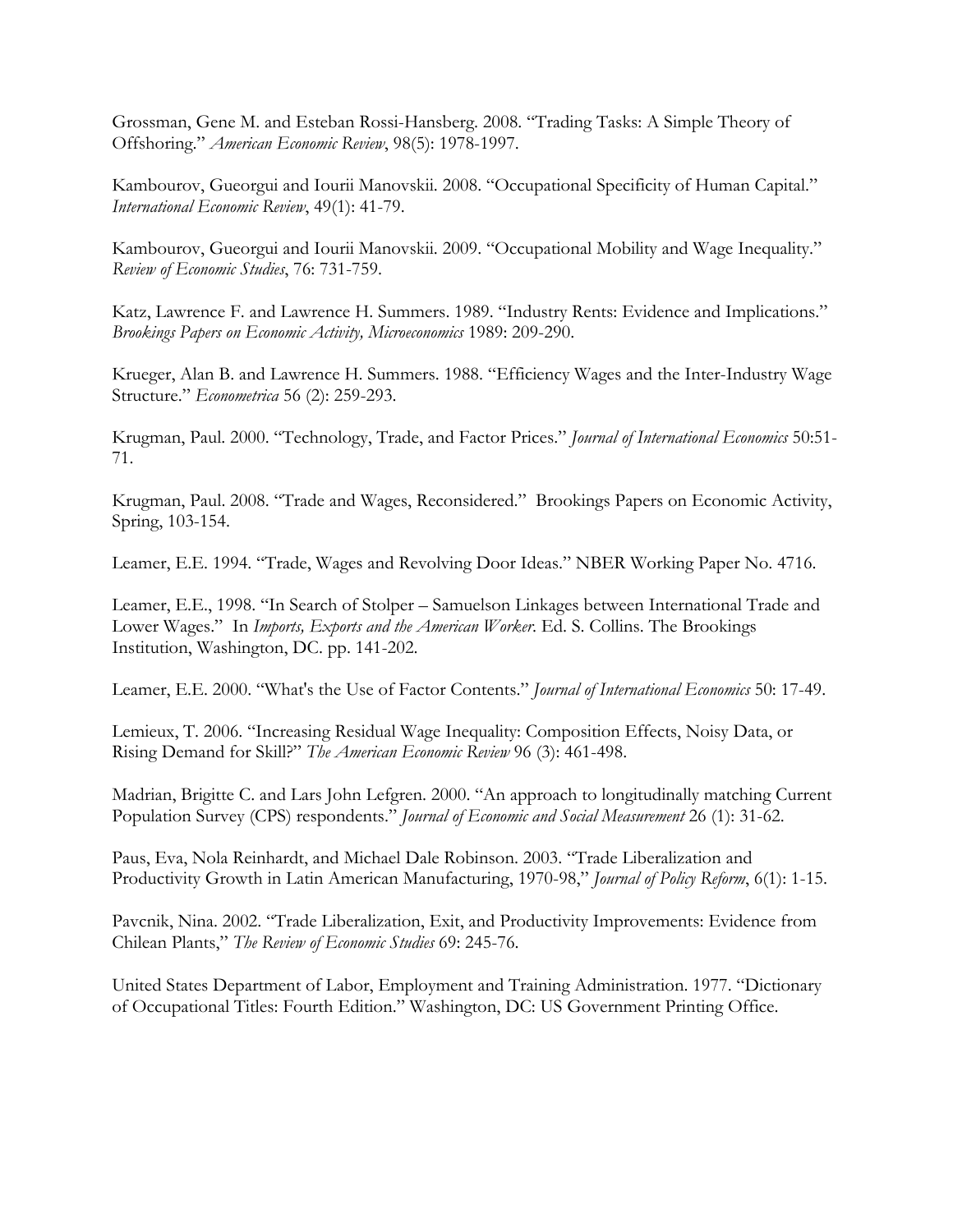## Data Appendix:

## A. Current Population Survey

We use the CPS Merged Outgoing Rotation Groups for years 1979 to 2002. Note that our analysis relies on the MORG copy prepared by the Center for Policy and Economic Research (CEPR). The CEPR MORG files are created from the National Bureau of Economic Research version of these data, and we rely on the processing performed by CEPR to produce consistent variables for wages, education, and other demographic characteristics of the MORG sample. Our sample includes wage/salary for workers ages 16 to 64 in current employment. Earnings weights, equal to the product of CPS sampling weights and hours worked in the prior week, are used in all calculations. Hourly wages are the logarithm of reported hourly earnings for those paid by the hour, and the logarithm of usual weekly earnings divided by usual weekly hours among salaried workers. Overtime, tips, and commissions are included in wages, and top-coded wages are computed by assuming a lognormal distribution for weekly earnings as described by Schmitt (2003). The calculated nominal hourly wage is converted to a real wage using the Consumer Price Index for 2006, and then trimmed to values between \$1 and \$100 per hour.

Source: Schmitt, John. 2003. "Creating a consistent hourly wage series from the Current Population Survey's Outgoing Rotation Group, 1979-2002." Available for download at http://www.ceprdata.org/cps/cps\_documentation.php.

## B. Bureau of Economic Analysis

Our data on offshoring is based on the most comprehensive available data and is based on firm-level surveys on US direct investment abroad, collected each year by the Bureau of Economic Analysis (BEA) of the US Department of Commerce. The BEA collects confidential data on the activities of US-based multinationals. Multinationals are defined a parent company, the US entity that made at least one direct investment in a foreign affiliate, defined as a foreign business enterprise. We use the data collected on majority-owned, non-bank foreign affiliates and non-bank US parents for the years from 1982 to 2002. The foreign affiliate survey forms that US multinationals are required to complete on an annual basis include detailed information on the number of employees hired abroad. In previous work we have cross-checked these data with national survey data from other countries and found the employment numbers to be remarkably similar. Using these data, we construct a panel of number of employees hired abroad by country by year.

## C. Trade Data

Our data on import penetration were made available at the 4-digit ISIC level by Bernard et al. (2006). We also include a measure of the share of import penetration from low-wage countries, also computed by these authors.

D. Data on Occupational Characteristics (United States Department of Labor, supplied by David Autor)

Definitions of the Nature of Tasks, taken from Autor et al. (2003)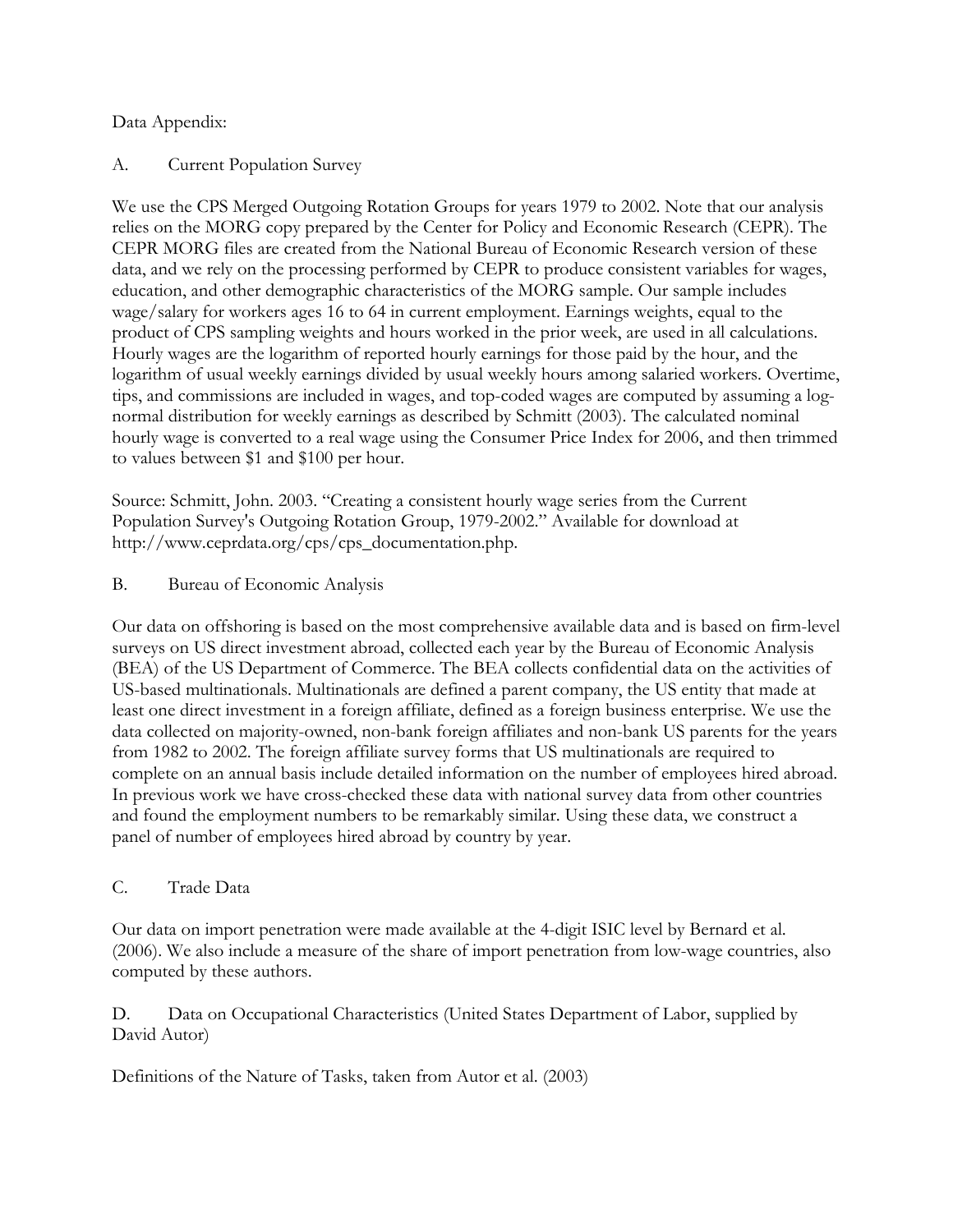| Task Name                                                                                                                                                                                                   | <b>Task Description</b>                                                                                                                                                                                                                                                                                                                |  |  |  |  |  |  |
|-------------------------------------------------------------------------------------------------------------------------------------------------------------------------------------------------------------|----------------------------------------------------------------------------------------------------------------------------------------------------------------------------------------------------------------------------------------------------------------------------------------------------------------------------------------|--|--|--|--|--|--|
|                                                                                                                                                                                                             |                                                                                                                                                                                                                                                                                                                                        |  |  |  |  |  |  |
| DCP: Direction, Control, and Planning of<br>Activities                                                                                                                                                      | Measures nonroutine cognitive tasks, intended to<br>capture interactive, communication, and<br>managerial skills. This variable captures the<br>extent to which the occupation involves<br>direction, control, and planning of activities. It<br>takes on high values for occupations requiring<br>interpersonal and managerial tasks. |  |  |  |  |  |  |
| <b>GED-MATH</b>                                                                                                                                                                                             | Measures quantitative or analytical reasoning<br>skills.                                                                                                                                                                                                                                                                               |  |  |  |  |  |  |
| STS: Set limits, Tolerances or Standards                                                                                                                                                                    | Measures routine cognitive tasks. Measures<br>adaptability to work requiring the setting of<br>limits, tolerances or standards.                                                                                                                                                                                                        |  |  |  |  |  |  |
| FINGDEX: Finger Dexterity                                                                                                                                                                                   | Measures routine manual activity. FINGDEX is<br>an abbreviation for finger dexterity.                                                                                                                                                                                                                                                  |  |  |  |  |  |  |
| <b>EYEHAND</b>                                                                                                                                                                                              | Measures non-routine manual task requirements.<br>EYEHAND is an abbreviation for eye, hand,<br>foot coordination.                                                                                                                                                                                                                      |  |  |  |  |  |  |
| Notes: Our measure of routine-ness is defined as the sum of the cognitive and manual routine<br>measures divided by all the measures.<br>Routine = $(sts + fingdex)/(sts + fingdex + math + dcp + eychand)$ |                                                                                                                                                                                                                                                                                                                                        |  |  |  |  |  |  |

## E. Price of Investment, Total Factor Productivity, and the Real Price of Shipments

The price of investment, which varies by industry and year, is taken from the NBER's productivity database. Total factor productivity is computed by the NBER for all years through 1996, and was updated through 2002 using data provided to the authors by Wayne Gray. The real price of shipments is taken from this database as well.

## F. Bureau of Labor Statistics Imports and Export Prices

Our data on prices of imports and exports are recorded by the Bureau of Labor Statistics using the Standard Industrial Trade Classification scheme and are weighted by purchases of goods within each industry. These are converted to the 3-digit SIC coding scheme, and then made compatible with the CPS industrial codes using code provided by David Autor. These concordances between SIC coding and CPS coding are available in the online appendix to Autor et al. (1998).

G. Panel Data Set of Current Population Survey Workers

We construct a panel data set from the CPS Merged Outgoing Rotation Groups by matching individuals surveyed in two consecutive years between 1983 and 2002. Each month, one quarter of survey respondents are asked questions about their job including wage, occupation and industry. One year later, half of these individuals are again asked these same job-related questions. We use Madrian and Lefgren's (2000) matching algorithm to first match an individual based on their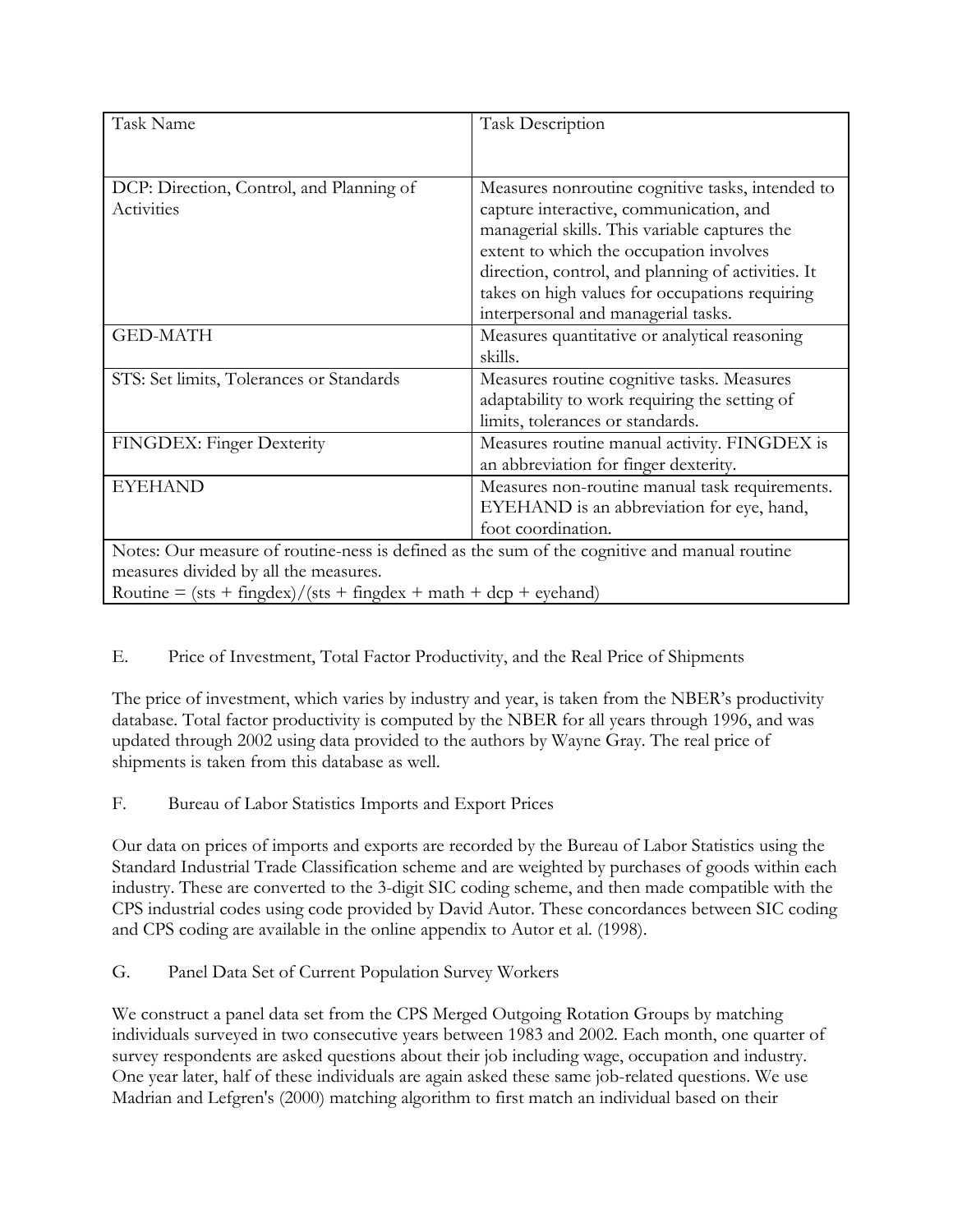household identifier, household number and individual line number. Based on this naive match criteria, a high non-matching rate results, as survey respondents who move out of a housing unit are replaced in the sample by those who move in and given the same unique identifiers, as well as nonresponse, mortality and migration. A naive match is then dropped if it does not match on sex, race or age criterion. Based on these criteria, the match rate is 50%, with 871,917 individuals matched, or 1,743,834 observations out of a possible 3,481,692 observations.

## H. Imputing Computer Use Rates to CPS Workers

We calculate average industry and occupation computer use rates from the October 1984, 1989, 1993, 1997, and August 2000 CPS Internet and Computer Use Supplement files. The use rate within an industry or occupation is the fraction of respondents who report using a computer or the internet at work. We impute computer use rates for the remaining years by linearizing the percent change within an occupation or industry between available years. We use the linear trend from 1984-1989 to impute computer use rates for 1982-1983, setting a lower bound of 0%. We use the linear trend from 1997-2000 to impute computer use rates for 2001-2002, setting an upper bound of 100%.

## I. Creating Price Indices by Industry

We create a set of price indices at the industry level using data from the Bureau of Labor Statistics (BLS) and the US Department of Agriculture (USDA). For most industries, a match is made to the industry-specific BLS Producer Price Index (PPI) data. For the four agricultural industries, we use an industry-specific Producer Price Index from the USDA. For 46 industries, a consistent PPI is not available across time; we instead use a product-specific Consumer Price Index from the BLS. For an additional 46 industries (mainly in the service sector), no consistent PPI or CPI is available for our entire time period; we instead use the economy-wide PPI from the BLS. For eleven of the industries, coverage begins in 1985; we freeze prior years to the 1985 level. The series are simple averages across monthly values, and are not seasonally adjusted.

We also create a series of import and export prices from BLS data. These data are downloaded at the 1, 2, and 3-digit SITC level. We then use the concordance between SITC and SIC codes received from Robert Feenstra and used in Feenstra et al. (2002) to create price series data at the SIC level. These data are then matched to our CPS industry coding scheme using a concordance created by the authors mapping each 3-digit SIC code into a corresponding CPS industry code. We then construct export and import price indices at the 1, 2 and 3-digit CPS industry codes.

A supplemental import price data series was also provided at the NAICS level generously by Robert Lawrence. We use a concordance between NAICS and SIC codes to create a series of import prices at the SIC level, which are then mapped to our CPS industry classification scheme. For many-to-one matches between the SIC code and CPS industry codes, we use the SIC code with non-missing import prices.

These data are used in our supplementary online materials and summary statistics for these variables are available upon request.

## J. Summary Statistics

In Appendix Table 1, we present summary statistics for our sample of individual CPS workers, and their assigned values for offshoring, trade, and technology measures. We present summary statistics for the entire sample (1983-2002), the 1983 sample, and the 2002 sample of workers. In Panel A, we report over 3.4 million workers in the data, with a noticeable decline in the fraction of workers who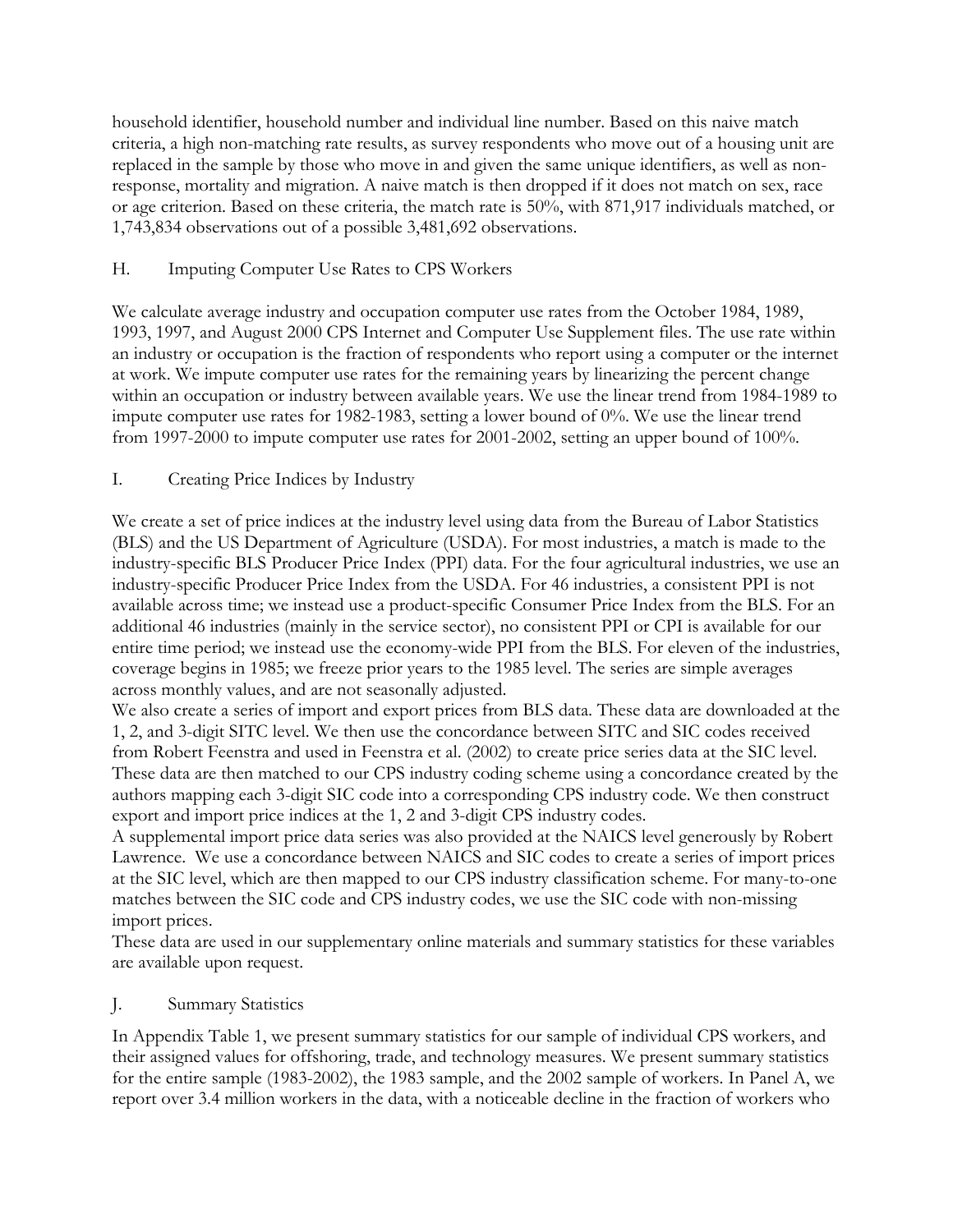are employed in the manufacturing sector during the sample period. The workforce has become better educated, a slightly higher fraction of females, and real wages have risen. Hourly wages are higher in manufacturing than services, but this difference declined from \$2.49 in 1983 to \$1.78 in 2002. In Panel B, we report our offshoring and trade measures, which reflect a marked increase in all offshoring and activity between 1983 and 2002. Though all measures of offshoring and trade increased during the period, offshoring to low income countries and import penetration nearly doubled. Offshoring to high-income countries and exports increased more modestly, which may be due to the increased access during the period to markets in low income countries such as China and India. In Panel C, we report these offshoring and trade measures but we use our occupationalexposure measures instead, which capture the essential intuition behind our empirical results in Tables 2-4: that offshoring and trade may have affected workers not in the "tradable" manufacturing sector, but rather may have importantly affected workers in services as well. In Panel D, we report the summary statistics for our technology variables. These variables are meant to account for differential technical change across industries that may have affected relative demand for labor. For example, we report large increases in computer use rates, which may have also affected the wages earned by workers depending on their ability to benefit from the technology (Autor et al. 1998).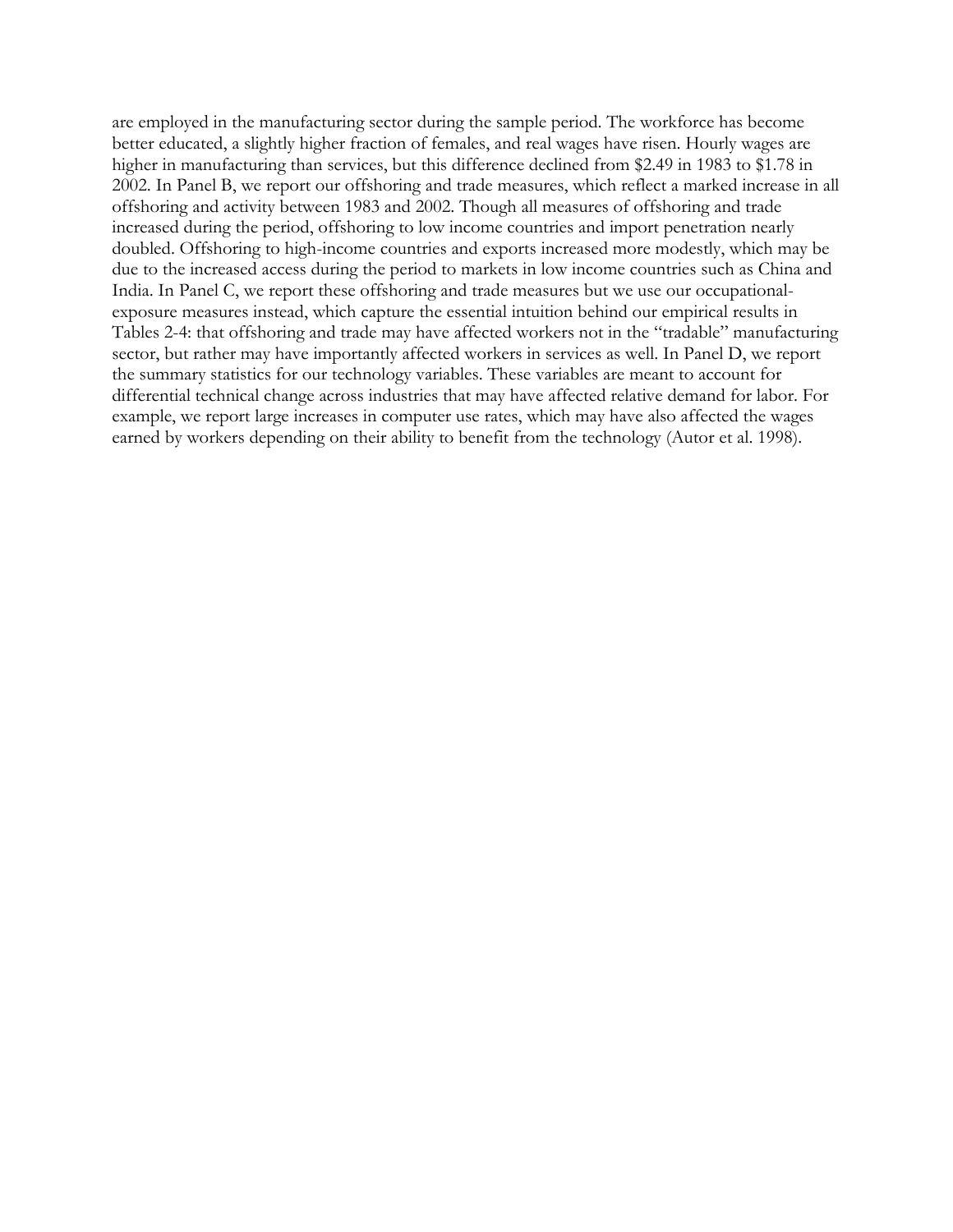# **Table 1: OLS Estimates of Change in Offshoring and Import Penetration Given Industry Skill Composition in 1983**

|                                         |                                                                                            | Dependent Variable:                                       |          |                                 |            |                                                  |  |  |  |  |  |  |
|-----------------------------------------|--------------------------------------------------------------------------------------------|-----------------------------------------------------------|----------|---------------------------------|------------|--------------------------------------------------|--|--|--|--|--|--|
|                                         |                                                                                            | Log Difference in Employment Offshored<br>$(1983 - 2002)$ |          |                                 |            | Dependent Variable:<br><b>Import Penetration</b> |  |  |  |  |  |  |
|                                         |                                                                                            | Low Income<br>Countries                                   |          | <b>High Income</b><br>Countries |            | Difference<br>$(1983 - 2002)$                    |  |  |  |  |  |  |
|                                         | (1)                                                                                        | (2)                                                       | (3)      | (4)                             | (5)        | (6)                                              |  |  |  |  |  |  |
| Industry Share of Routine Jobs in       | $5.132**$                                                                                  | 5.926**                                                   | $-0.980$ | $-0.246$                        | $1.217***$ | 1.337***                                         |  |  |  |  |  |  |
| 1983                                    | (2.03)<br>(0.34)<br>(2.40)<br>(2.57)<br>(2.27)<br>$-0.056$<br>$-0.043$<br>(0.51)<br>(0.45) | (0.33)                                                    |          |                                 |            |                                                  |  |  |  |  |  |  |
| Difference in log of price of           |                                                                                            |                                                           |          |                                 |            | $-0.018$                                         |  |  |  |  |  |  |
| investment between 1983 and 2002        |                                                                                            |                                                           |          |                                 |            | (0.07)                                           |  |  |  |  |  |  |
| Difference in total factor productivity |                                                                                            | 0.395                                                     |          | $-0.364*$                       |            | $0.102***$                                       |  |  |  |  |  |  |
| level between 1983 and 2002             |                                                                                            | (0.24)                                                    |          | (0.22)                          |            | (0.03)                                           |  |  |  |  |  |  |
| Difference in log of real price of      |                                                                                            | $-0.175$                                                  |          | 0.210                           |            | $-0.052**$                                       |  |  |  |  |  |  |
| shipments between 1983 and 2002         |                                                                                            | (0.19)                                                    |          | (0.17)                          |            | (0.02)                                           |  |  |  |  |  |  |
| Difference in computer use rates        |                                                                                            | 0.434                                                     |          | $-0.227$                        |            | 0.023                                            |  |  |  |  |  |  |
| between 1983 and 2002                   |                                                                                            | (0.67)                                                    |          | (0.59)                          |            | (0.09)                                           |  |  |  |  |  |  |
| Number of observations                  | 66                                                                                         | 59                                                        | 66       | 59                              | 66         | 61                                               |  |  |  |  |  |  |
| R-squared                               | 0.07                                                                                       | 0.14                                                      | 0.004    | 0.07                            | 0.17       | 0.37                                             |  |  |  |  |  |  |

*Source* : Affiliate (or offshore) employment data are taken from the Bureau of Economic Analysis annual survey of US firms with multinational affiliates for 1983-2002. Low income countries are defined according to the World Bank income categories. Employment data are taken from all workers in the Current Population Surveys Merged Outgoing Rotation Groups for the same period. Import penetration and export share are taken from Bernard et al. (2006). Investment good prices, total factor productivity measures, and the real price of shipments are taken from the NBER productivity database. Computer use rates are taken from October CPS supplements during the sample period. Details for each of the data sources are available in the data appendix.

*Note:* Robust standard errors reported in parentheses below coefficient estimates.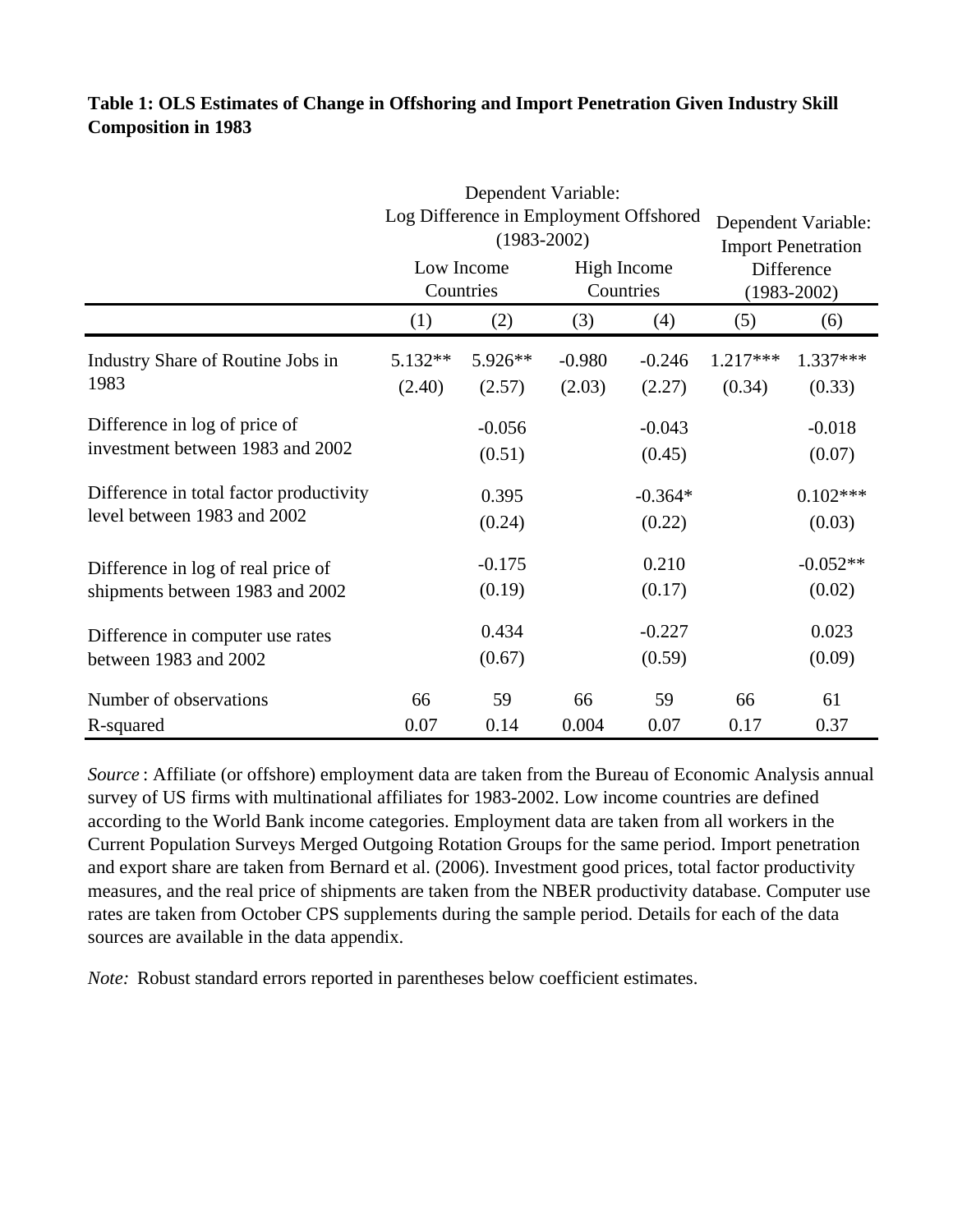|                           |                    |                 | <b>Offshoring Measured by</b><br><b>Industry-Specific Exposure, Manufacturing Only</b> |                  |                    | <b>Offshoring Measured by</b><br>Occupation-Specific Exposure, All Sectors |                         |                  |  |  |  |
|---------------------------|--------------------|-----------------|----------------------------------------------------------------------------------------|------------------|--------------------|----------------------------------------------------------------------------|-------------------------|------------------|--|--|--|
| Variable                  | All<br>Occupations | Most<br>Routine | Intermediate<br>Routine                                                                | Least<br>Routine | All<br>Occupations | Most<br>Routine                                                            | Intermediate<br>Routine | Least<br>Routine |  |  |  |
|                           | (1)                | (2)             | (3)                                                                                    | (4)              | (5)                | (6)                                                                        | (7)                     | (8)              |  |  |  |
| Lagged log of low income  | 0.001              | 0.002           | 0.001                                                                                  | 0.003            | $-0.045**$         | $-0.073***$                                                                | 0.010                   | 0.062            |  |  |  |
| affiliate employment      | (0.00)             | (0.00)          | (0.00)                                                                                 | (0.00)           | (0.02)             | (0.02)                                                                     | (0.03)                  | (0.07)           |  |  |  |
| Lagged log of high income | $0.014**$          | $0.010*$        | 0.010                                                                                  | $0.023**$        | $0.039**$          | $0.053***$                                                                 | 0.007                   | $-0.035$         |  |  |  |
| affiliate employment      | (0.01)             | (0.01)          | (0.01)                                                                                 | (0.01)           | (0.02)             | (0.02)                                                                     | (0.03)                  | (0.07)           |  |  |  |
| Lagged import penetration | 0.07               | 0.11            | 0.019                                                                                  | $-0.056$         | $-0.290***$        | $-0.289***$                                                                | $-0.944$                | 1.024            |  |  |  |
| using 1979 weights        | (0.08)             | (0.08)          | (0.08)                                                                                 | (0.10)           | (0.09)             | (0.10)                                                                     | (0.59)                  | (0.65)           |  |  |  |
| Lagged export share using | 0.04               | $-0.01$         | 0.012                                                                                  | 0.077            | 0.234              | $0.636***$                                                                 | 0.278                   | $-0.845**$       |  |  |  |
| 1979 weights              | (0.06)             | (0.07)          | (0.06)                                                                                 | (0.05)           | (0.16)             | (0.19)                                                                     | (0.19)                  | (0.39)           |  |  |  |
| Number of observations    | 586,499            | 337,295         | 159,538                                                                                | 89,666           | 3,068,095          | 1,109,836                                                                  | 1,156,207               | 802,052          |  |  |  |
| R-squared                 | 0.46               | 0.39            | 0.41                                                                                   | 0.38             | 0.50               | 0.42                                                                       | 0.54                    | 0.40             |  |  |  |

# **Table 2: OLS Estimates of Wage Determinants using Occupational versus Industry Offshoring Exposure, 1983-2002**

Dependent Variable: Log Wage

# *Source* : See Table 1.

*Note* : Robust standard errors reported in parentheses below coefficient estimates. The classification of occupations into routine categories is determined by the proportion of tasks which are routine in each occupation, with low being occupations with more than 2/3, intermediate being between 1/3 and 2/3, and high being occupations with less than 1/3 of tasks designated routine. Controls are included for lagged log price of investment, lagged total factor productivity, and lagged log real price of shipments among manufacturing workers. Wage specifications control for a worker's gender, age, race, experience, whether in a union, and include industry, year, education and state fixed effects. The occupation-specific exposure regressions also include 2-digit occupation fixed effects. Controls for lagged computer use rates are imputed by the worker's industry (columns 1-4) and by occupation (columns 5-8).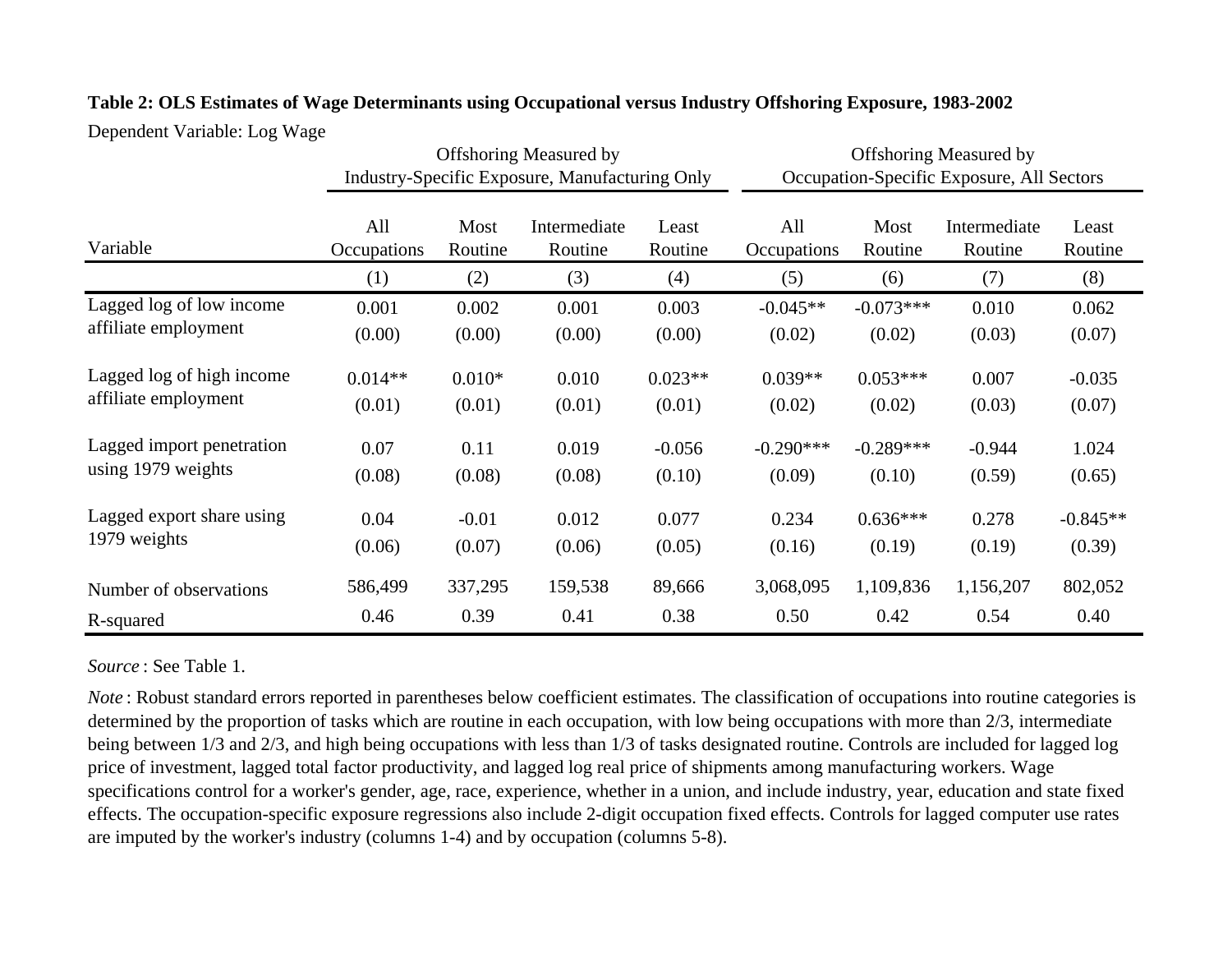# **Table 3: OLS Estimates of Wage Determinants Overall, By Occupational Exposure of a Group to Trade and Offshoring**

Dependent Variable: Log Wage

| Specification                 | Lagged Log of<br>Low Income<br><b>Affiliate Emp</b> | Lagged Log of<br><b>High Income</b><br><b>Affiliate Emp</b> | Lagged<br>Import<br>Penetration | Lagged<br>Export<br>Share | Obser-<br>vations | $R -$<br>Squared |
|-------------------------------|-----------------------------------------------------|-------------------------------------------------------------|---------------------------------|---------------------------|-------------------|------------------|
|                               | (1)                                                 | (2)                                                         | (3)                             | (4)                       | (5)               | (6)              |
| 1983-1991                     | 0.004<br>(0.02)                                     | $-0.006$<br>(0.02)                                          | $-0.213***$<br>(0.08)           | 0.051<br>(0.2)            | 1,390,331         | 0.52             |
| 1992-2002                     | $-0.061***$<br>(0.02)                               | $0.049***$<br>(0.02)                                        | $-0.323**$<br>(0.13)            | $0.489**$<br>(0.19)       | 1,677,764         | 0.49             |
| 1983-1996                     | $-0.014$<br>(0.02)                                  | 0.010<br>(0.02)                                             | $-0.259***$<br>(0.08)           | 0.171<br>(0.16)           | 2,181,111         | 0.51             |
| 1997-2002                     | $-0.111***$<br>(0.03)                               | $0.098***$<br>(0.03)                                        | $-0.312**$<br>(0.14)            | $0.485**$<br>(0.21)       | 886,984           | 0.48             |
| Female                        | $-0.054**$<br>(0.02)                                | $0.049**$<br>(0.02)                                         | $-0.167$<br>(0.12)              | $0.340*$<br>(0.19)        | 1,491,459         | 0.49             |
| Union                         | 0.004<br>(0.02)                                     | $-0.011$<br>(0.02)                                          | $-0.074$<br>(0.12)              | $-0.095$<br>(0.16)        | 549,056           | 0.37             |
| <b>High School</b><br>or Less | $-0.046**$<br>(0.02)                                | $0.037**$<br>(0.02)                                         | $-0.203**$<br>(0.08)            | 0.188<br>(0.18)           | 1,475,120         | 0.44             |
| College or<br>More            | $-0.030*$<br>(0.02)                                 | $0.028*$<br>(0.02)                                          | $-0.136$<br>(0.18)              | 0.108<br>(0.14)           | 1,592,975         | 0.44             |
| Over 40                       | $-0.061***$<br>(0.02)                               | $0.053***$<br>(0.02)                                        | $-0.201***$<br>(0.08)           | 0.093<br>(0.14)           | 1,262,929         | 0.48             |
| Over 50                       | $-0.067***$<br>(0.02)                               | $0.054***$<br>(0.02)                                        | $-0.287***$<br>(0.08)           | 0.087<br>(0.14)           | 550,042           | 0.48             |

*Source* : See Table 1.

*Note* : Each row represents a separate regression. The independent variables are listed in the column headings, and the subsample of interest is listed in the row heading. Robust standard errors are clustered at the industry level and reported in parentheses below coefficient estimates. Wage specifications control for a worker's gender, age, race, experience, whether in a union, imputed computer use rate by occupation and include year, education, state, industry, and two-digit occupation fixed effects.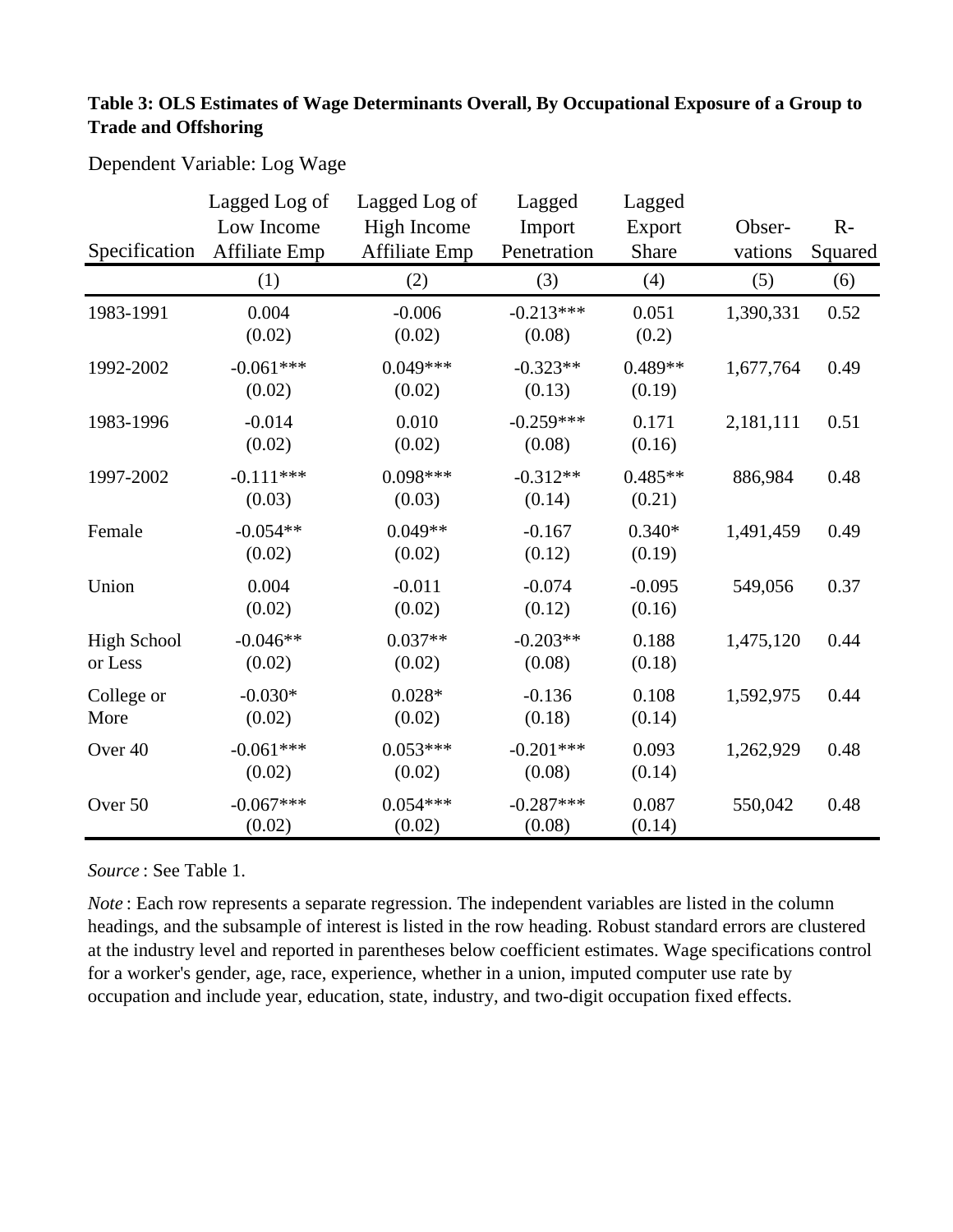|                           |                                                                                                                                                                                                          |                 | <b>Offshoring Measured by</b><br>Industry-Specific Exposure, Manufacturing Only |                  |                    | <b>Offshoring Measured by</b><br>Occupation-Specific Exposure, All Sectors |                         |                  |  |  |  |
|---------------------------|----------------------------------------------------------------------------------------------------------------------------------------------------------------------------------------------------------|-----------------|---------------------------------------------------------------------------------|------------------|--------------------|----------------------------------------------------------------------------|-------------------------|------------------|--|--|--|
| Variable                  | All<br>Occupations                                                                                                                                                                                       | Most<br>Routine | Intermediate<br>Routine                                                         | Least<br>Routine | All<br>Occupations | Most<br>Routine                                                            | Intermediate<br>Routine | Least<br>Routine |  |  |  |
|                           | (1)                                                                                                                                                                                                      | (2)             | (3)                                                                             | (4)              | (5)                | (6)                                                                        | (7)                     | (8)              |  |  |  |
| Lagged log of low income  | $-0.008$                                                                                                                                                                                                 | $-0.007$        | $-0.019*$                                                                       | 0.007            | $-0.111***$        | $-0.200***$                                                                | $0.141***$              | $0.323*$         |  |  |  |
| affiliate employment      | (0.01)<br>(0.01)<br>(0.01)<br>(0.02)<br>$-0.009$<br>$-0.016$<br>0.004<br>$-0.01$<br>(0.01)<br>(0.01)<br>(0.02)<br>(0.01)<br>$0.222*$<br>0.152<br>$-0.03$<br>0.027<br>(0.1)<br>(0.12)<br>(0.21)<br>(0.15) | (0.03)          | (0.03)                                                                          | (0.05)           | (0.19)             |                                                                            |                         |                  |  |  |  |
| Lagged log of high income |                                                                                                                                                                                                          |                 |                                                                                 |                  | $0.098***$         | $0.171***$                                                                 | $-0.134***$             | $-0.293*$        |  |  |  |
| affiliate employment      |                                                                                                                                                                                                          |                 |                                                                                 |                  | (0.03)             | (0.03)                                                                     | (0.05)                  | (0.16)           |  |  |  |
| Lagged import penetration |                                                                                                                                                                                                          |                 |                                                                                 |                  | $-0.312**$         | $-0.441***$                                                                | $-0.100$                | 1.620            |  |  |  |
| using 1979 weights        |                                                                                                                                                                                                          |                 |                                                                                 |                  | (0.14)             | (0.12)                                                                     | (0.75)                  | (1.83)           |  |  |  |
| Lagged export share using | 0.016                                                                                                                                                                                                    | $-0.102*$       | 0.09                                                                            | 0.074            | $0.485**$          | $1.006***$                                                                 | 0.326                   | $-0.791$         |  |  |  |
| 1979 weights              | (0.06)                                                                                                                                                                                                   | (0.06)          | (0.07)                                                                          | (0.1)            | (0.21)             | (0.20)                                                                     | (0.33)                  | (0.96)           |  |  |  |
| Number of observations    | 132,104                                                                                                                                                                                                  | 71,985          | 36,982                                                                          | 23,137           | 886,984            | 291,894                                                                    | 337,059                 | 258,031          |  |  |  |
| R-squared                 | 0.44                                                                                                                                                                                                     | 0.35            | 0.40                                                                            | 0.34             | 0.48               | 0.39                                                                       | 0.51                    | 0.37             |  |  |  |

# **Table 4: OLS Estimates of Wage Determinants using Occupational versus Industry Offshoring Exposure, 1997-2002**

Dependent Variable: Log Wage

# *Source* : See Table 1.

*Note* : Robust standard errors reported in parentheses below coefficient estimates. The classification of occupations into routine categories is determined by the proportion of tasks which are routine in each occupation, with low being occupations with more than 2/3, intermediate being between 1/3 and 2/3, and high being occupations with less than 1/3rd of tasks designated routine. Controls are included for lagged log price of investment, lagged total factor productivity, and lagged log real price of shipments among manufacturing workers. Wage specifications control for a worker's gender, age, race, experience, whether in a union, and include industry, year, education and state fixed effects. The occupation-specific exposure regressions also include 2-digit occupation fixed effects. Controls for lagged computer use rates are imputed by the worker's industry (columns 1-4) and by occupation (columns 5-8).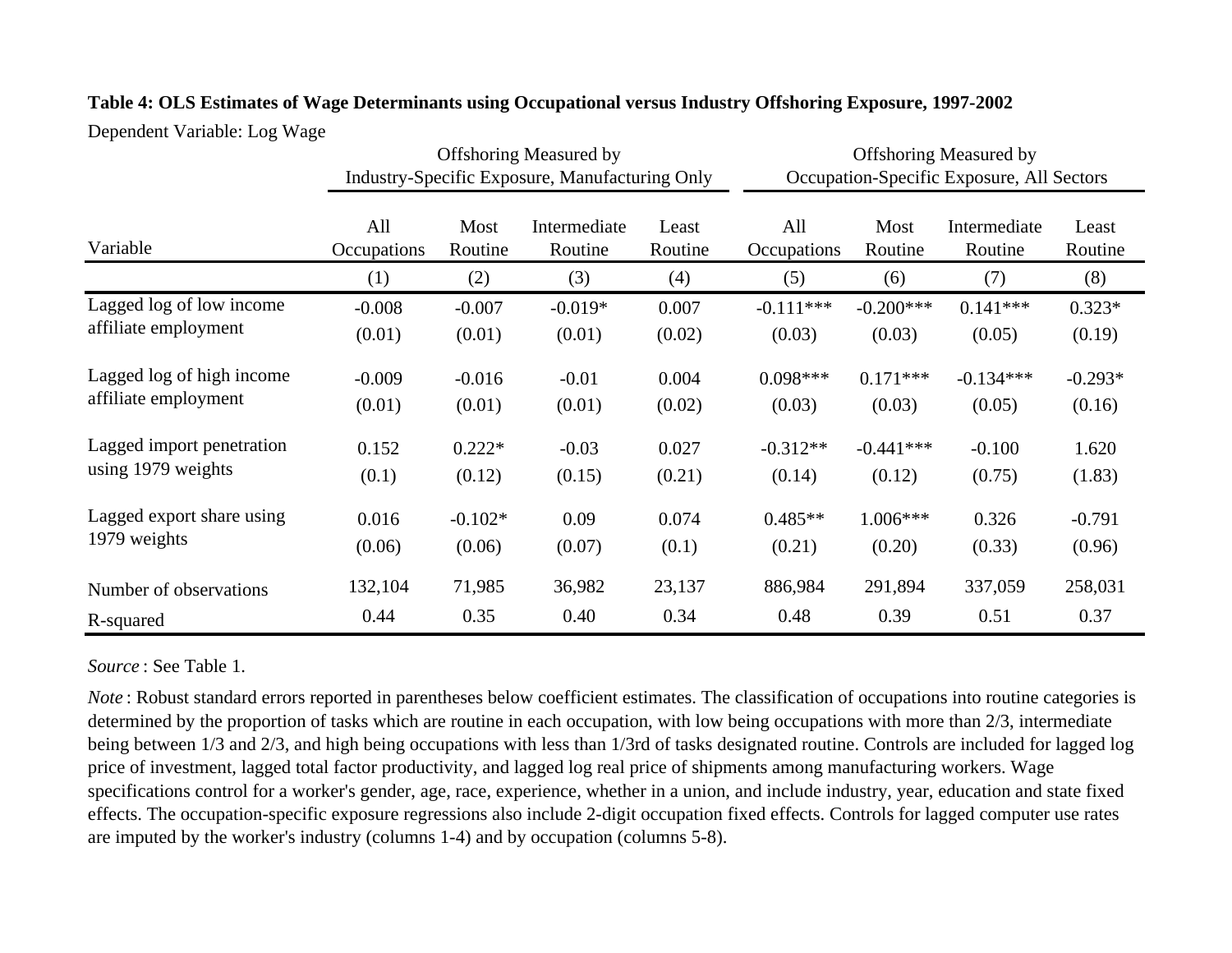# **Table 5: OLS Estimates of Employment Determinants in Manufacturing, 1983-2002**

| Variable                         | All        | Most<br>Routine | Intermediate<br>Routine | Least<br>Routine |
|----------------------------------|------------|-----------------|-------------------------|------------------|
|                                  | (1)        | (2)             | (3)                     | (4)              |
| Lagged log of low income         | $-0.023**$ | $-0.045**$      | 0.005                   | $-0.050$         |
| affiliate employment             | (0.01)     | (0.02)          | (0.02)                  | (0.04)           |
| Lagged log of high income        | $0.076**$  | $0.155**$       | $0.201***$              | 0.034            |
| affiliate employment             | (0.03)     | (0.06)          | (0.05)                  | (0.13)           |
| Lagged import penetration        | $-0.605*$  | $-0.226$        | $-0.064$                | 0.254            |
| using 1979 weights               | (0.32)     | (0.61)          | (0.35)                  | (1.55)           |
| Lagged export share              | $-0.276$   | $-0.466$        | 0.181                   | 0.046            |
| using 1979 weights               | (0.27)     | (0.67)          | (0.33)                  | (1.27)           |
| Lagged log of price of           | $-0.075$   | 0.344           | 0.106                   | $-0.854$         |
| investment using 1979 weights    | (0.17)     | (0.25)          | (0.26)                  | (0.73)           |
| Lagged total factor productivity | $-0.167**$ | $-0.042$        | $-0.191**$              | 0.527            |
| level using 1979 weights         | (0.07)     | (0.14)          | (0.08)                  | (0.68)           |
| Lagged log of real price of      | $0.150**$  | 0.152           | 0.067                   | 0.257            |
| shipments using 1979 weights     | (0.06)     | (0.11)          | (0.07)                  | (0.25)           |
| Lagged computer use rates        | $-0.035$   | 0.043           | $-0.113$                | $-0.805$         |
| by industry                      | (0.144)    | (0.259)         | (0.200)                 | (0.482)          |
| Number of observations           | 6,399      | 1,662           | 4,248                   | 489              |
| R-squared                        | 0.86       | 0.78            | 0.55                    | 0.65             |

Dependent Variable: Log U.S. Manufacturing Sector Employment

*Source* : See Table 1.

*Note* : Robust standard errors reported in parentheses below coefficient estimates. All models include year and industry fixed effects. Low-income affiliate employment is defined according to the World Bank income categories. The sample size corresponds to 5 education groupings X 21 years X 67 industries, less missing values. The results shown in columns 2-4 are (2) industry and year combinations where more than 2/3 of the tasks are routine, (3) cells where between 1/3 and 2/3 of tasks are routine, and (4) cells with than a 1/3 of the tasks are routine.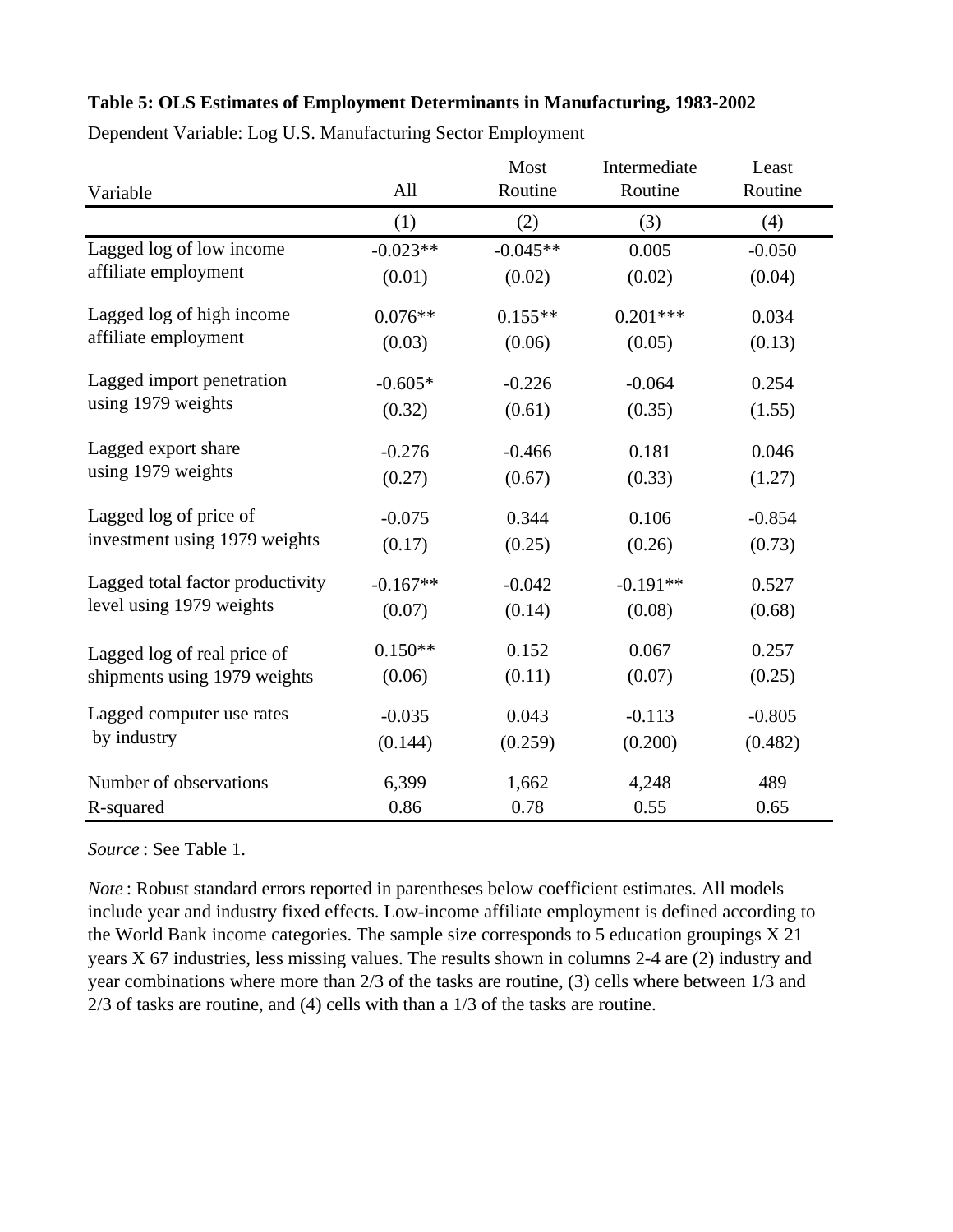# **Table 6: Wage Changes Among Manufacturing Workers Observed 2 Periods Who Switch Industry, 1983-2002**

|                                                                                                                                        | All<br>Occupations     | Most<br>Routine        | Intermediate<br>Routine | Least<br>Routine       |  |  |  |  |  |  |  |
|----------------------------------------------------------------------------------------------------------------------------------------|------------------------|------------------------|-------------------------|------------------------|--|--|--|--|--|--|--|
|                                                                                                                                        | (1)                    | (2)                    | (3)                     | (4)                    |  |  |  |  |  |  |  |
| Panel A: Sample of Workers who Stay in Manufacturing both Periods                                                                      |                        |                        |                         |                        |  |  |  |  |  |  |  |
| Switched Industry<br>Classification $(1 = yes)$                                                                                        | $-0.003$<br>(0.003)    | 0.0001<br>(0.003)      | $-0.002$<br>(0.005)     | $-0.015*$<br>(0.008)   |  |  |  |  |  |  |  |
| Observations<br>147,865<br>23,012<br>83,026<br>41,827<br>Panel B: Sample of Workers who Switch Industry Classification between Periods |                        |                        |                         |                        |  |  |  |  |  |  |  |
| Left Manufacturing<br>$(1 = yes)$                                                                                                      | $-0.031***$<br>(0.004) | $-0.036***$<br>(0.006) | $-0.025***$<br>(0.006)  | $-0.028***$<br>(0.010) |  |  |  |  |  |  |  |
| <b>Observations</b>                                                                                                                    | 170,545                | 93,689                 | 49,015                  | 27,841                 |  |  |  |  |  |  |  |
| Panel C: Sample of Workers who Leave Manufacturing between Periods                                                                     |                        |                        |                         |                        |  |  |  |  |  |  |  |
| <b>Switched Occupation</b><br>$(1 = yes)$                                                                                              | $-0.059***$<br>(0.010) | $-0.044***$<br>(0.011) | $-0.042***$<br>(0.013)  | $-0.106***$<br>(0.021) |  |  |  |  |  |  |  |
| Observations                                                                                                                           | 22,680                 | 10,663                 | 7,188                   | 4,829                  |  |  |  |  |  |  |  |

Dependent Variable: Log Wage Change Between Periods

*Source* : Sample is composed of CPS MORG workers observed in two consecutive samples and employed in manufacturing in the first period.

*Note* : Robust standard errors reported in parentheses below coefficient estimates. Standard errors are clustered by occupation. All models include year, state and education level fixed effects. Other demographic controls are age, sex, non-white, and union status in the first period. Industries and occupations are defined by 3-digit census classifications. Classification of routine is based on first period occupation. The classification of occupations into routine categories is determined by the proportion of tasks which are routine in each occupation, with low being occupations with more than 2/3, intermediate being between 1/3 and 2/3, and high being occupations with less than 1/3 of tasks designated routine. See appendix for details on how workers are matched across samples.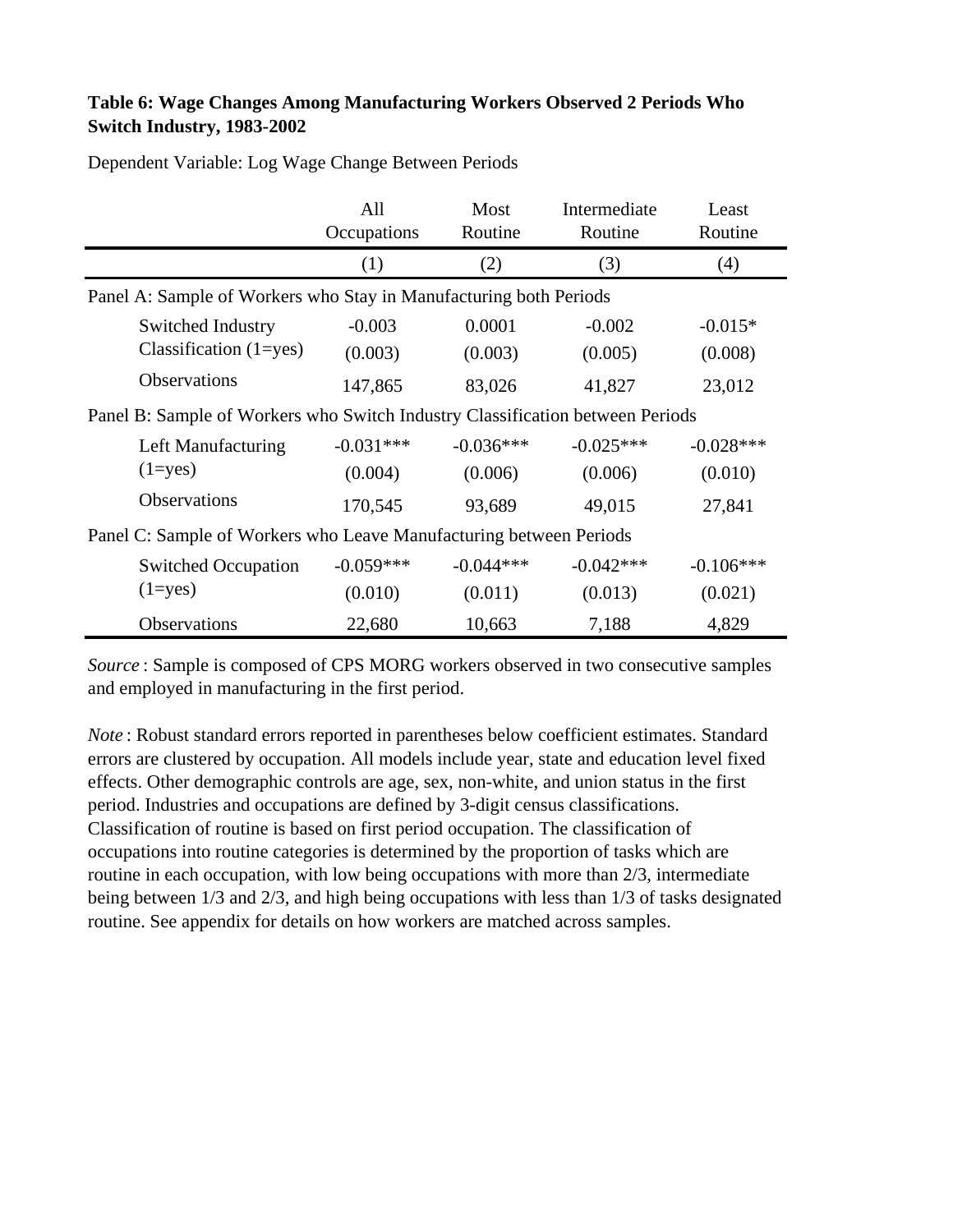# **Table 7: Wage Changes Among All Workers Observed 2 Periods and the Impact of Leaving Manufacturing, 1983-2002**

Dependent Variable: Log Wage Change Between Periods

| Variable                                                                         | All                   | Most                 | Intermediate         | Least             |
|----------------------------------------------------------------------------------|-----------------------|----------------------|----------------------|-------------------|
|                                                                                  | Occupations           | Routine              | Routine              | Routine           |
|                                                                                  | (1)                   | (2)                  | (3)                  | (4)               |
| Left Manufacturing $(1 = yes)$                                                   | $-0.034***$           | $-0.034***$          | $-0.033***$          | $-0.029***$       |
|                                                                                  | (0.003)               | (0.005)              | (0.005)              | (0.008)           |
| Lagged log of low income affiliate<br>employment change<br>X Left Manufacturing  | $-0.010$<br>(0.006)   | $-0.016*$<br>(0.009) | $-0.004$<br>(0.018)  | 0.0002<br>(0.021) |
| Lagged log of high income affiliate<br>employment change<br>X Left Manufacturing | $0.045***$<br>(0.016) | 0.038<br>(0.026)     | $0.076**$<br>(0.031) | 0.0260<br>(0.054) |
| Lagged import penetration change                                                 | 0.093                 | 0.124                | 0.092                | $-0.083$          |
| X Left Manufacturing                                                             | (0.243)               | (0.335)              | (0.250)              | (0.564)           |
| Lagged export share change                                                       | $-0.014$              | $-0.189$             | 0.123                | 0.102             |
| X Left Manufacturing                                                             | (0.118)               | (0.141)              | (0.153)              | (0.278)           |
| Number of observations                                                           | 162,270               | 90,989               | 45,527               | 25,754            |

*Source* : Sample is composed of CPS MORG workers observed in two consecutive samples and employed in manufacturing in the first period.

*Note* : Robust standard errors reported in parentheses below coefficient estimates. The classification of occupations into routine categories is determined by the proportion of tasks which are routine in each occupation, with low being occupations with more than 2/3, intermediate being between 1/3 and 2/3, and high being occupations with less than 1/3 of tasks designated routine. The regressions are run with the same controls as in Table 2. This includes controls for the worker's age, race, experience, union status, and sex. Fixed effects are included at the industry, year, and state levels. We also control for lagged log price of investment, lagged total factor productivity, lagged log real price of shipments, and computer use rates in the worker's industry.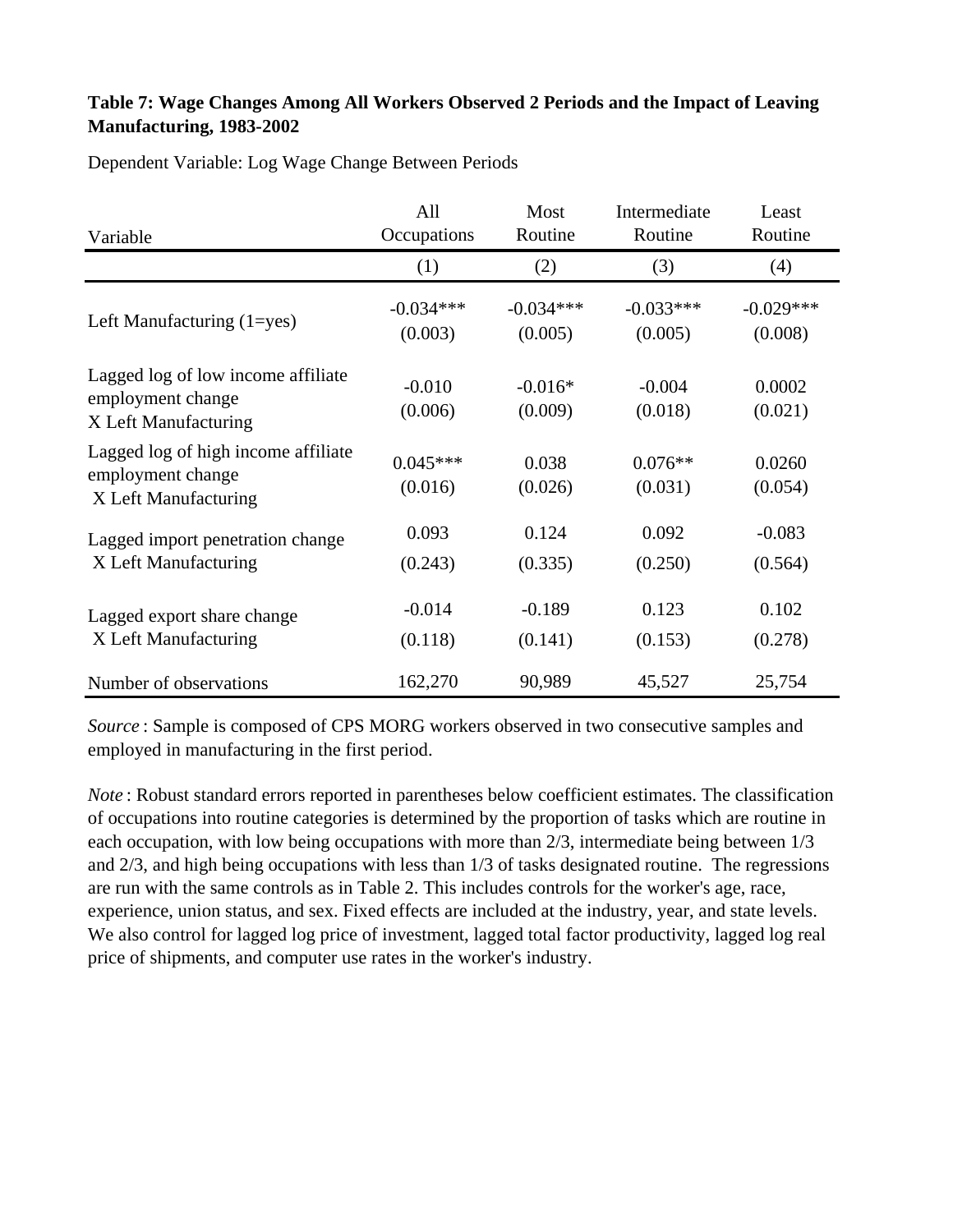# **Table 8: Wage Changes Among All Workers Observed 2 Periods by Industry- and Occupation-Specific Exposure to Offshoring, 1983-2002**

|                           |            | <b>Offshoring Measured by</b><br>Industry-Specific Exposure,<br><b>Manufacturing Only</b> |                 | <b>Offshoring Measured by</b><br>Occupation-Specific Exposure,<br>All Sectors |            |                 |  |  |
|---------------------------|------------|-------------------------------------------------------------------------------------------|-----------------|-------------------------------------------------------------------------------|------------|-----------------|--|--|
| Variable                  | All        | Routine                                                                                   | Non-<br>Routine | All                                                                           | Routine    | Non-<br>Routine |  |  |
|                           | (1)        | (2)                                                                                       | (3)             | (4)                                                                           | (5)        | (6)             |  |  |
| Lagged log of low income  | $-0.002$   | $-0.003$                                                                                  | $-0.003$        | $-0.015**$                                                                    | $-0.018**$ | 0.020           |  |  |
| affiliate employment      | (0.001)    | (0.002)                                                                                   | (0.004)         | (0.006)                                                                       | (0.008)    | (0.025)         |  |  |
| Lagged log of high income | $0.005*$   | $0.009**$                                                                                 | $-0.004$        | $0.013**$                                                                     | $0.016**$  | $-0.014$        |  |  |
| affiliate employment      | (0.003)    | (0.004)                                                                                   | (0.007)         | (0.005)                                                                       | (0.007)    | (0.022)         |  |  |
| Lagged import penetration | 0.023      | 0.033                                                                                     | 0.010           | $-0.033$                                                                      | $-0.006$   | $-0.660**$      |  |  |
| using 1979 weights        | (0.016)    | (0.025)                                                                                   | (0.043)         | (0.040)                                                                       | (0.045)    | (0.256)         |  |  |
| Lagged export share using | $-0.042**$ | $-0.058$                                                                                  | $-0.013$        | $0.091*$                                                                      | 0.049      | $0.415***$      |  |  |
| 1979 weights              | (0.020)    | (0.039)                                                                                   | (0.052)         | (0.051)                                                                       | (0.063)    | (0.129)         |  |  |
| Number of observations    | 162,285    | 110,265                                                                                   | 52,020          | 797,124                                                                       | 447,299    | 349,825         |  |  |

Dependent Variable: Log Wage Change Between Periods

*Source* : Sample is composed of CPS MORG workers observed in two consecutive samples and employed in manufacturing in the first period.

*Note* : Robust standard errors reported in parentheses below coefficient estimates. The classification of occupations into routine categories is determined by the proportion of tasks which are routine in each occupation, with routine being occupations with more than half. The regressions are run with the same controls as in Table 2. This includes controls for the worker's age, race, experience, union status, and sex. Fixed effects are included at the industry, year, and state levels in columns (1-3) and fixed effects for industry, occupation, year, and state in columns (4-6). Industry-specific regressions (columns 1-3) also control for lagged log price of investment, lagged total factor productivity, and lagged log real price of shipments. Controls for computer use rates are imputed by the worker's industry (columns 1-4) and by occupation (columns 4-6).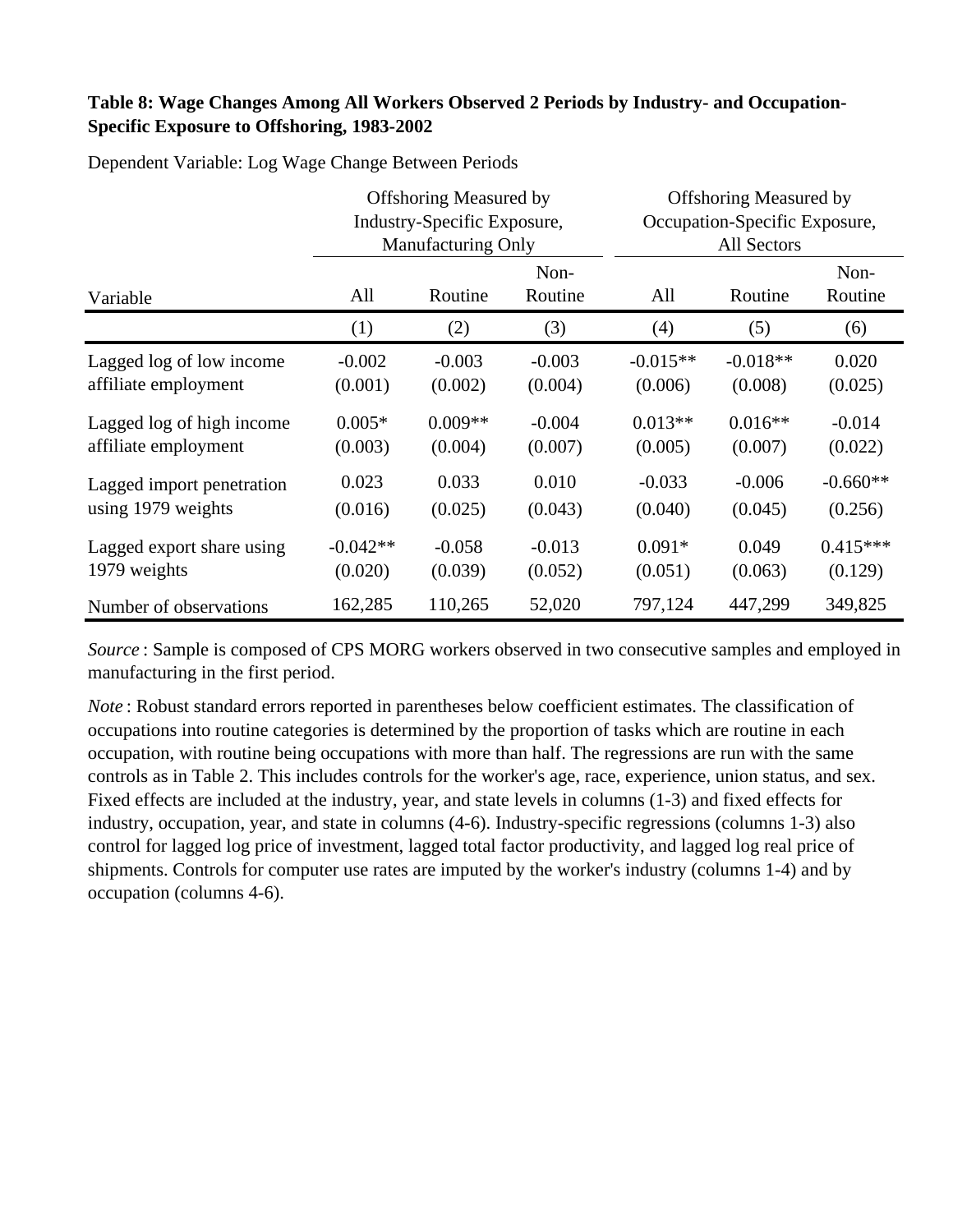Trends in Employment and Wages in the Manufacturing and Service Sectors



*Notes*: Employment and wage calculations are based on the Current Population Survey Merged Outgoing Rotation Groups (MORG). Sample includes all part-time and full-time workers. Wages are in 2005 dollars. Definition of routine workers is based on occupational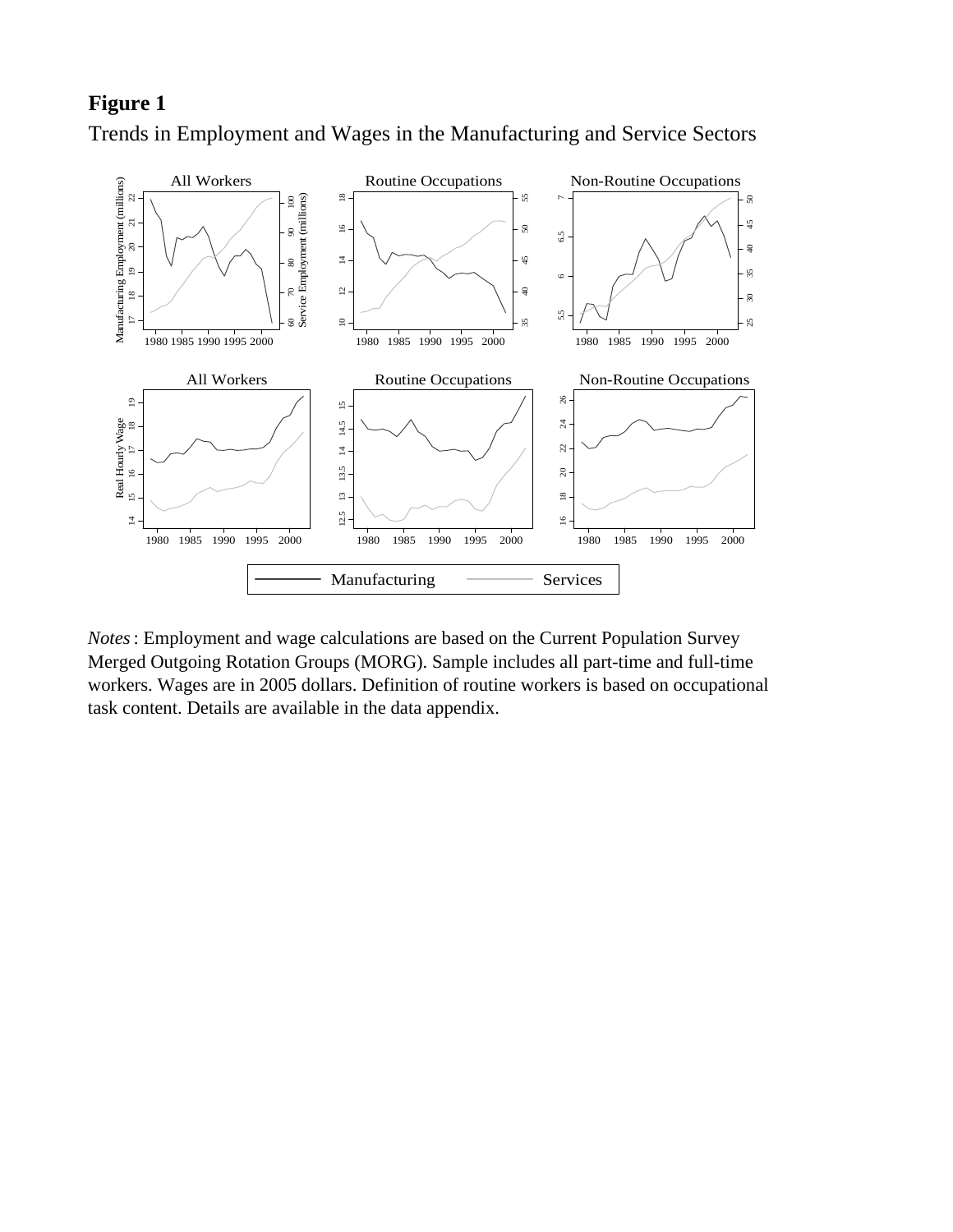

Trends in Domestic and Affiliate Employment among Multinational Firms

*Notes*: Author's calculations based on the most comprehensive available data and is based on firm-level surveys on US direct investment abroad, collected each year by the Bureau of Economic Analysis (BEA) of the US Department of Commerce. Using these data, we compute number of employees hired abroad by country and year, and then aggregate employment by Low (High) Income country according to World Bank income classifications.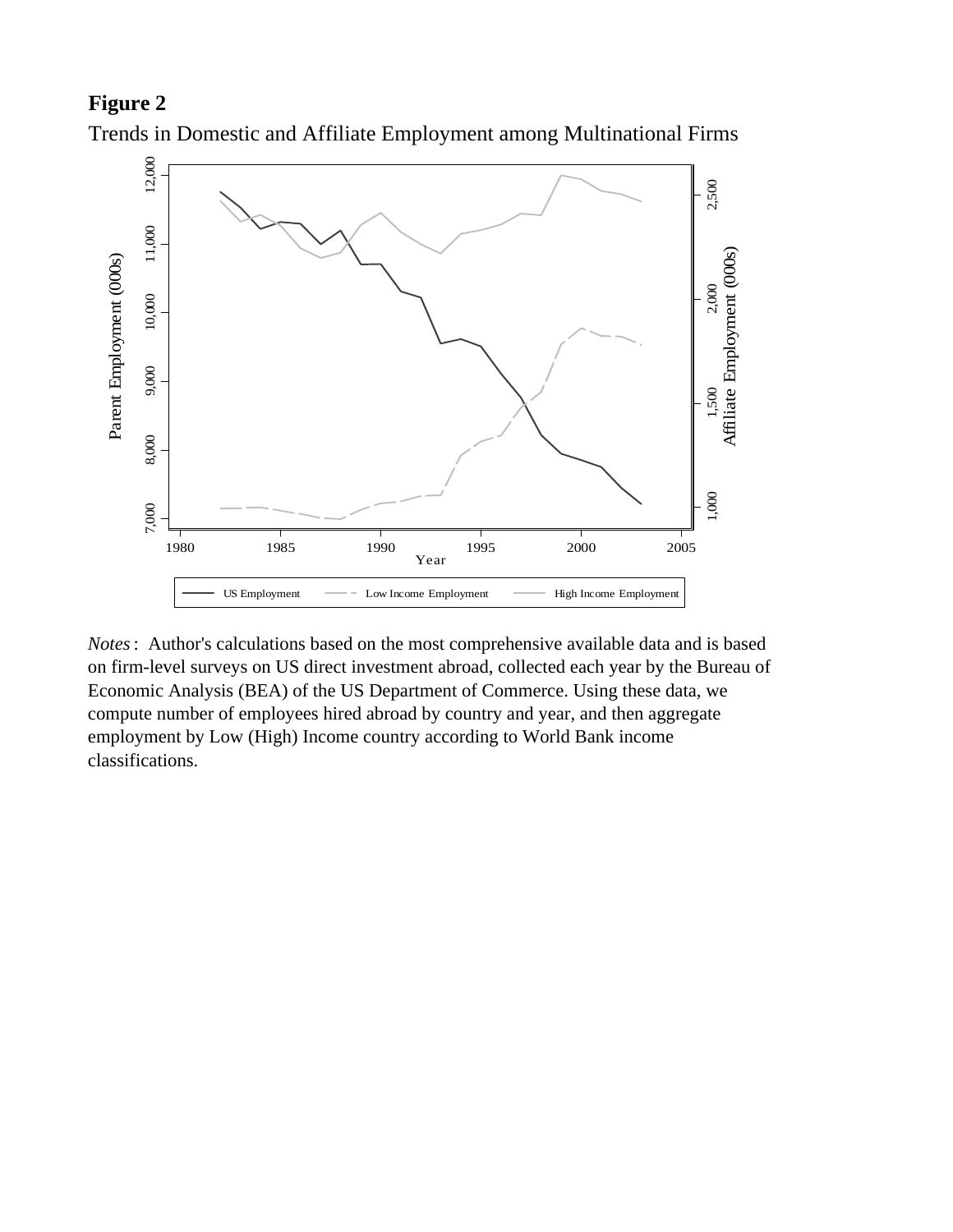

Trends in Import Penetration by Source

*Notes*: Import penetration trends by source are taken from Bernard et al. (2006), and are calculated as a share of the total product market. The industry level data are aggregated to

1975 1980 1985 1990 1995 2000

Import Penetration (IP)  $\longrightarrow$  IP: Low Income Country Share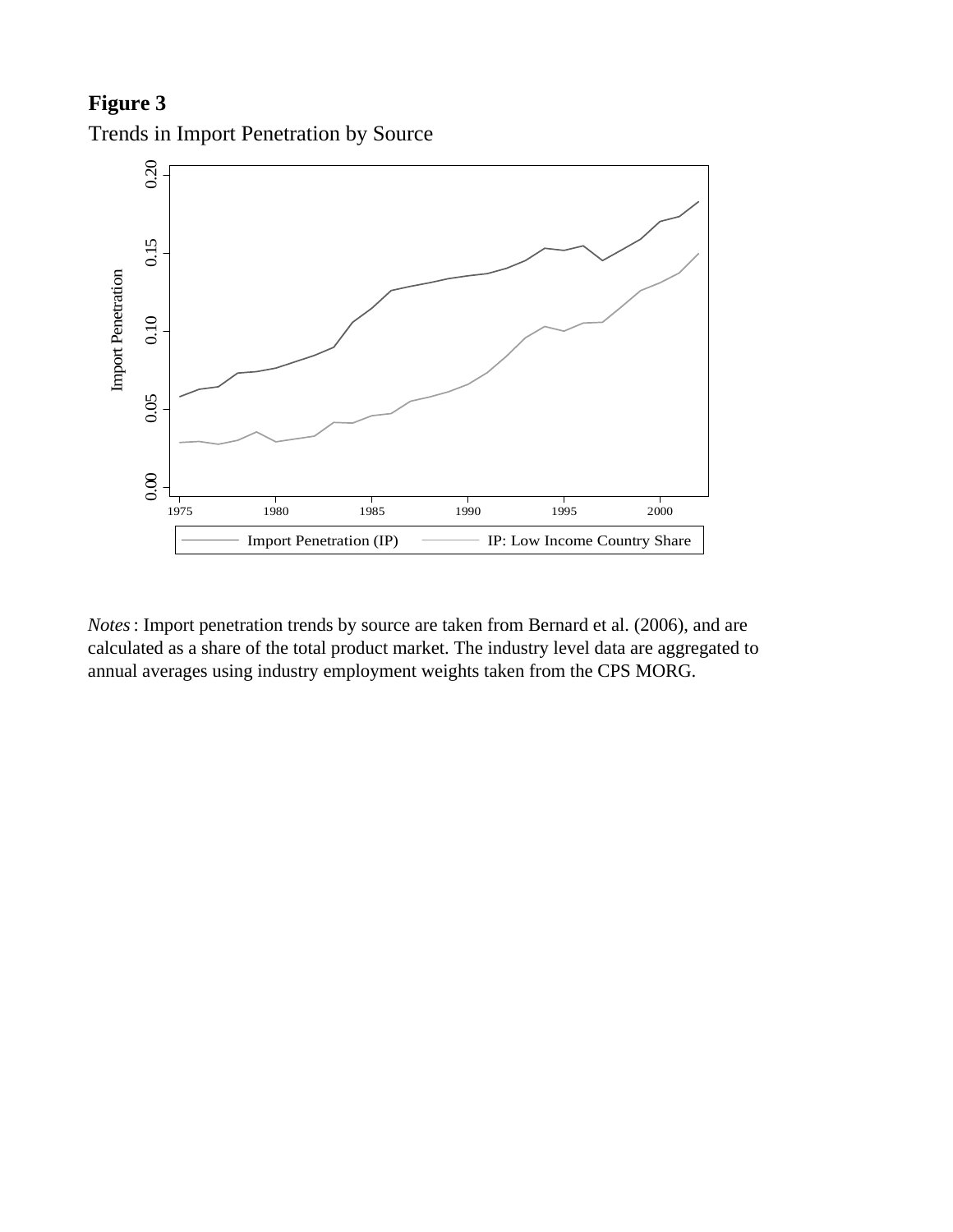Patterns in Offshoring to Low Income Countries and Import Penetration by Industry



*Notes*: Change in low wage employment is defined as the change between 1983 and 2002 in the share of employees hired by US based multinationals in low income countries using World Bank classification. Import penetration is taken from Bernard et al. (2006). Industry share of routine jobs is computed from information about individual job characterics using Department of Labor definitions.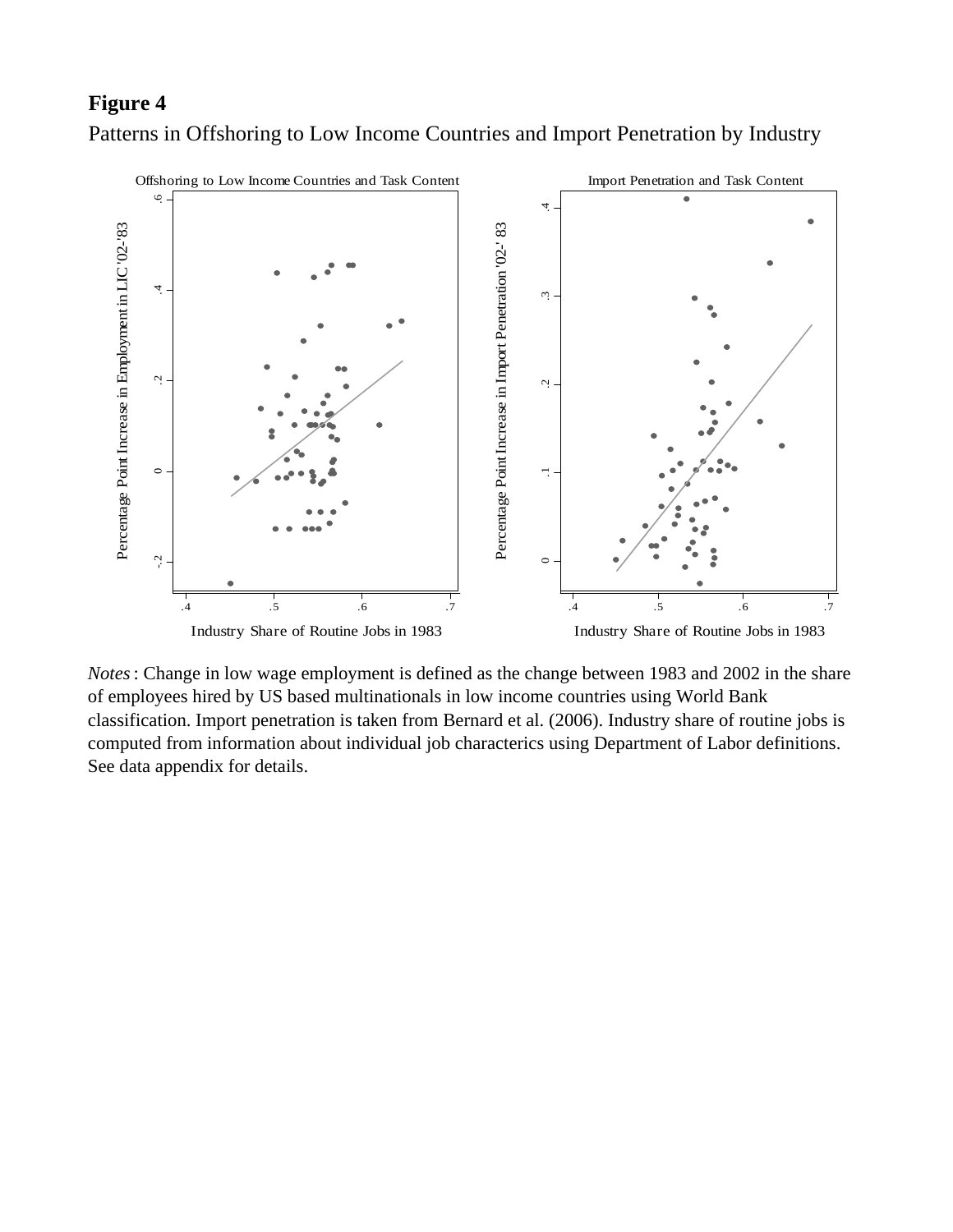Occupational Wage Premiums in 1983 and 2002 among Routine and Non-Routine Occupations



*Notes*: Wage premium are calculated by a standard Mincerian regression of the log wage on education, experience, age, sex, race, year fixed efffects and state fixed effects among all workers in the CPS MORG between 1983 and 2002. Each point in the plot is a separate occupation identified in the CPS (N=474). The occupations are considered routine if the share of tasks that is routine is greater than the median occupation.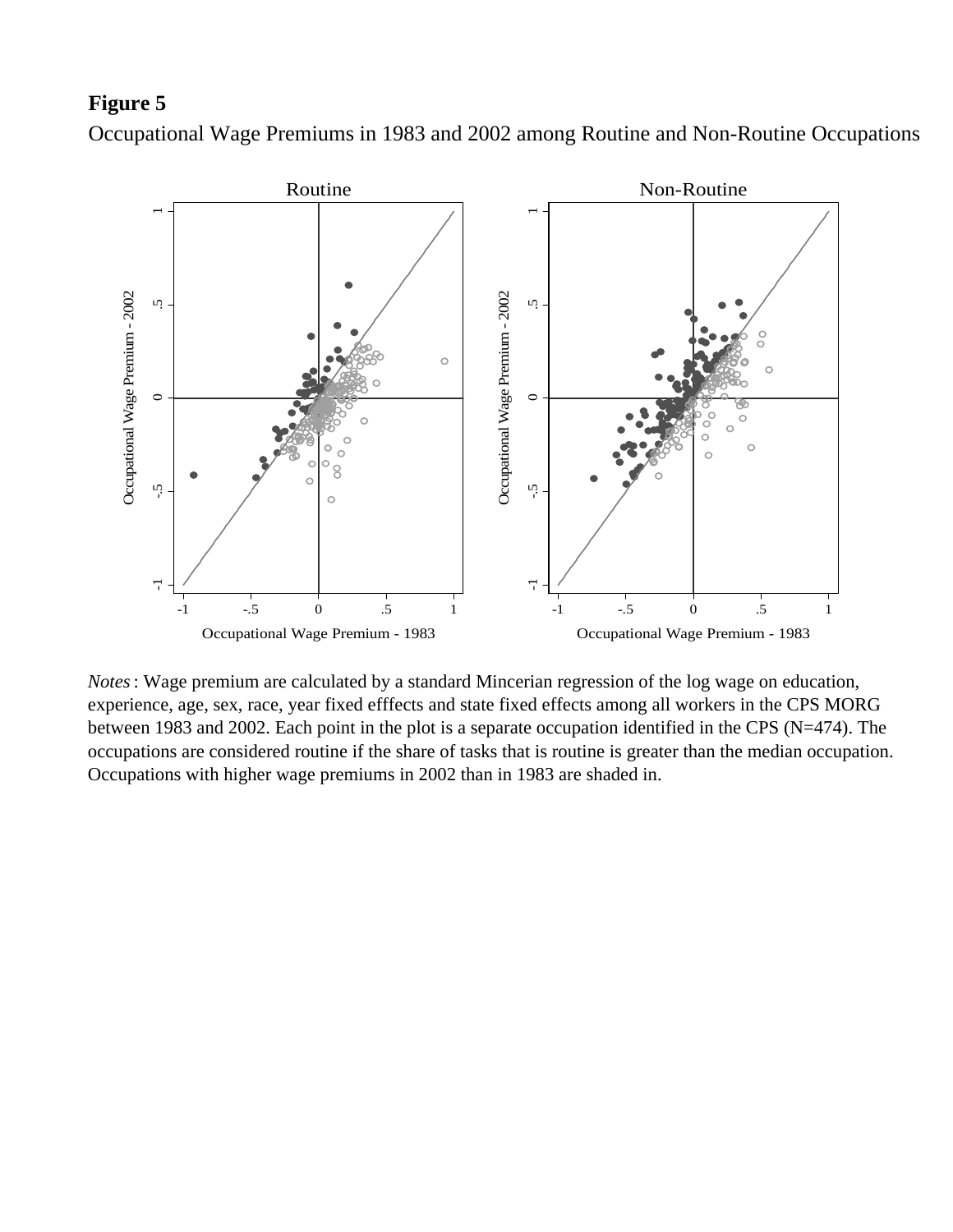## **Appendix Table 1**

Summary Statistics of Current Population Survey Merged Outgoing Rotation Group Workers, Means and (Standard Deviations), 1983-2002

|                                                                   |            |           | <b>Overall Sample</b> |                      | 1983      |           |           | 2002                 |            |            |           |             |
|-------------------------------------------------------------------|------------|-----------|-----------------------|----------------------|-----------|-----------|-----------|----------------------|------------|------------|-----------|-------------|
|                                                                   |            | Manufact- |                       |                      |           | Manufact- |           |                      |            | Manufact-  |           |             |
|                                                                   | All        | uring     | Services              | Agriculture          | All       | uring     | Services  | Agriculture          | All        | uring      | Services  | Agriculture |
|                                                                   | (1)        | (2)       | (3)                   | (4)                  | (5)       | (6)       | (7)       | (8)                  | (9)        | (10)       | (11)      | (12)        |
| Panel A: Demographic and Wage Information                         |            |           |                       |                      |           |           |           |                      |            |            |           |             |
| Number of Observations                                            | 3,481,692  | 647,105   | 2,770,662             | 63,925               | 176,454   | 38,071    | 134,239   | 4,144                | 185,798    | 26,229     | 156,319   | 3,250       |
| Age                                                               | 37.3       | 38.8      | 37.0                  | 34.2                 | 36.2      | 38.1      | 35.8      | 32.4                 | 39.2       | 41.2       | 38.9      | 36.0        |
|                                                                   | (12.1)     | (11.4)    | (12.2)                | (12.8)               | (12.6)    | (12.2)    | (12.6)    | (13.1)               | (12.1)     | (11.0)     | (12.3)    | (12.9)      |
| Female                                                            | 0.48       | 0.32      | 0.52                  | 0.27                 | 0.46      | 0.32      | 0.50      | 0.27                 | 0.49       | 0.30       | 0.52      | 0.27        |
|                                                                   | (0.50)     | (0.47)    | (0.50)                | (0.44)               | (0.50)    | (0.47)    | (0.50)    | (0.45)               | (0.50)     | (0.46)     | (0.50)    | (0.45)      |
| Years of Education                                                | 13.2       | 12.7      | 13.3                  | 12.0                 | 12.9      | 12.4      | 13.0      | 11.8                 | 13.4       | 13.0       | 13.5      | 12.3        |
|                                                                   | (2.3)      | (2.1)     | (2.3)                 | (2.2)                | (2.3)     | (2.1)     | (2.3)     | (2.2)                | (2.3)      | (2.1)      | (2.3)     | (2.1)       |
| Real Hourly Wage (\$2006)                                         | 16.28      | 17.86     | 16.02                 | 10.34                | 15.00     | 17.04     | 14.55     | 9.52                 | 18.44      | 20.06      | 18.28     | 12.20       |
|                                                                   | (10.83)    | (10.68)   | (10.87)               | (6.98)               | (9.47)    | (9.62)    | (9.38)    | (6.34)               | (12.70)    | (12.20)    | (12.81)   | (7.87)      |
| Panel B: Offshoring and Trade Data                                |            |           |                       |                      |           |           |           |                      |            |            |           |             |
| Low Income Affiliate                                              | 44,560     | 44,560    |                       |                      | 35,054    | 35,054    |           |                      | 68,868     | 68,868     |           |             |
| Employment                                                        | (64, 514)  | (64, 514) |                       |                      | (44, 962) | (44, 962) |           |                      | (94, 642)  | (94, 642)  |           |             |
| High Income Affiliate                                             | 90,740     | 90,740    |                       | $\overline{a}$       | 85,826    | 85,826    |           |                      | 101,637    | 101,637    |           |             |
| Employment                                                        | (102, 991) | (102,991) |                       |                      | (99, 695) | (99, 695) |           |                      | (114, 111) | (114, 111) |           |             |
| <b>Import Penetration</b>                                         | 0.13       | 0.13      |                       | $\overline{a}$       | 0.09      | 0.09      |           | $\overline{a}$       | 0.16       | 0.16       |           |             |
|                                                                   | (0.10)     | (0.10)    |                       | ÷.                   | (0.07)    | (0.07)    |           | $\cdot$              | (0.12)     | (0.12)     |           |             |
| <b>Export Share</b>                                               | 0.11       | 0.11      |                       | $\overline{a}$       | 0.08      | 0.08      |           |                      | 0.14       | 0.14       |           |             |
|                                                                   | (0.09)     | (0.09)    |                       | ÷,                   | (0.07)    | (0.07)    |           |                      | (0.11)     | (0.11)     |           |             |
| Panel C: Offshoring and Trade Data, Occupational Exposure Measure |            |           |                       |                      |           |           |           |                      |            |            |           |             |
| Low Income Affiliate                                              | 7,269      | 21,168    | 4,150                 | 1,785                | 5,301     | 14,532    | 2,813     | 1,073                | 9,668      | 32,440     | 5,986     | 2,970       |
| Employment                                                        | (14, 166)  | (24, 569) | (7, 429)              | (4,522)              | (9, 335)  | (14, 932) | (4,490)   | (2,882)              | (17, 559)  | (31,679)   | (9,781)   | (6,550)     |
| High Income Affiliate                                             | 13,268     | 38,507    | 7,608                 | 3,081                | 13,097    | 35,600    | 7,046     | 2,386                | 12,669     | 42,105     | 7,909     | 4,065       |
| Employment                                                        | (22, 270)  | (35, 341) | (12, 122)             | (7,686)              | (21, 828) | (33,269)  | (11, 274) | (6,986)              | (21, 675)  | (37, 442)  | (12, 324) | (9,008)     |
| <b>Import Penetration</b>                                         | 0.02       | 0.07      | 0.01                  | 0.01                 | 0.02      | 0.05      | 0.01      | 0.00                 | 0.03       | 0.09       | 0.02      | 0.01        |
|                                                                   | (0.04)     | (0.06)    | (0.02)                | (0.01)               | (0.03)    | (0.04)    | (0.01)    | (0.01)               | (0.04)     | (0.07)     | (0.03)    | (0.02)      |
| <b>Export Share</b>                                               | 0.02       | 0.06      | 0.01                  | 0.01                 | 0.02      | 0.04      | $0.01\,$  | 0.00                 | 0.03       | 0.08       | 0.02      | $0.01\,$    |
|                                                                   | (0.03)     | (0.05)    | (0.02)                | (0.01)               | (0.02)    | (0.03)    | (0.01)    | (0.01)               | (0.04)     | (0.06)     | (0.03)    | (0.02)      |
| Panel D: Technology Measures                                      |            |           |                       |                      |           |           |           |                      |            |            |           |             |
| Real Price of Investment                                          | 1.05       | 1.05      |                       |                      | 0.94      | 0.94      |           |                      | 1.00       | 1.00       |           |             |
|                                                                   | (0.18)     | (0.18)    |                       | $\ddot{\phantom{a}}$ | (0.05)    | (0.05)    |           | $\cdot$              | (0.33)     | (0.33)     |           |             |
| <b>Total Factor Productivity</b>                                  | 1.04       | 1.04      |                       | $\cdot$              | 0.95      | 0.95      |           | $\cdot$              | 1.10       | 1.10       |           |             |
|                                                                   | (0.18)     | (0.18)    |                       | $\cdot$              | (0.05)    | (0.05)    | $\cdot$   | $\cdot$              | (0.33)     | (0.33)     |           |             |
| Real Price of Shipments                                           | 24,334     | 24,350    | $\ddot{\phantom{a}}$  | $\cdot$              | 13,704    | 13,709    | $\cdot$   | $\cdot$              | 38,841     | 38,874     |           |             |
|                                                                   | (44, 437)  | (44, 454) |                       | $\ddot{\phantom{0}}$ | (16, 427) | (16, 431) | $\cdot$   | $\ddot{\phantom{a}}$ | (77, 503)  | (77, 535)  |           |             |
| Computer Use Rate                                                 | 0.42       | 0.37      | 0.44                  | 0.16                 | 0.23      | 0.22      | 0.24      | 0.07                 | 0.60       | 0.55       | 0.62      | 0.26        |
|                                                                   | (0.31)     | (0.30)    | (0.31)                | (0.24)               | (0.22)    | (0.23)    | (0.22)    | (0.14)               | (0.35)     | (0.33)     | (0.35)    | (0.32)      |

*Source* : Sample consists of Current Population Surveys Merged Outgoing Rotation Group Workers for 1983-2002. Affiliate (or offshore) employment data are taken from the Bureau of Economic Analysis annual survey of US firms with multinational affiliates for the same period. Low income countries are defined according to the World Bank income categories. Import penetration and export share are taken from Bernard et al. (2006). Computer use rates are taken from October CPS supplements during the sample period. Investment good prices and total factor productivity measures, and the real price of shipments are taken from the NBER productivity database.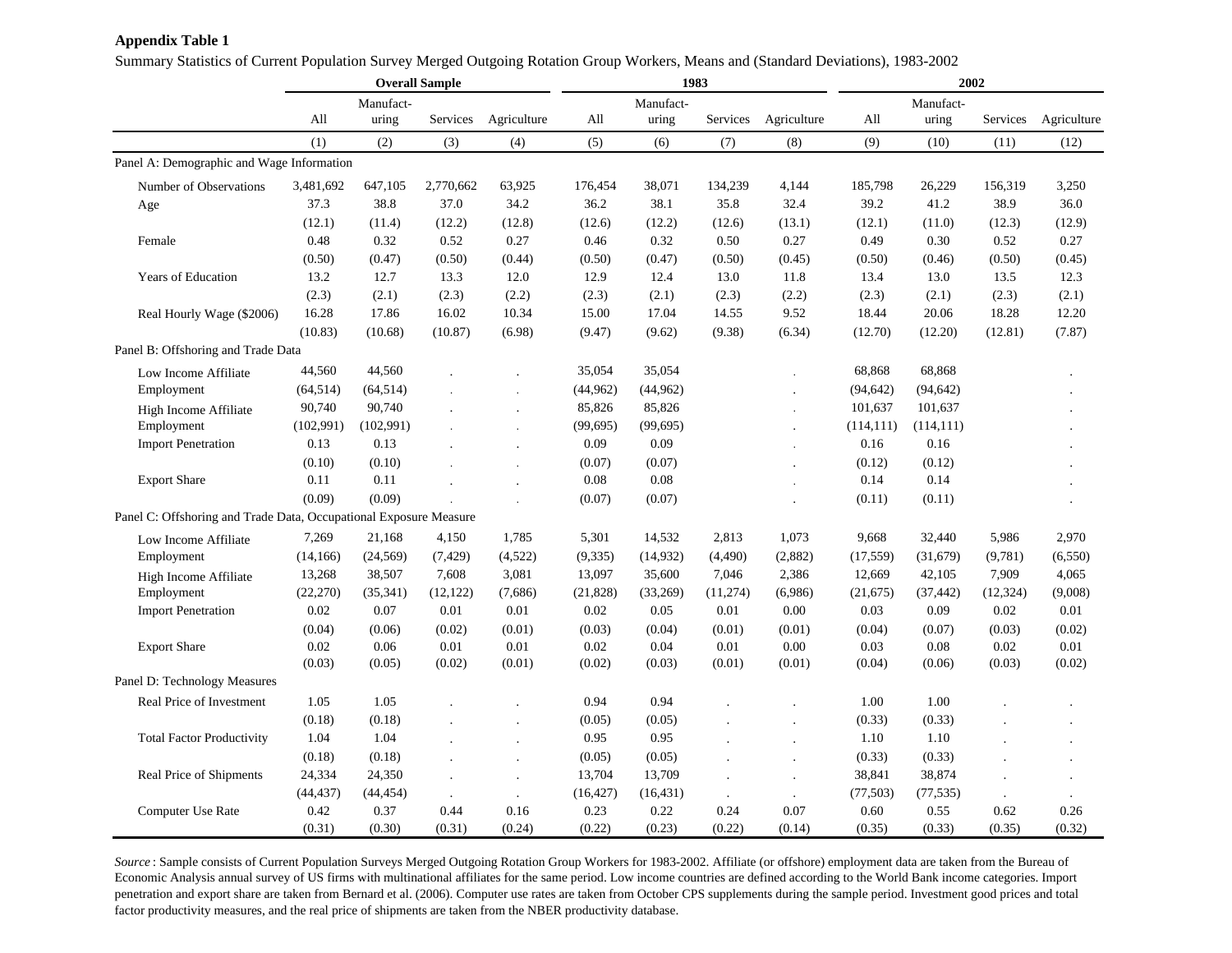# **APPENDIX MATERIALS - NOT FOR PUBLICATION**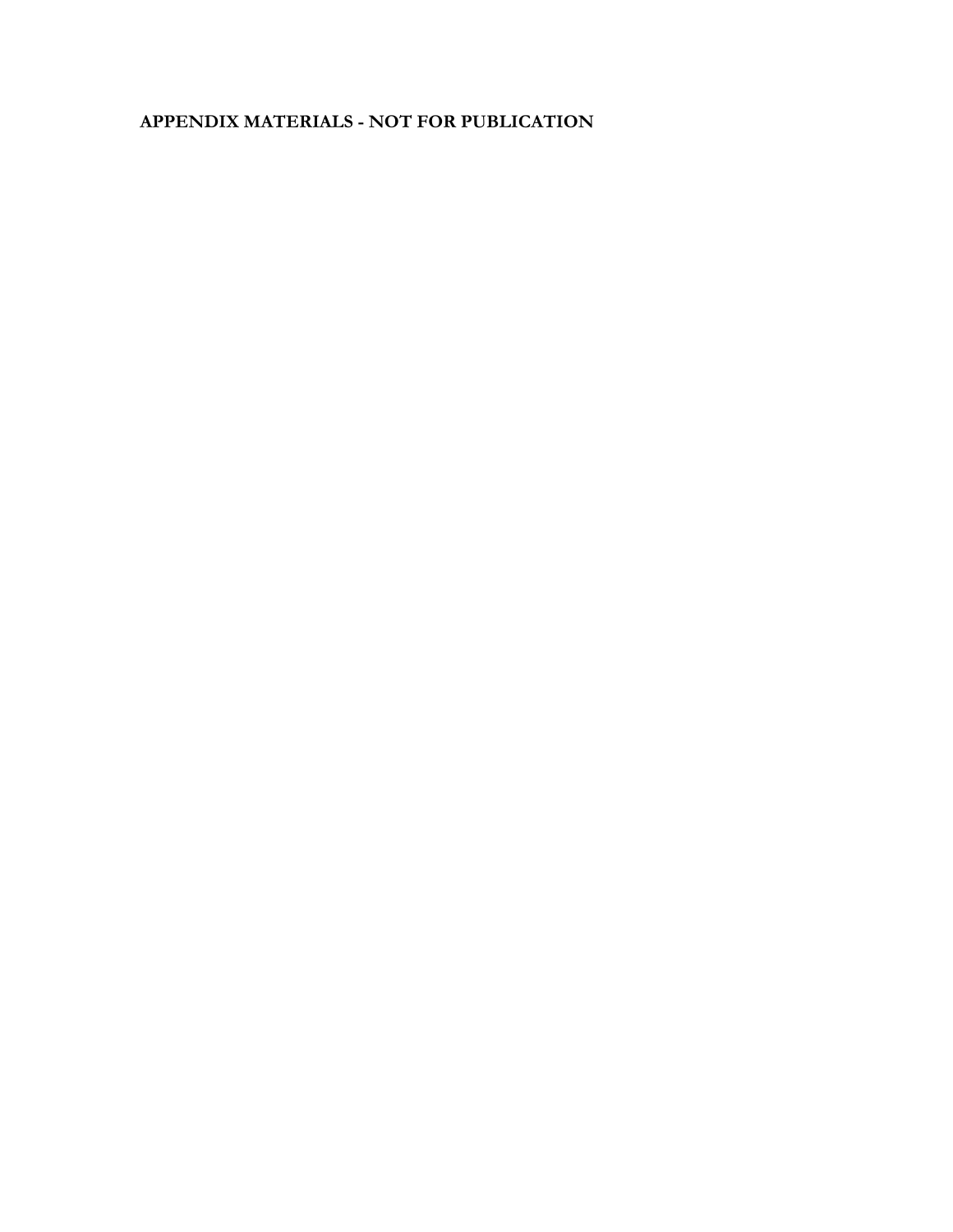### **Supplementary Online Appendix Materials - NOT FOR PUBLICATION**

In this section, we present materials that supplement our results in the main text, but were not included due to space considerations. We first examine the data and robustness associated with our results on manufacturing displayed in Table 5. We then present a robustness check on our results for wages where we replace our measures of quantities of imports and exports with prices. We conclude with a thorough breakdown of imports by occupation, to provide insight into the patterns underlying our regression results in the paper.

### A. Employment Determinants in Manufacturing

In Table A1, we present summary statistics for the analysis underlying Table 5, where we investigate the relationship between offshoring, trade, and employment in manufacturing. The data are organized by education X year X industry cells and our outcome is the log of total manufacturing employment, as measured by the sum of the sample weights of the CPS workers in the cell. In each cell, we also record affiliate employment to low income countries, affiliate employment to high income countries, and import and export penetration. We also report the summary statistics for measured total factor productivity, the price of investment, and the real value of shipments in each cell.

In Table A2, we demonstrate that the results presented in Table 5 are robust to a range of alternative specifications. Columns (2) and (3) report the results of the first specification when only imports or exports are controlled for. In column (3), the negative association between export orientation and employment becomes statistically significant, which could be indicative of collinearity between export and import shares. The point estimate , at -0.57, suggests that a 1 percentage point increase in export shares is associated with nearly a .6 percentage point decline in employment, suggesting that export growth is labor-saving. The results are even stronger in column (4), where we eliminate the control for total factor productivity—which is likely to be associated with changes in trade orientation. Similarly, the negative association between import shares and employment become significant and negative in column (6) when we omit the control for export shares, consistent with possibility collinearity between exports and imports at the industry level. The results in columns (3), (4), (6) and (7) suggest a strong and significant negative association between trade shares and employment if either export shares or import penetration are included independently. In columns (8) through (11) we remove trade shares to ensure that the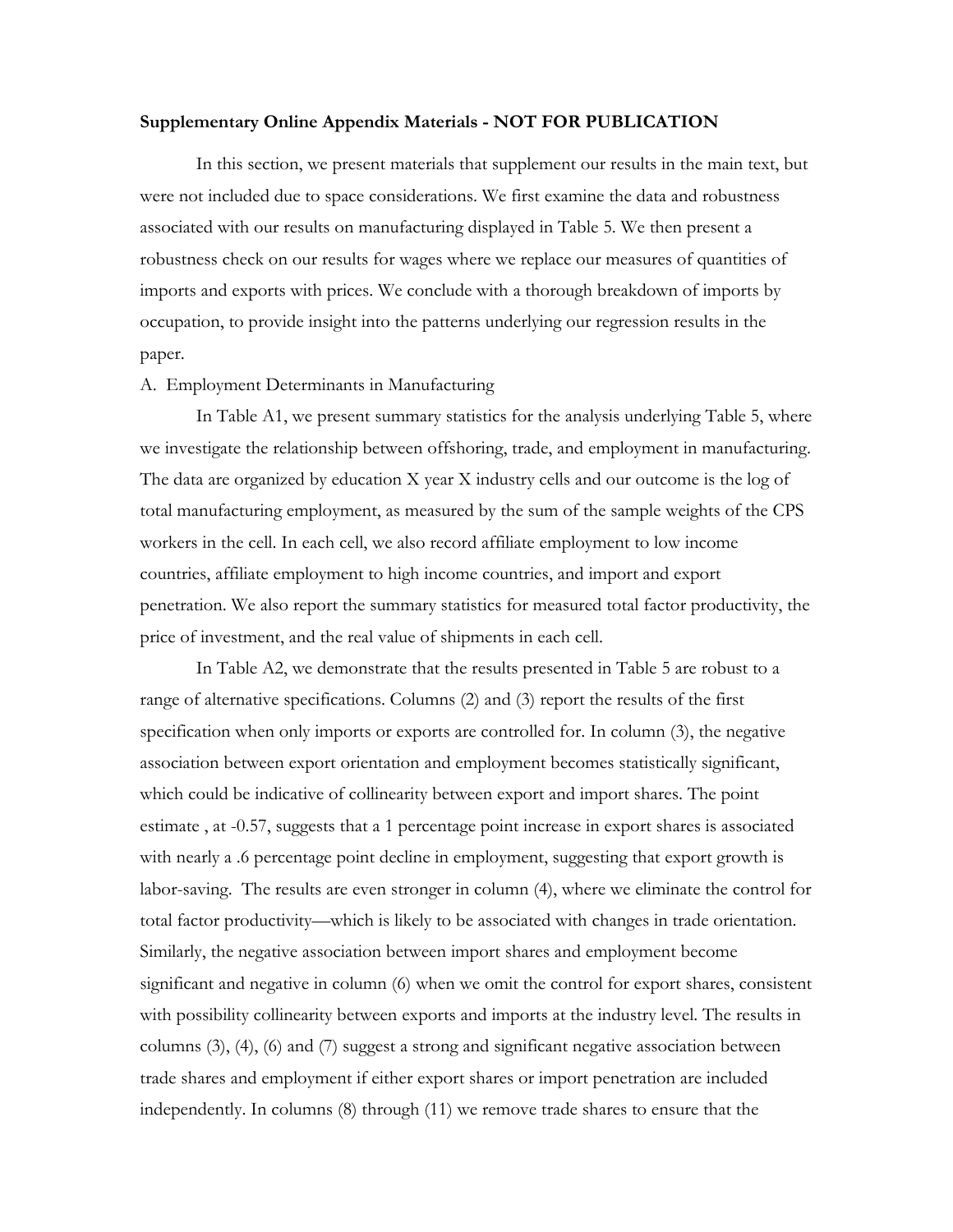relationship between offshoring and employment is robust to these alternative specifications. We also explore the robustness of the results to using import and export prices as measures of trade in goods instead of trade shares. Finally, in the last two columns we explore the robustness of the results to the inclusion of lags of the dependent variable.

 In Table A3, we account for the fact that trade and offshoring are simultaneously determined with employment. Note that this is not as much of a concern with our wage regressions since wages are at the individual level. To take into account the possibility that simultaneity bias may be driving the results in Table 5, we instrument for trade and offshoring using the variables suggested by Grossman and Rossi-Hansberg that capture changes over time in the cost of offshoring. These variables include: internet access, telephone (including cell phones) access and education. In addition, we use the industry share of routine jobs.

 The results in the first row of Table A3 confirm the results already presented in Table 5 of the paper: both offshoring and trade are increasing in the share of routine jobs by industry. The effects are statistically significant at the 1 percent level and quantitatively large. Internet access is positively associated with offshoring to both high and low wage countries and appears to have little effect on trade. Education levels in low wage countries is a significant predictor of offshoring to both high and low wage countries and is also positively associated with import penetration indicating that import penetration is driven by countries with relatively higher degrees of educational attainment. Education in low wage countries is negatively correlated with export share, a possible indication that U.S. based multinationals prefer to send exports for further processing to lower wage countries where workers are less educated. Finally, education in high wages countries is negatively associated with offshoring to low wage countries and positively correlated with import penetration. In each case, the Fstatistic exceeds 10 indicating that the instruments are indeed strong predictors of our trade and offshoring variables.

 Second stage results are reported in column (5). The sign on offshoring to low wage countries remains negative and statistically significant, which is consistent with the results in Table 5. However, the magnitude of the coefficient increases significantly. The coefficient on offshoring to high wage countries retains its sign but is no longer significant. As in Table 5, the signs on total factor productivity and important penetration are negative and significant at the 1 percent level.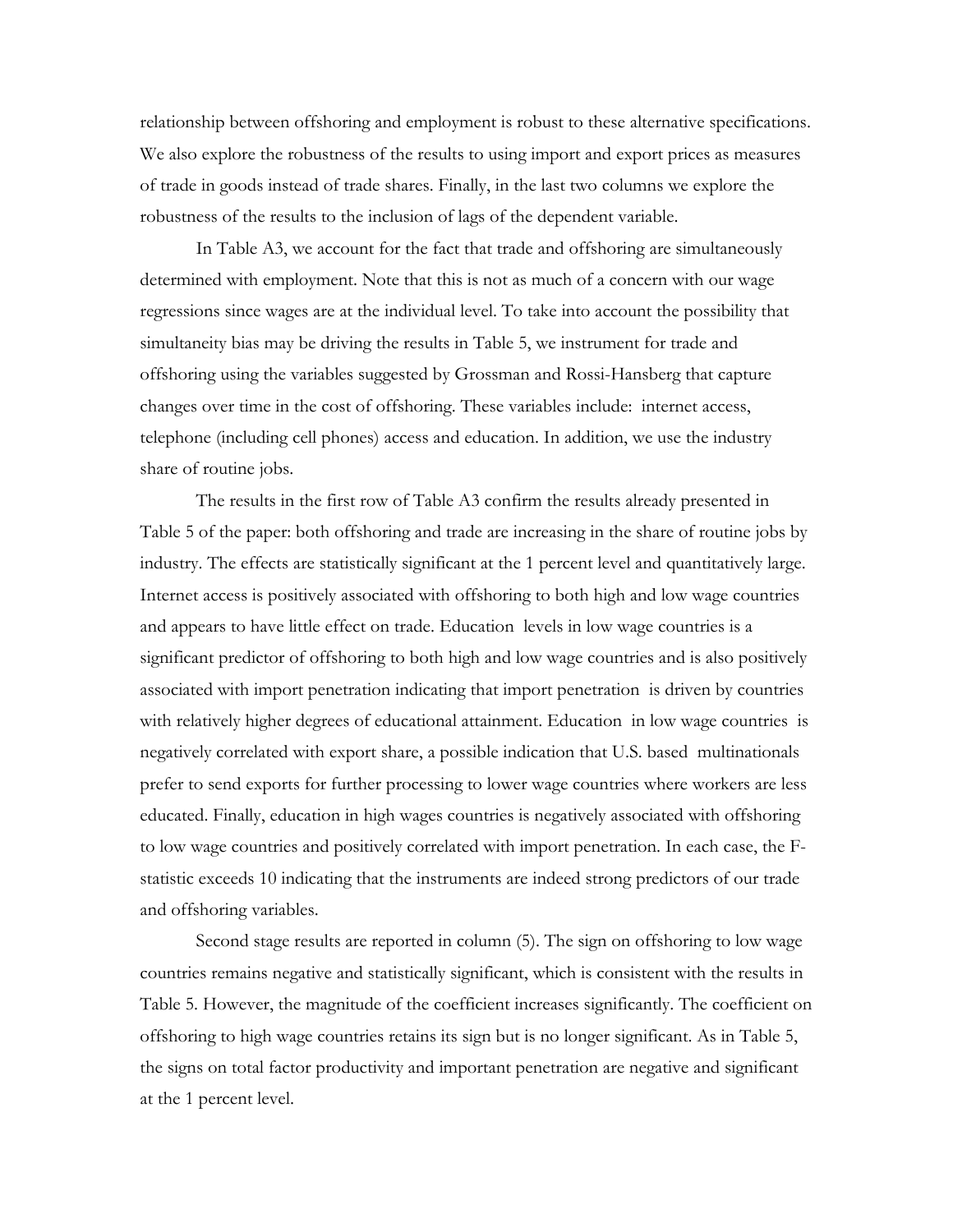Consequently, we also report both IV and GMM results, using both lags of righthand side variables as instruments and a number of appropriate excluded instruments for the endogenous regressors. If we allow for separate effects of foreign capital, employment, and trade flows from low and high income destinations, we have already six endogenous variables (in addition to import penetration at the sector level) that we need to instrument. For capital abroad, we use the following instruments: capital controls, distance, a dummy for the use of a common language, C02 emissions in metric tons per capita, the percentage of child labor, fixed line and mobile phone subscribers per 1000 people, internet users per 1000 people, and number of telephone main lines per 1000 people. The last three measures capture the ease with which parents are able to communicate with their affiliates and should be positively correlated with investment abroad. Emissions and child labor are also likely to adversely affect foreign investment, as firms now care increasingly about corporate responsibility. A dirty environment is increasingly regarded as a potential liability, in addition to the problems incurred in trying to manufacture high quality goods in a dirty environment.

 For intra-firm trade, as instruments we use air transport (in million tons per kilometer), aircraft departures, and trade agreements. These all are correlated with bilateral trade but should be excluded from the estimating equation. Finally, candidate instruments for employment in high and low income locations include the total labor force in each affiliate location, the percentage of the labor force engaged in manufacturing, the percentage of national income spent on education, the local unemployment rate, and the number of PCs per 1000 people. The measures we use determine both the supply of labor available as well as the quality of that labor, yet should only affect U.S. labor market outcomes through their impact on the choice of employment in affiliate locations.

B. Imports and Exports using Prices instead of Quantities

 In Table 2 in the paper, we examine the impact of import penetration and the quantity of exports on worker's wages. It is worth examining the impact of prices of imported or exported goods on workers wages, since most traditional models of trade presume that changing relative prices are the catalyst for wage effects. In Table A4, we replace our quantity measures for imports and exports with price series data for each. Our data on the prices of imports were generously provided by Robert Lawrence, which catalogue prices within manufacturing by 4-digit NAICS industry codes. We used a concordance to translate this into prices for each CPS industry. Our data on export prices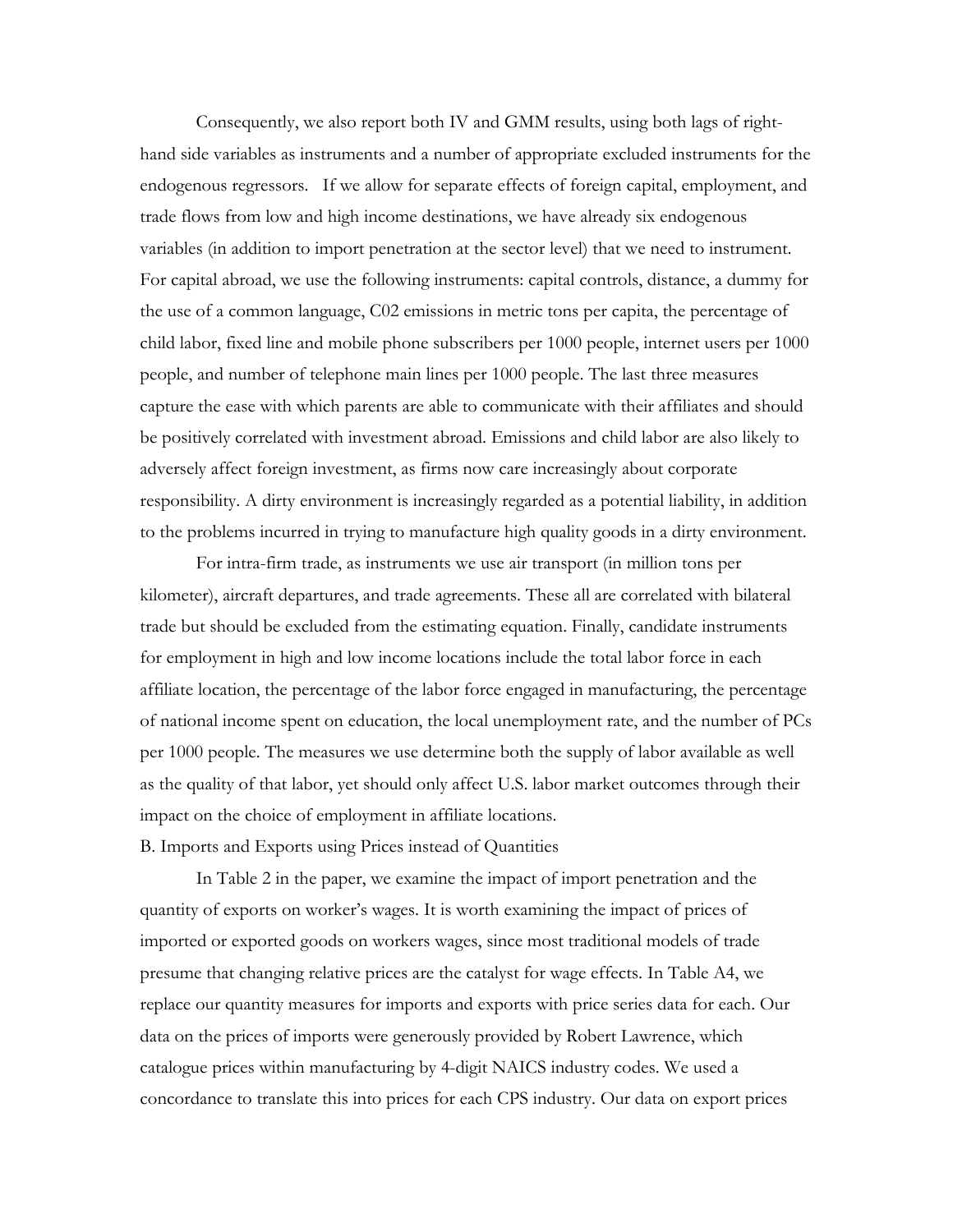are taken from the Bureau of Labor Statistics export price series data. The results are qualitatively similar to the results in the paper: while we see little or no wage effects within manufacturing, occupational exposure to import price declines has affected workers across sectors. In particular, we find that a 1 unit increase in the price index for imports raises a worker's real wage by .031 percent. We find no significant effect of our export price series on wages. For the wage impact of offshoring, our results are similar in sign and magnitude to those presented in the paper. This suggests that our core results are robust to our use of quantities for imports and exports. Since our data on quantity of imports and exports is more comprehensive than the price data we have for this period, we proceed in our other results with our quantity measures.

### C. Imports and Trends in Wage Premiums by Occupation

In Table A5, the most affected workers were shoe machine operators, for whom occupation-specific import penetration increased from 37.2 percent in 1983 to 77.4 percent in 2002. For these workers, the coefficient on import penetration in column (5) of Table 3, which is -.27, implies that their real wages fell by nearly 11 percent as a result of competition from trade. The contrasting experiences of workers in textiles and apparel related sectors compared to many service sector employees such as teachers helps to explain why some parts of the U.S. economy have been deeply affected by globalization while others have not. On average, occupation-specific import and export shares only increased from an average of 2 to 4 percent during the 1983 through 2002 period, in large part because of the importance of services and the lack of global competition in service occupations. Consequently, the average effect of an increase from .02 to .04 for occupation-specific import competition is quite small, equal to .02 x .27, which is a fall in real wages of half a percent. However, what Table A5 makes clear is that some groups of occupations experienced significant wage declines as a consequence of rising (occupation-specific) import competition. Since occupation-specific import penetration is correlated with offshore employment in low wage countries, this provides insight into the occupations most affected by offshoring as well.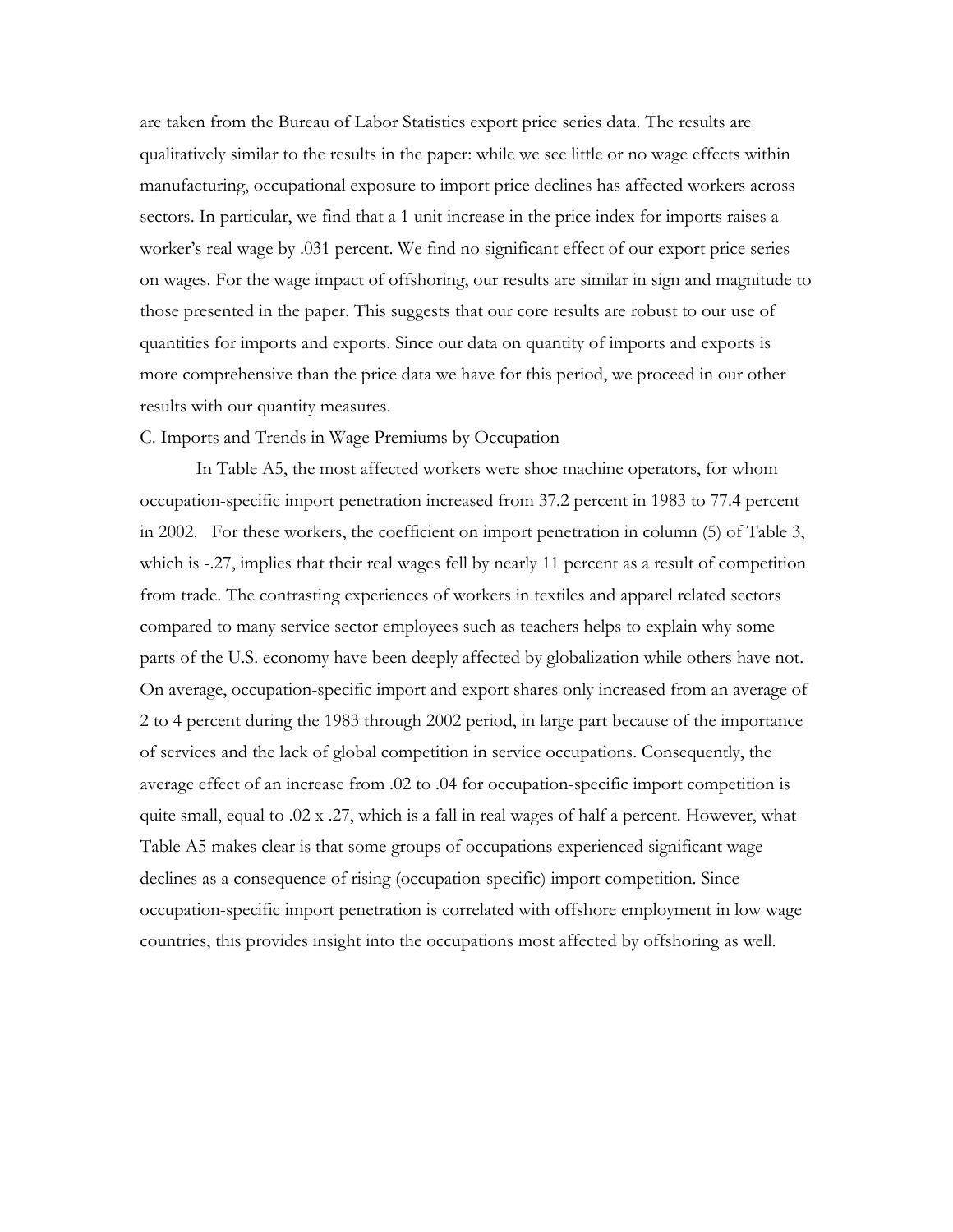|                                                    | Number of           |       |           |          |       |
|----------------------------------------------------|---------------------|-------|-----------|----------|-------|
| Variables                                          | <b>Observations</b> | Mean  | Std. Dev. | Min      | Max   |
|                                                    | (1)                 | (2)   | (3)       | (4)      | (5)   |
| Log US Manufacturing Sector Employment             | 6,675               | 10.09 | 1.48      | 4.63     | 13.34 |
| Log of low income affiliate employment             | 6,615               | 9.52  | 1.39      | 4.97     | 12.80 |
| Log of high income affiliate employment            | 6,635               | 10.47 | 1.06      | 6.07     | 13.14 |
| Log of price of investment using 1979 weights      | 6,437               | 4.68  | 0.13      | 3.60     | 4.86  |
| Total factor productivity level using 1979 weights | 6,583               | 1.01  | 0.32      | $\theta$ | 5.31  |
| Export share using 1979 weights                    | 6,583               | 0.11  | 0.09      | $\theta$ | 0.58  |
| Import penetration using 1979 weights              | 6,583               | 0.13  | 0.13      | $\theta$ | 0.83  |
| Log of real price of shipments using 1979 weights  | 6,437               | 8.94  | 1.13      | 5.70     | 13.14 |
| <b>Education</b> level                             | 6,675               | 2.97  | 1.40      | 1        | 5     |

## **Table A1: Summary Statistics on Industry-Year Cells**

*Source* : Affiliate (or offshore) employment data are taken from the Bureau of Economic Analysis annual survey of US firms with multinational affiliates for 1983-2002. Low income countries are defined according to the World Bank income categories. Employment data are taken from all workers in the Current Population Surveys Merged Outgoing Rotation Groups for the same period. Import penetration and export share are taken from Bernard et al. (2006). Investment good prices, total factor productivity measures, and the real price of shipments are taken from the NBER productivity database.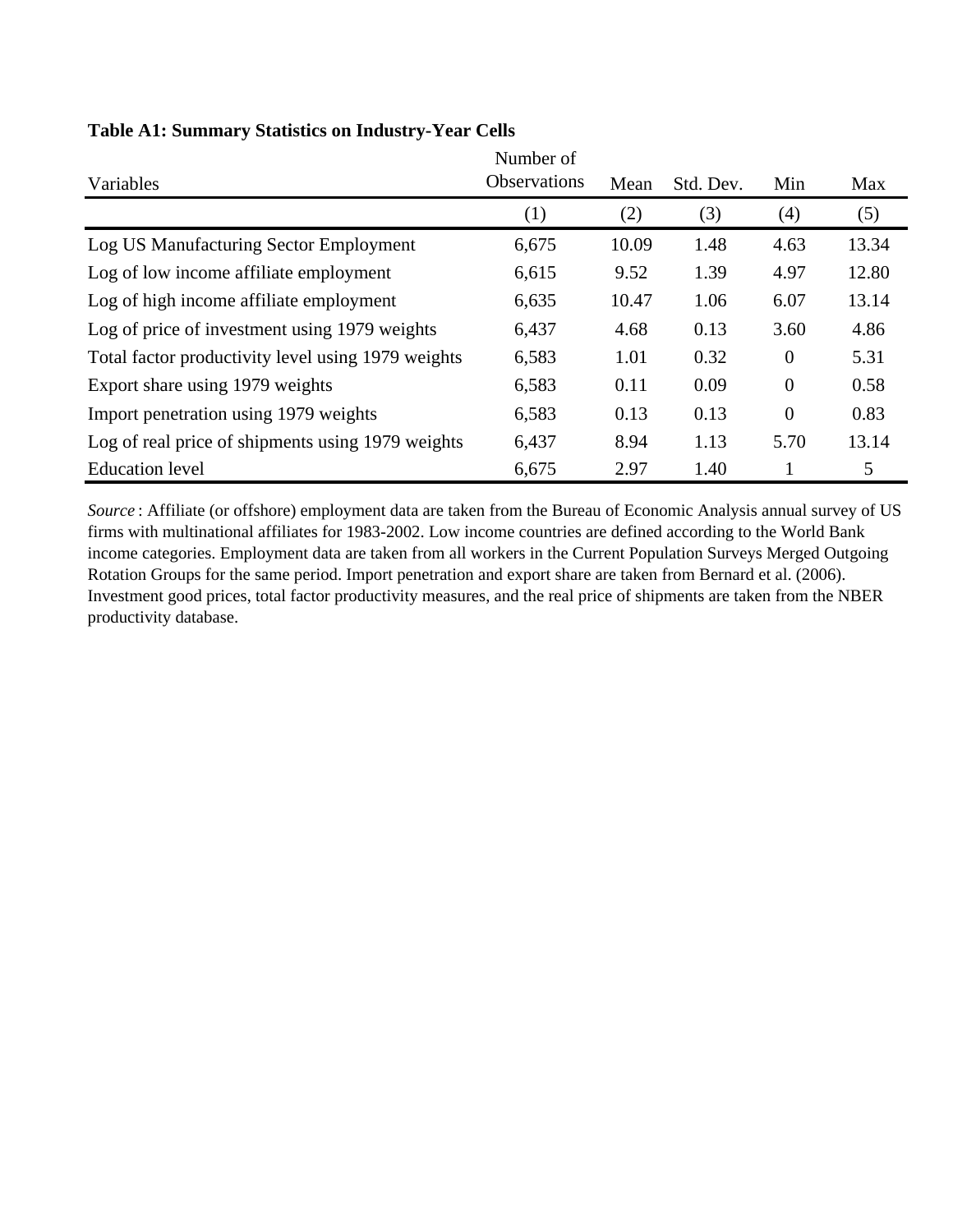### **Table A2: Robustness Checks of Estimates of Employment Determinants, 1983-2002**

Dependent Variable: Log US Manufacturing Sector Employment

#### Variable

|                                                                               | (1)                   | (2)                   | (3)                           | (4)                   | (5)                   | (6)                    | (7)                           | (8)                   | (9)                             | (10)                        | (11)                            | (12)                  | (13)                   |
|-------------------------------------------------------------------------------|-----------------------|-----------------------|-------------------------------|-----------------------|-----------------------|------------------------|-------------------------------|-----------------------|---------------------------------|-----------------------------|---------------------------------|-----------------------|------------------------|
| Lagged Log US Manufacturing<br>Sector Employment                              |                       |                       |                               |                       |                       |                        |                               |                       |                                 |                             |                                 | $0.348***$<br>(0.07)  | $0.348***$<br>(0.07)   |
| Lagged log of low income<br>affiliate employment                              | $-0.022**$<br>(0.011) | $-0.024**$<br>(0.011) | $-0.027**$<br>(0.011)         | $-0.029**$<br>(0.012) | $-0.022**$<br>(0.011) | $-0.022**$<br>(0.011)  | $-0.027**$<br>(0.011)         | $-0.029**$<br>(0.012) | $-0.030**$<br>(0.012)           | $-0.027**$<br>(0.011)       | $-0.021***$<br>(0.007)          | $-0.0270*$<br>(0.016) | $-0.0270*$<br>(0.016)  |
| Lagged log of high income<br>affiliate employment                             | $0.076**$<br>(0.03)   | $0.084***$<br>(0.03)  | $0.087***0.097***$<br>(0.032) | (0.031)               | $0.083***$<br>(0.03)  | $0.075**$<br>(0.031)   | $0.087***0.092***$<br>(0.032) | (0.033)               | $0.091***$<br>(0.034)           | $0.088**$<br>(0.036)        | 0.024<br>(0.089)                | $0.100***$<br>(0.031) | $0.100***$<br>(0.031)  |
| Lagged log of price of<br>investment using 1979 weights                       | $-0.071$<br>(0.17)    | 0.061<br>(0.159)      | $-0.039$<br>(0.188)           | 0.102<br>(0.182)      | 0.105<br>(0.096)      | $-0.073$<br>(0.172)    | $-0.039$<br>(0.188)           | $-0.023$<br>(0.206)   | $-0.009$<br>(0.207)             | $-0.055$<br>(0.187)         | $-0.008$<br>(0.219)             | $0.370*$<br>(0.221)   | $0.370*$<br>(0.221)    |
| Lagged total factor productivity<br>level using 1979 weights                  | $-0.164**$<br>(0.069) |                       | $-0.172**$<br>(0.072)         |                       | $-0.005$<br>(0.026)   | $-0.170**$<br>(0.069)  | $-0.172**$<br>(0.072)         | $-0.195**$<br>(0.075) | $-0.189**$<br>(0.073)           | $-0.141*$<br>(0.08)         | 0.009<br>(0.088)                | 0.046<br>(0.074)      | 0.046<br>(0.074)       |
| Lagged export share using 1979<br>weights                                     | $-0.279$<br>(0.27)    | $-0.336$<br>(0.267)   | $-0.567**$<br>(0.249)         | $-0.648**$<br>(0.247) | $-0.365$<br>(0.269)   |                        | $-0.567**$<br>(0.249)         |                       |                                 |                             |                                 |                       |                        |
| Lagged import penetration<br>using 1979 weights                               | $-0.597*$<br>(0.323)  | $-0.639*$<br>(0.347)  |                               |                       | $-0.592$<br>(0.363)   | $-0.747***$<br>(0.275) |                               |                       |                                 |                             |                                 |                       |                        |
| Lagged log of real price of<br>shipments using 1979 weights                   | $0.149**$<br>(0.064)  | 0.051<br>(0.042)      | $0.148**$<br>(0.072)          | 0.045<br>(0.049)      |                       | $0.155**$<br>(0.063)   | $0.148**$<br>(0.072)          | $0.163**$<br>(0.076)  | $0.157**$<br>(0.075)            | $0.125*$<br>(0.07)          | 0.034<br>(0.088)                | $-0.064$<br>(0.068)   | $-0.064$<br>(0.068)    |
| Log price of exports                                                          |                       |                       |                               |                       |                       |                        |                               |                       | $-0.017$<br>(0.156)             | 0.148<br>(0.141)            | $-0.168$<br>(0.285)             |                       |                        |
| Log price of imports                                                          |                       |                       |                               |                       |                       |                        |                               |                       | $-0.043$<br>(0.134)             | $-0.001$<br>(0.148)         | $0.548**$<br>(0.254)            |                       |                        |
| Prices at 1-digit level<br>Prices at 2-digit level<br>Prices at 3-digit level |                       |                       |                               |                       |                       |                        |                               |                       | Y<br>$\mathbf N$<br>$\mathbf N$ | ${\bf N}$<br>Y<br>${\bf N}$ | $\mathbf N$<br>$\mathbf N$<br>Y |                       |                        |
| <b>Industry-Specific Time Trend</b>                                           |                       |                       |                               |                       |                       |                        |                               |                       |                                 |                             |                                 |                       | $-0.013***$<br>(0.003) |
| Number of observations<br>R-squared                                           | 6,427<br>0.86         | 6,427<br>0.86         | 6,427<br>0.86                 | 6,427<br>0.86         | 6,427<br>0.86         | 6,427<br>0.86          | 6,427<br>0.86                 | 6,427<br>0.86         | 6,382<br>0.86                   | 5,284<br>0.86               | 1,596<br>0.87                   | 1,173                 | 1,173                  |

*Source* : See Table A1.

*Note*: Robust standard errors reported in parentheses below coefficient estimates. All employment specifications include industry and year fixed effects. Low-income affiliate employment is defined according to the World Bank income categories. Regressions in columns 12 and and 13 are Arellano-Bond dynamic panel data regressions include current rather than lagged offshoring to low and high income countries.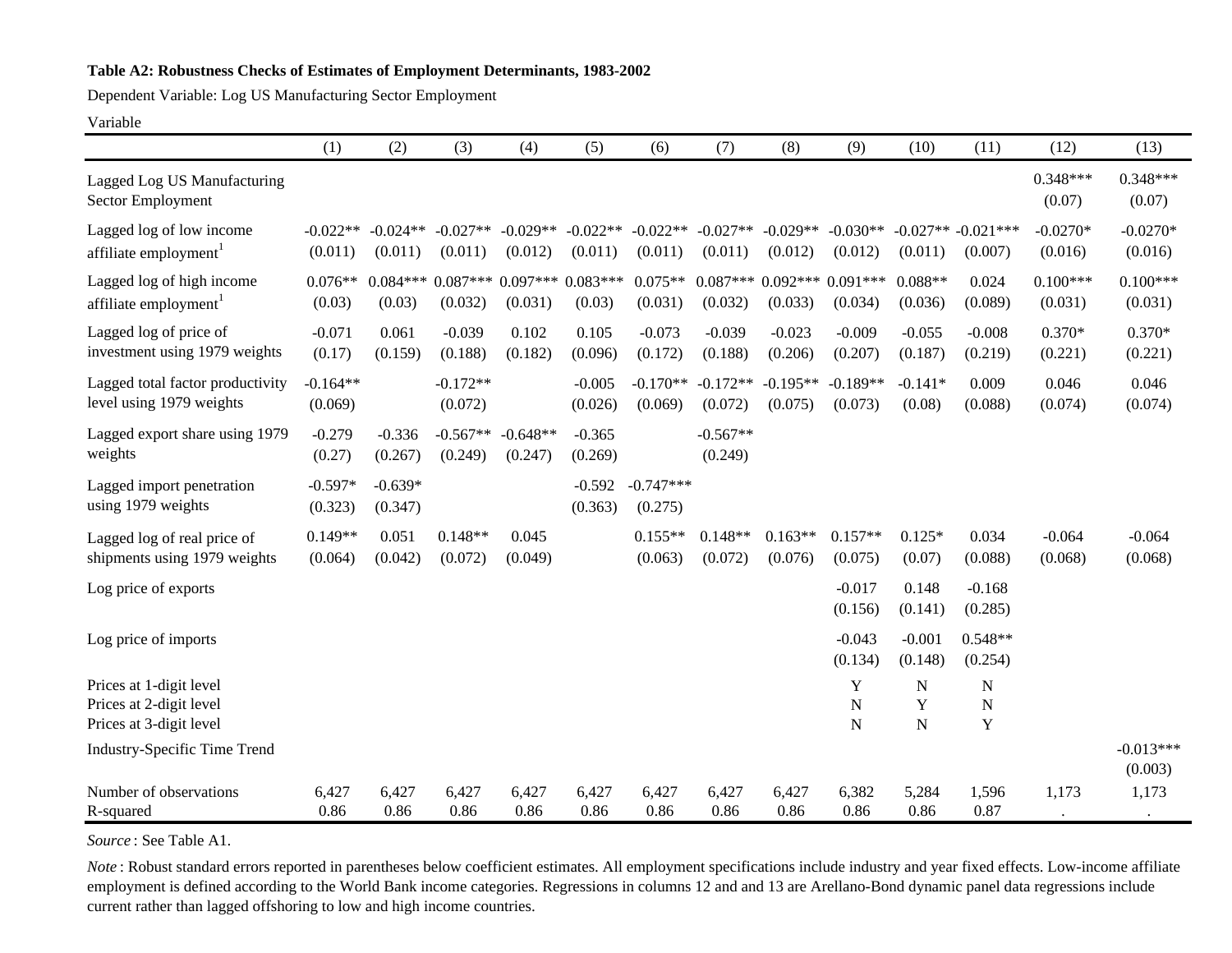|                                                               |                                       | <b>Second Stage</b>                                                   |                            |                                                      |                                                   |
|---------------------------------------------------------------|---------------------------------------|-----------------------------------------------------------------------|----------------------------|------------------------------------------------------|---------------------------------------------------|
| Variable                                                      | low income<br>affiliate<br>employment | Lagged log of Lagged log of<br>high income<br>affiliate<br>employment | Import<br>1979<br>Weights  | Export<br>Share Using Share Using<br>1979<br>Weights | Log U.S.<br>Manufacturing<br>Sector<br>Employment |
|                                                               | (1)                                   | (2)                                                                   | (3)                        | (4)                                                  | (5)                                               |
| <b>Industry Share of Routine Jobs</b>                         | $0.68***$<br>(0.27)                   | $1.31***$<br>(0.21)                                                   | $0.23***$<br>(0.040)       | $0.37***$<br>(0.04)                                  |                                                   |
| Internet High                                                 | $0.003***$<br>(0.0001)                | $0.001***$<br>(0.00009)                                               | $-0.00002$<br>(0.00002)    | $.0.00007$ ***<br>(0.00002)                          |                                                   |
| Fixed line and mobile phone<br>subscribers (per 1,000 people) | $0.0003***$<br>(0.0001)               | $-0.0003***$<br>(0.0001)                                              | $0.00009$ ***<br>(0.00001) | 0.00002<br>(0.00002)                                 |                                                   |
| <b>Education Low</b>                                          | $0.03***$<br>(0.01)                   | $0.009***$<br>(0.003)                                                 | $0.003***$<br>(0.0009)     | $-0.002***$<br>(0.0009)                              |                                                   |
| <b>Education High</b>                                         | $-0.02***$<br>(0.005)                 | $-0.02$<br>(0.004)                                                    | $.0.002***$<br>(0.001)     | $-0.004$<br>(0.0008)                                 |                                                   |
| Lagged log of low income<br>affiliate employment              |                                       |                                                                       |                            |                                                      | $-0.05**$<br>(0.26)                               |
| Lagged log of high income<br>affiliate employment             |                                       |                                                                       |                            |                                                      | 0.02<br>(0.71)                                    |
| Lagged log of price of<br>investment using 1979 weights       | $-0.53***$<br>(0.09)                  | $-0.15***$<br>$-0.07$                                                 | $0.31***$<br>(0.01)        | $0.08***$<br>(0.01)                                  | 0.96<br>(0.92)                                    |
| Lagged total factor<br>productivity level using 1979          | $0.296***$                            | 0.03                                                                  | $0.19***$                  | $0.06***$                                            | $-0.18***$                                        |
| weights<br>Lagged export share using<br>1979 weights          | (0.05)                                | (0.04)                                                                | (0.008)                    | (0.004)                                              | (0.07)<br>$-0.82$<br>(2.86)                       |
| Lagged import penetration<br>using 1979 weights               |                                       |                                                                       |                            |                                                      | $-0.42***$<br>(0.15)                              |
| Lagged log of real price of<br>shipments using 1979 weights   | $-0.23***$<br>(0.03)                  | $-0.06***$<br>(.020)                                                  | $-0.18***$<br>(0.004)      | $0.08***$<br>(0.01)                                  | $0.14***$<br>(0.04)                               |
| F statistic<br>Sargan Chi-sq (1) P-Value                      | 18.96                                 | 17.31                                                                 | 12.09                      | 19.20                                                | 0.19                                              |
| Number of observations                                        | 1,756                                 | 1,756                                                                 | 1,756                      | 1,756                                                | 1,756                                             |

**Table A3: Instrumental Variable Estimates of Employment Determinants Overall, 1983-2002**

*Source* : See Table A1.

*Note* : Robust standard errors reported in parentheses below coefficient estimates. All specifications include year, education, industry and location fixed effects.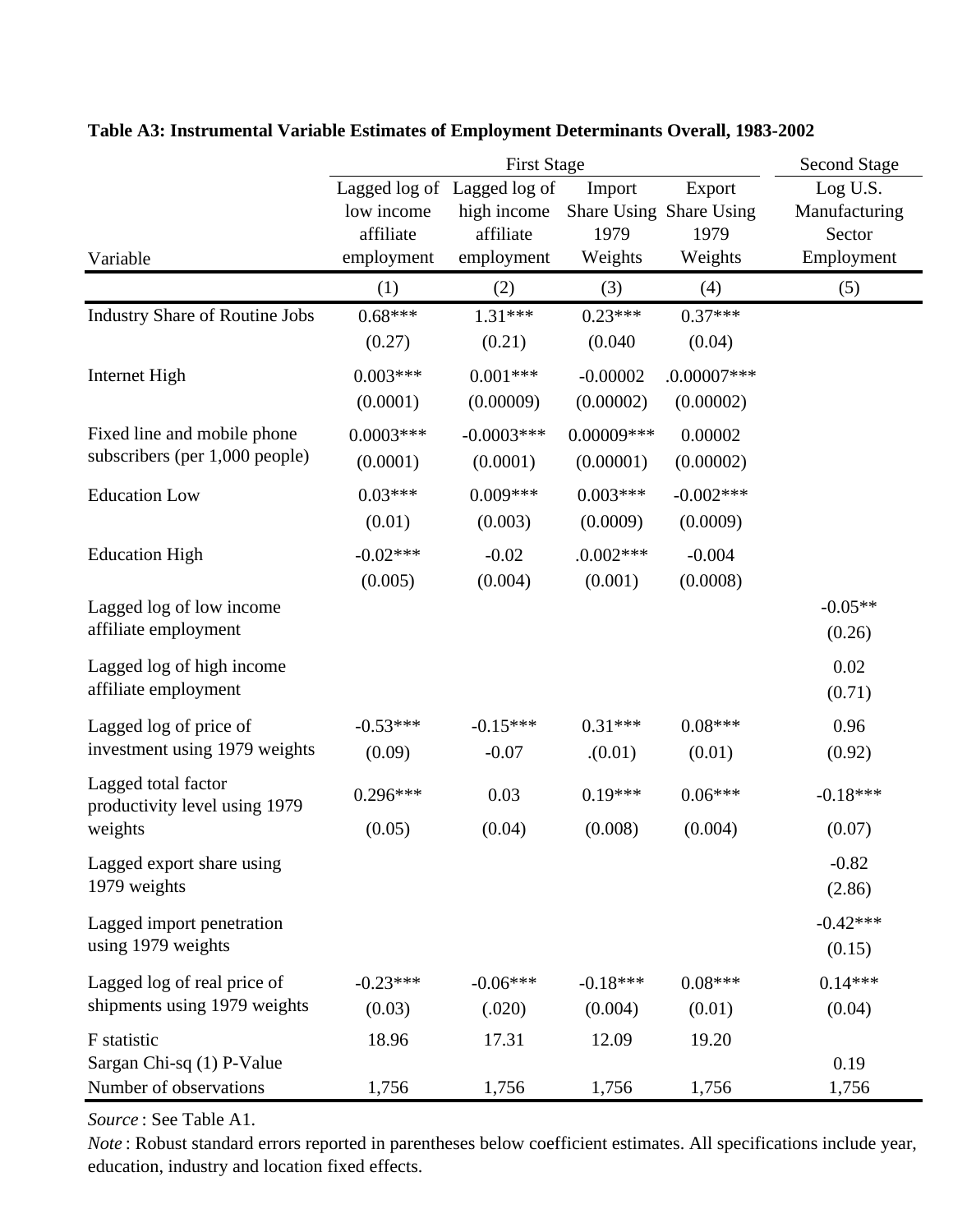# **Table A4: Robustness of OLS Estimates of Wage Determinants to using Import Prices instead of Quantities, using Occupational versus Industry Offshoring Exposure, 1983-2002**

Dependent Variable: Log Wage

| Variable                  | <b>Offshoring Measured by</b><br>Industry-Specific Exposure, Manufacturing Only |                 |                         |                  | <b>Offshoring Measured by</b><br>Occupation-Specific Exposure, All Sectors |                 |                         |                  |
|---------------------------|---------------------------------------------------------------------------------|-----------------|-------------------------|------------------|----------------------------------------------------------------------------|-----------------|-------------------------|------------------|
|                           | All<br>Occupations                                                              | Most<br>Routine | Intermediate<br>Routine | Least<br>Routine | All<br>Occupations                                                         | Most<br>Routine | Intermediate<br>Routine | Least<br>Routine |
|                           | (1)                                                                             | (2)             | (3)                     | (4)              | (5)                                                                        | (6)             | (7)                     | (8)              |
| Lagged log of low income  | $-0.0106*$                                                                      | $-0.0156***$    | $-0.004$                | 0.007            | $-0.0575***$                                                               | $-0.0633***$    | 0.015                   | $0.0705*$        |
| affiliate employment      | (0.006)                                                                         | (0.006)         | (0.007)                 | (0.011)          | (0.019)                                                                    | (0.016)         | (0.050)                 | (0.042)          |
| Lagged log of high income | 0.014                                                                           | 0.013           | 0.012                   | 0.006            | 0.031                                                                      | $0.0529**$      | 0.030                   | $-0.094$         |
| affiliate employment      | (0.01)                                                                          | (0.01)          | (0.01)                  | (0.01)           | (0.03)                                                                     | (0.03)          | (0.06)                  | (0.08)           |
| Lagged import prices      | 0.01                                                                            | 0.001           | $-0.005$                | $0.0384*$        | 0.01                                                                       | $0.0331***$     | 0.01                    | $0.0254**$       |
|                           | (0.01)                                                                          | (0.01)          | (0.01)                  | (0.02)           | (0.01)                                                                     | (0.01)          | (0.01)                  | (0.01)           |
| Lagged export prices      | 0.09                                                                            | 0.05            | 0.05                    | $0.101*$         | 0.002                                                                      | $-0.001$        | $-0.004$                | 0.006            |
|                           | (0.06)                                                                          | (0.09)          | (0.06)                  | (0.05)           | (0.00)                                                                     | (0.00)          | (0.00)                  | (0.01)           |
| Number of observations    | 204,364                                                                         | 113,108         | 58,699                  | 32,557           | 1,470,051                                                                  | 597,699         | 521,986                 | 350,366          |
| R-squared                 | 0.44                                                                            | 0.34            | 0.38                    | 0.35             | 0.50                                                                       | 0.40            | 0.54                    | 0.41             |

*Source* : See Table 1.

*Note* : Robust standard errors reported in parentheses below coefficient estimates. These regressions are the same as Table 2 in the paper, with import and export price series data replacing the quantity measures used in our core specifications. Prices on imports are taken from data provided to the authors by Robert Lawrence at the 4-digit NAICS level, and converted to our consistent industry classification for the CPS MORG. Export price data is taken from the Bureau of Labor Statistics. Details are available in the data appendix. Sample sizes differ from Table 2 due to more limited price series data on imports and exports than on quantities.